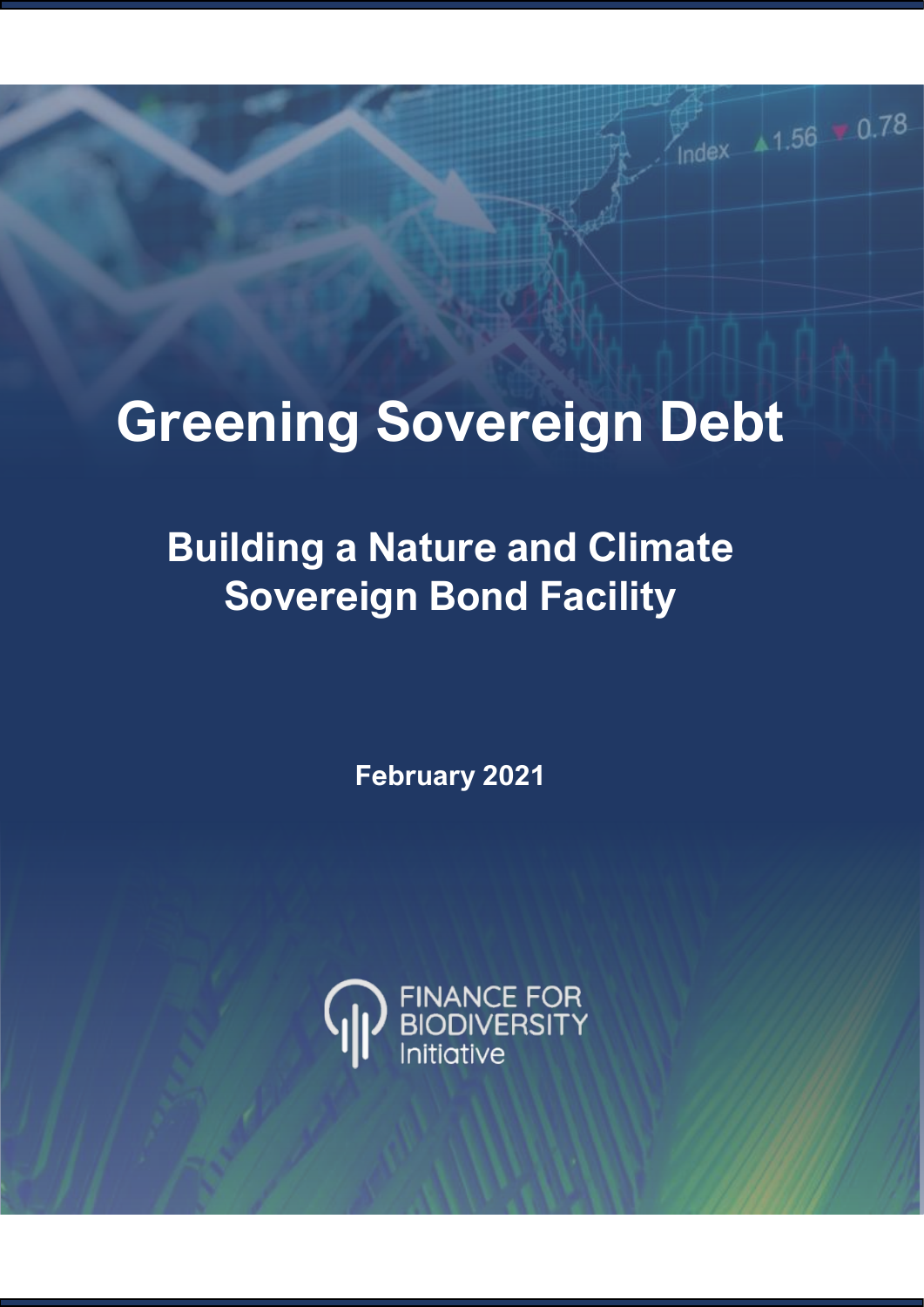

# **Greening Sovereign Debt: Building a Nature and Climate Sovereign Bond Facility**

### **About the Proposal**

**This briefing sets out a proposal to accelerate the timely and effective integration of nature and climate into sovereign debt markets**. It sets out the core design for a practical mechanism to support sovereign issuers and their investors to address the short-term sovereign debt crisis in ways that drive a green, inclusive recovery, while embedding over the long-term nature- and climate-related risks and opportunities in sovereign debt markets.

**The Nature and Climate Sovereign Bond Facility builds on recent experience in establishing collaborative platforms to support green and sustainability bonds**. Such platforms have provided services to creditors and debtors in advancing nature- and climate-linked debt agreements, including technical assistance, performance assessment, credit enhancement and other financial services. All of these are crucial to rapidly mobilise public and private finance to support economic recovery and scale up funding for investments in nature and climate.

**2021 is the year to establish the facility to support international efforts to address both the sovereign debt crisis and ambitious action on nature and climate.** It is encouraging that many aspects of the facility proposal set out in this paper are today under consideration by the World Bank and its partners with a view to supporting developing countries align nature- and climaterelated sovereign debt relief and restructuring. These efforts need to be supported and amplified through the frame of the G20 and the G7, as well as through forthcoming international meetings on climate and biodiversity. Development finance institutions, sovereign and private actors, and environmental and development organisations all have a role to play.

#### **For related past publications, please see:**

- **[Recapitalising Sovereign Debt: Policy Briefing](https://www.f4b-initiative.net/publications-1/-recapitalising-sovereign-debt%3A-policy-briefing)**
- **[Recapitalising Sovereign Debt: Technical Paper](https://www.f4b-initiative.net/publications-1/recapitalising-sovereign-debt%3A-technical-paper)**
- **[Emerging Market Debt Crisis: Biodiversity as a Lever for Building Back Better](https://www.f4b-initiative.net/publications-1/emerging-market-debt-crisis%3A-biodiversity-as-a-lever-for-building-back-better)**

**This paper has been prepared by Ashley Gorst, Simon Zadek and Louis de Montpellier on behalf of F4B.** Comments and queries about this proposal, and other work of F4B, can be addressed to [contact@f4b-initiative.net.](mailto:contact@f4b-initiative.net)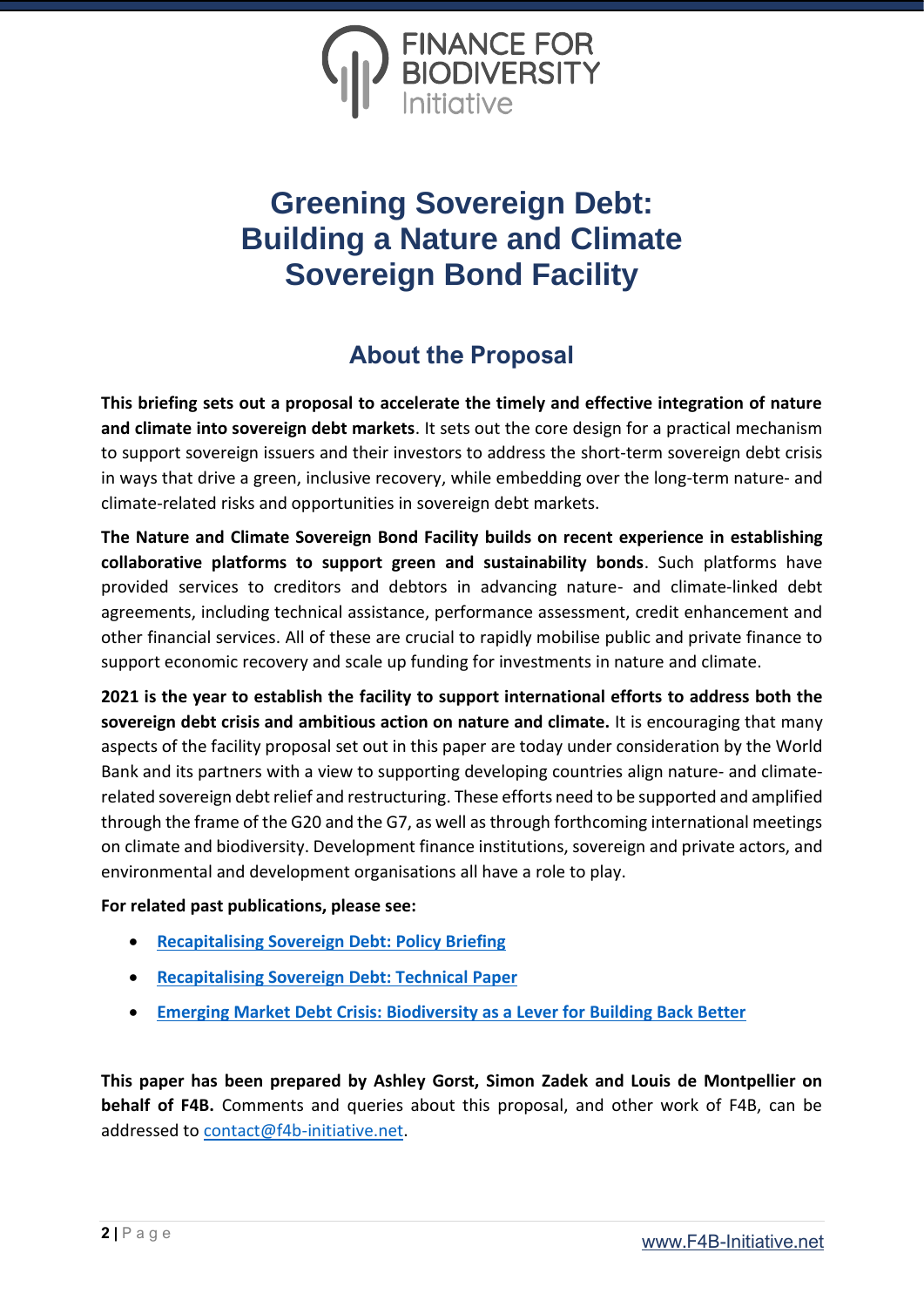

### **Acknowledgements**

**This proposal has been developed through an extensive consultation process, and we are appreciative of the insights gained from many individuals and institutions.** Errors and omissions remain those of the authors.

**The proposal has benefitted substantially from contributions by the Working Group on Nature and Debt, convened by the Finance for Biodiversity Initiative (F4B).** The Working Group includes: Agence Française de Développement, Centre for Sustainable Finance at SOAS University of London, Children's Investment Fund Foundation, Climate Bonds Initiative, Inter-American Development Bank, Institute for International Finance, International Finance Corporation, International Institute for Environment and Development, Global Environment Facility, The Nature Conservancy, Paulson Institute, United Nations Development Programme, World Bank, and World Wide Fund for Nature. Participation in the working group does not necessarily signify endorsement of this paper and the underlying proposal.

### **About Finance for Biodiversity**

Finance for Biodiversity (F4B) aims to increase the materiality of biodiversity in financial decisionmaking, and so better align global finance with nature conservation and restoration. F4B is advancing five workstreams that create and amplify the feedback signals that increase the value of biodiversity in private and public financing decisions:

- **Market efficiency and innovation**: including a leadership role in the Task Force on Nature Related Financial Disclosure, and support to a number of data and fintech-linked initiatives
- **Biodiversity-related liability**: with a particular focus on the place of extended environmental legal liabilities for financial institutions, as well as financial policy and regulatory initiatives.
- **Citizen engagement and public campaigns**: advancing data and fintech-led instruments to catalyse shifts in citizen behaviour as consumers, savers, pension holders and capital owners.
- **Responses to the COVID crisis**: advancing measures and advocacy linked to stimulus and recovery spending, and the place of nature in sovereign debt markets.
- **Nature markets**: catalysing nature markets by developing new revenue streams and robust governance innovations.

F4B has been established with support from the MAVA Foundation, which has a mission to conserve biodiversity for the benefit of people and nature.

For more information, visit [www.f4b-initiative.net.](http://www.f4b-initiative.net/)



This work is licensed under the Creative Commons Attribution 4.0 International License. To view a copy of this license, visit <http://creativecommons.org/licenses/by/4.0/>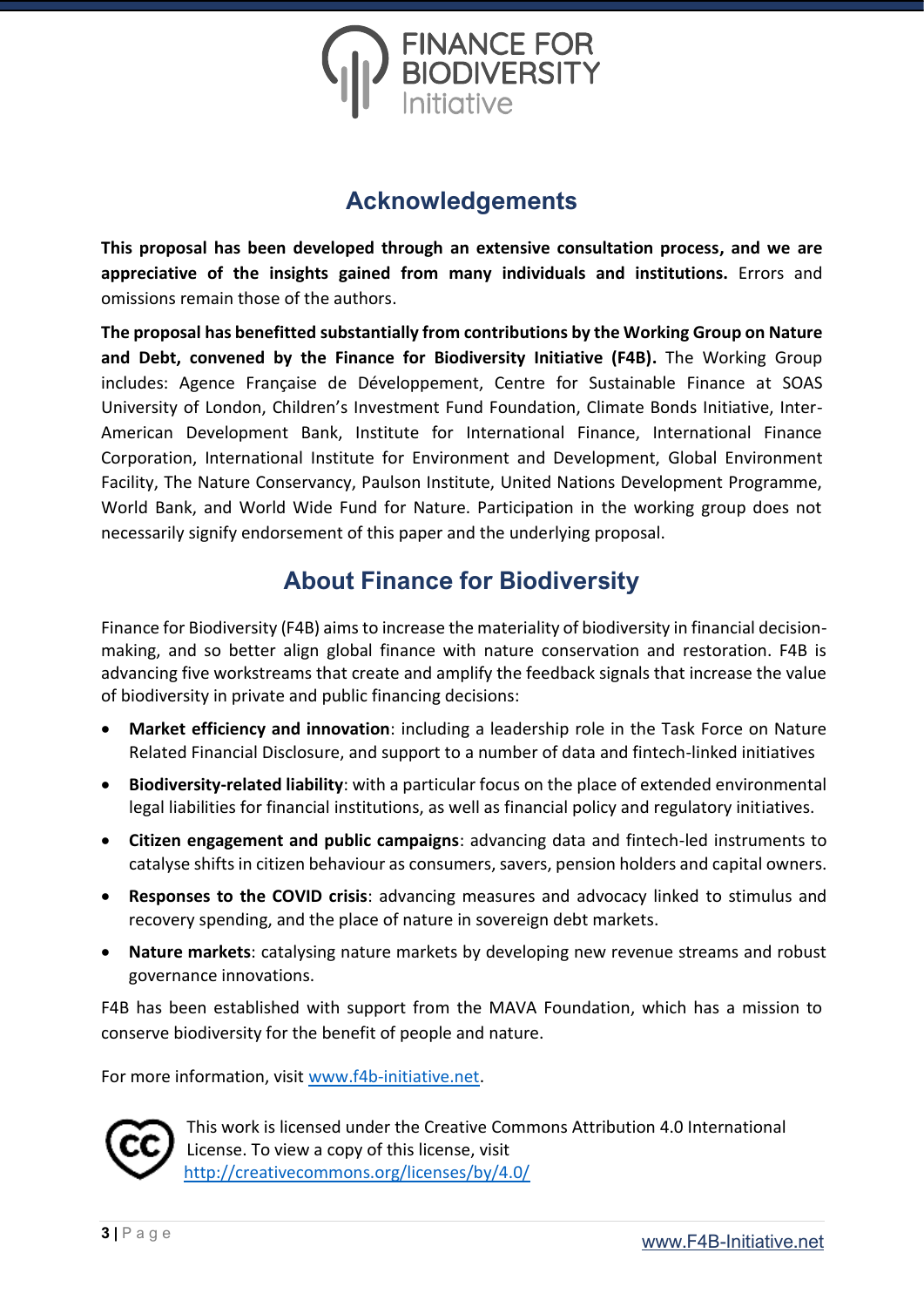

### **Executive Summary**

**Unsustainable levels of sovereign debt threaten many countries and the imperative of an inclusive, green transition.** COVID-19 has put immense strain on governments' ability to service their mounting debts. The International Monetary Fund (IMF) has warned that half of lowincome countries are either at high risk of, or in, debt distress. Debt restructurings in Angola, Argentina, Belize, Ecuador, Kenya, Lebanon, Suriname and Zambia underscore the mounting severity of this crisis. The G20 has temporarily suspended debt payments for many developing countries, and the international community is now looking for solutions to ensure the pandemic does not lead to lasting economic damage.

**Nature's health and the impacts of climate change pose both immediate and long-term risks to sovereigns and investors.** Half of global gross domestic product (GDP) depends on nature, with this share higher in many developing countries. The Dasgupta Review on the economics of biodiversity highlights the increasing importance of nature's role in supporting resilience and economic productivity. This is both because of the importance of nature in mitigating climate and other physical risks, and because of the growth in nature-based economic opportunities. Yet nature conservation efforts have to date fallen far short of what is needed to sustain its vital contribution to our economies and broader well-being.

**Short- and longer-term solutions to addressing both the debt and the nature and climate crises must be mutually reinforcing**. The solutions to today's crises must embed nature and climate risks and opportunities into tomorrow's sovereign debt markets, and indeed across all of global finance. Such a positive disruption is now realistic, building on the recent growth of sustainability-aligned debt that now exceeds US\$1.5 trillion, and is expected to make up 10% of global issuance in 2021. Initiatives such as the Task Force on Nature-related Financial Disclosures (TNFD) and related policy and regulatory developments have exemplified and accelerated greater investor awareness and accountability.

**For the first time in history, there are calls for an 'inclusive, green debt relief' round.** Leading policymakers, organisations and figures in the financial community are calling for actions and initiatives that integrate nature, climate and other Sustainable Development Goals (SDGs) into the response to the debt crisis, by funding short-term recovery needs whilst kick-starting a virtuous circle to rapidly scale up international nature and climate finance. The World Bank, with a wide-ranging global partnership, is advancing approaches to sovereign debt instruments that integrate nature and climate priorities. The United Nations Economic Commission on Africa has, for example, set out a proposal to provide immediate debt relief linked to concessionary access to nature- and climate-positive sovereign debt instruments and agreements which can underpin green investment strategies.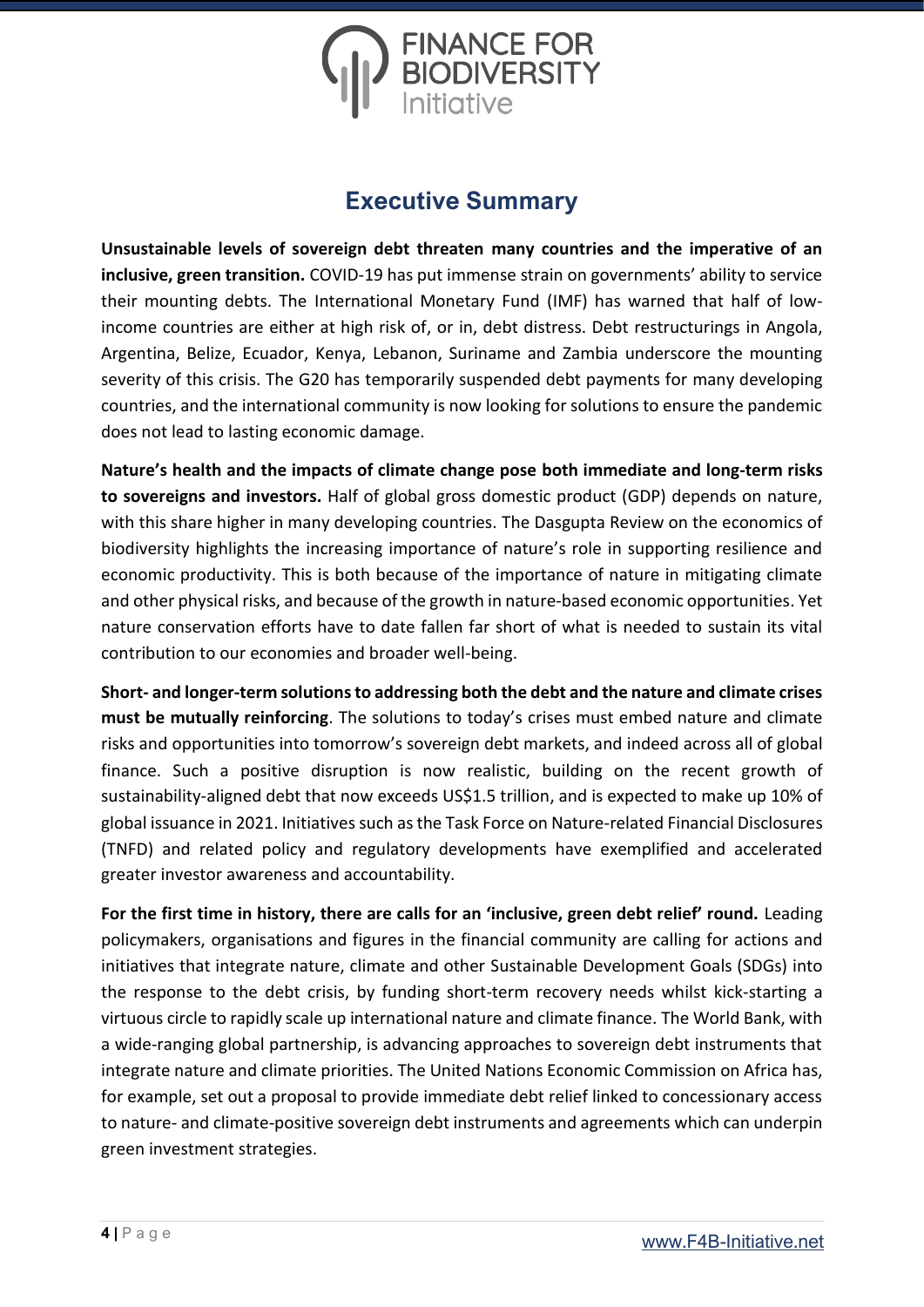

**Establishment of a Nature and Climate Sovereign Bond Facility would enable a robust scaling of nature- and climate-linked sovereign debt across diverse policy environments, contexts, actors and needs**. Such a facility would provide the foundations needed to coordinate and consolidate the technical expertise of different stakeholders. It would become a key reference mechanism for advancing nature- and climate-linked sovereign debt instruments that can be used across diverse fiscal and policy contexts, leveraging blended finance opportunities where appropriate. By building robust performance assessment, more standardised approaches, and engaging with debt markets actors such as rating agencies and index providers, the facility would establish the conditions for scaling the integration of nature and debt into sovereign debt markets, in both the immediate context of the debt crisis, but also, crucially, for the longer term.

**The proposed Facility would offer practical support to debtors, creditors, and other policy and market actors and experts in advancing nature- and climate-linked sovereign debt investments**. Its mandate would be to:

*Develop debt solutions and markets for nature- and climate-linked sovereign debt by advancing innovative instruments, co-ordinating efforts of public and private actors, crowding-in innovation and actors, mobilising finance, encouraging learning, promoting standardisation, and reducing costs.*

#### **In fulfilling its mandate, the facility would have seven, inter-linked functions:**

- **1. Catalysing the use of innovative sovereign debt instruments** structured to integrate nature and climate into performance offers, the cost of capital and the use of proceeds, linked to both new issuance and debt restructuring arrangements.
- **2. Coordinating the integration of nature and climate into international sovereign debt markets** with relevant supranational organisations at the core of the international financial system, and to promote these market developments with sovereign issuers, investors and market actors such as credit rating agencies.
- **3. Managing performance assessment**, notably the development of relevant nature and climate metrics and associated monitoring, reporting and verification (MRV) assessment tools to oversee robust performance outcomes. This would link national commitments on nature and climate to existing and emerging metrics and standards.
- **4. Leveraging the balance sheets of many public and private financial institutions** to support the mobilisation of 'green-linked' concessional and blended financing from diverse sources - notably across the development finance community - in enabling pilots and links to shortterm debt relief. This would pave the way towards nature and climate becoming an integral part of the 'new normal' of sovereign debt markets.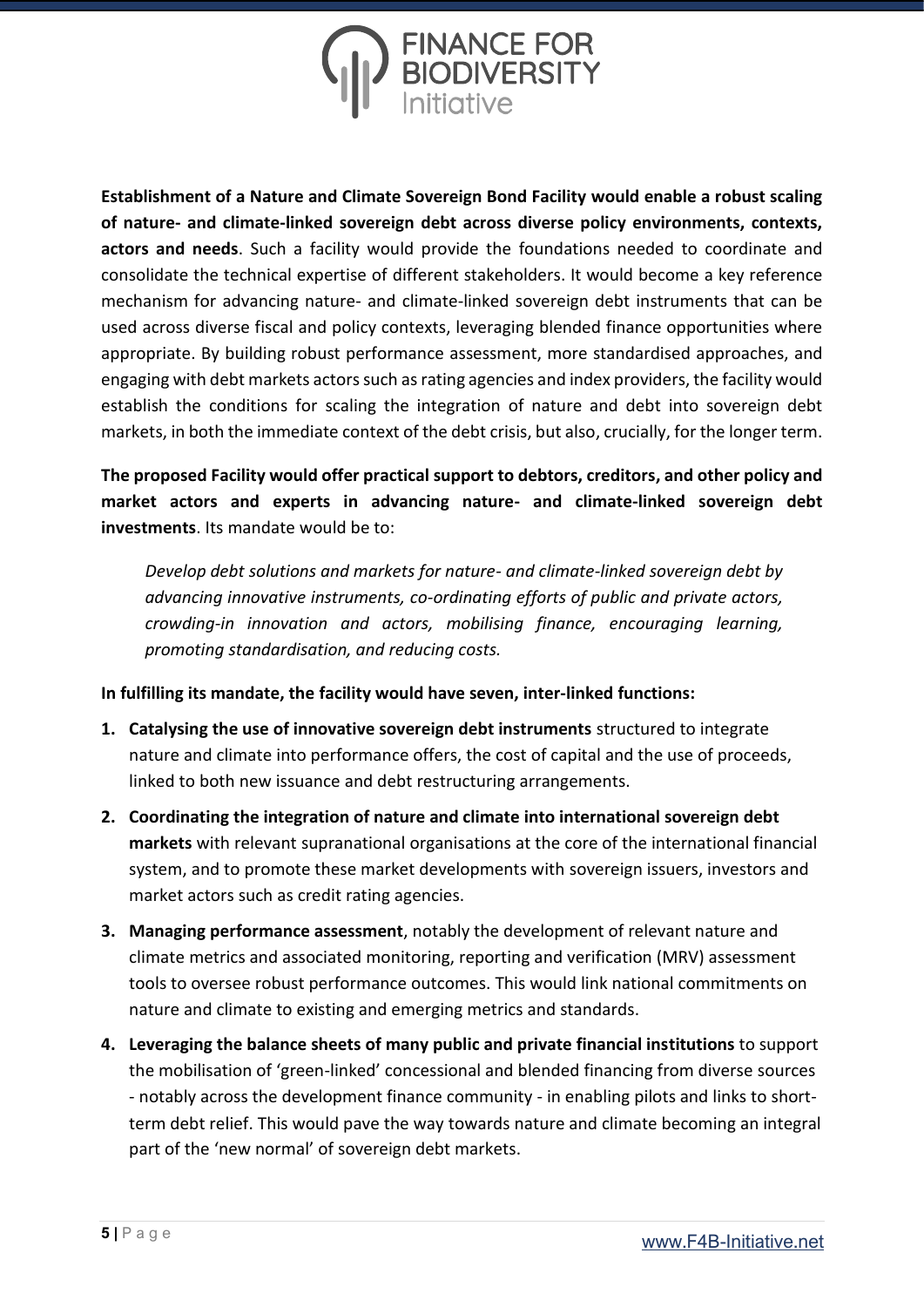

- **5. Promoting standardisation of nature and climate performance outcomes** through systematic data collection, analysis, and reporting protocols, drawing on existing green and sustainable development bond initiatives and standards; and encouraging nature- and climate-related developments with rating agencies, indexing and data providers.
- **6. Promoting institutional knowledge sharing and capacity building** to embed natural capital in sovereign bond issuance across all debt market actors including all-important banking and advisory intermediaries. This would involve working with sovereign debtors in developing nature and climate performance modelling and offerings, increasingly linked to risk pricing.
- **7. Reducing transaction costs** to issuers and investors by: bringing together counterparties to make investments; increasing standardisation; providing credible and authoritative nature and climate performance-linked data and assessment; and building out knowledge. This would support de-risking of investments across both the debtor and creditor communities.

**Establishing the facility during 2021 would be consistent with the urgent need for effective action on debt, nature and climate.** The ambitious yet practical mandate and design of the facility, and the unique constellation of policy pathways, provides an historic opportunity for aligning sovereign debt relief with nature and climate outcomes. It would ensure strong alignment with key international nature and climate policy priorities being discussed the CBD and UNFCCC Conferences of the Parties. Short-term action can and must be taken in the context of debt relief, but in the context of the longer-term agenda for nature and climate to become part of the 'new normal' of sovereign debt markets.

**The policy and political context provide positive and viable pathways for advancing these complementary agendas.** The G20 and G7 in particular have a strong track record of advancing platforms that support the implementation of innovative approaches to financial and economic policy development. These moves would be all the more attractive in being aligned to forthcoming international negotiations on both climate and nature.

**The facility proposed in this paper would be complementary to, and supportive of, several related initiatives advocating inclusive green debt relief.** An array of expert and advocacy organisations are supportive of such a facility being established, with key multilateral institutions already taking leadership, including development finance institutions, such as the World Bank, working in close collaboration with other international organisations including the IMF, the Organisation for Economic Co-operation and Development (OECD) and the United Nations (UN).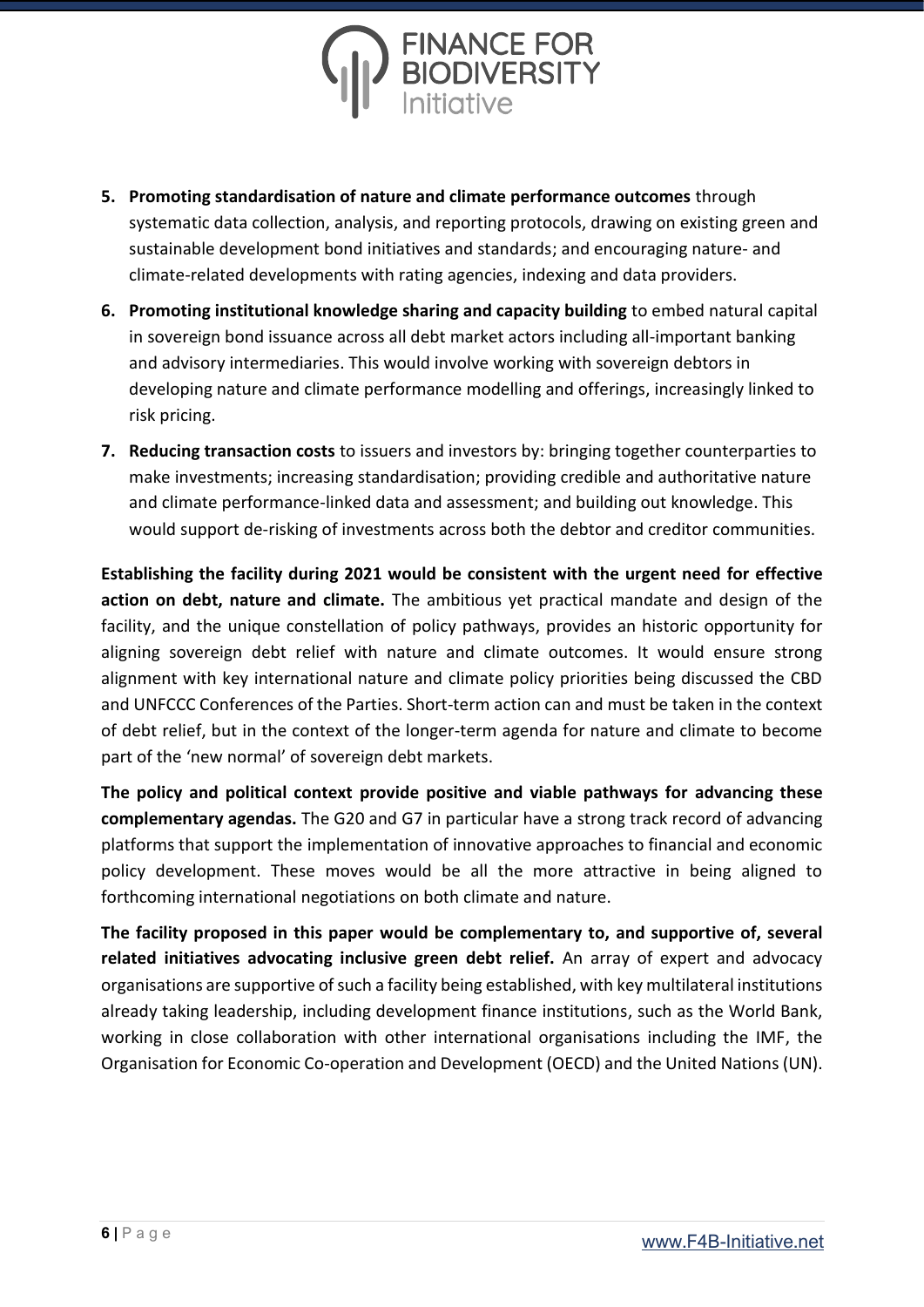

## **Contents**

| 3. CATALYSING NEW SOVEREIGN NATURE AND CLIMATE INSTRUMENTS 19 |  |
|---------------------------------------------------------------|--|
|                                                               |  |
|                                                               |  |
|                                                               |  |
|                                                               |  |
|                                                               |  |

# **List of Figures**

| 2: TOTAL EXTERNAL DEBT STOCK FOR 135 LOW- AND MIDDLE-INCOME COUNTRIES13 |  |
|-------------------------------------------------------------------------|--|
|                                                                         |  |
| 4: VALUE OF SUSTAINABLE DEBT ISSUED WORLDWIDE FROM 2017 TO 2019 20      |  |
|                                                                         |  |

# **List of Tables**

| 1: BENEFITS TO NATURE & CLIMATE PERFORMANCE INSTRUMENTS FOR DEBTORS AND |  |
|-------------------------------------------------------------------------|--|
|                                                                         |  |
|                                                                         |  |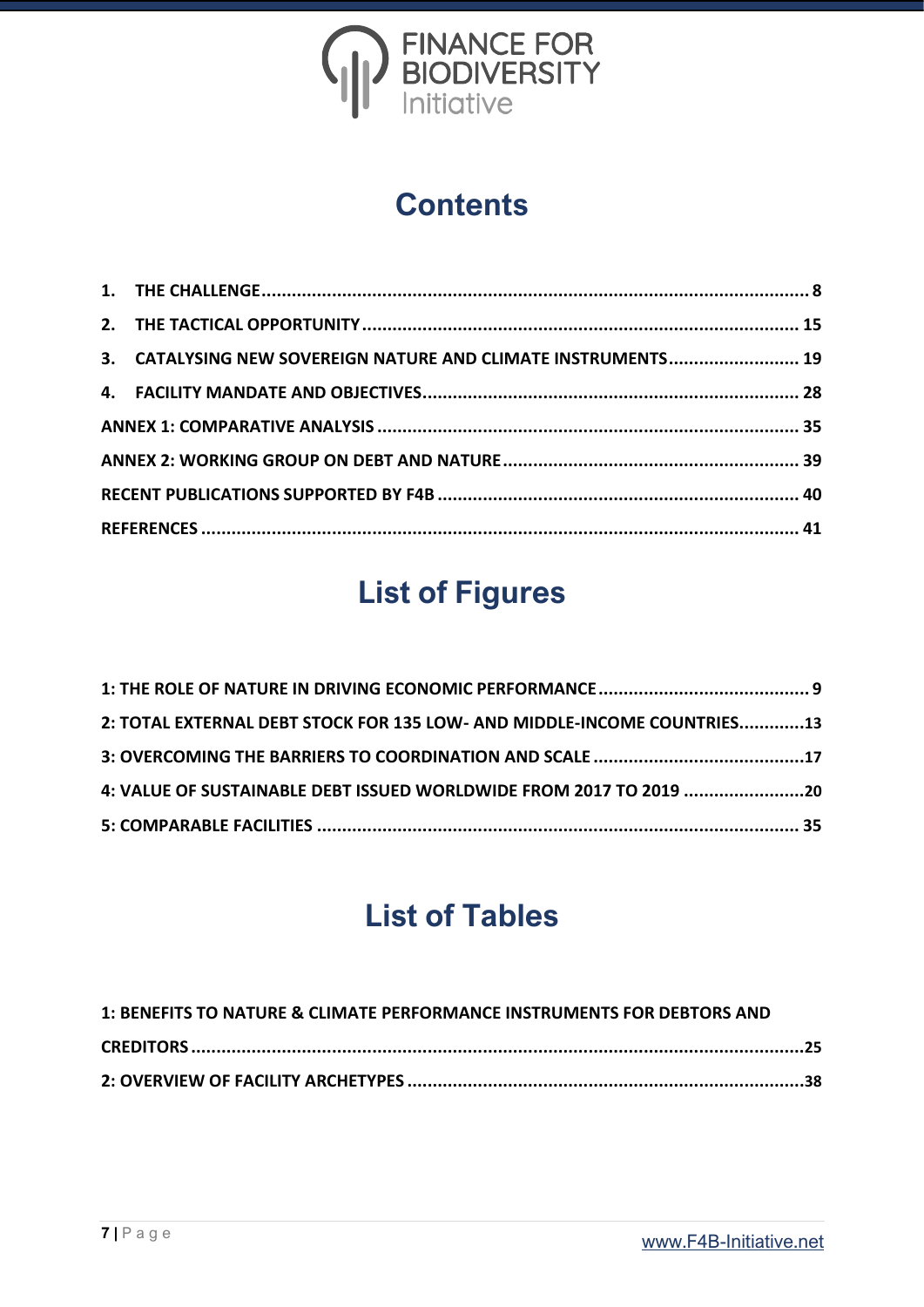

# <span id="page-7-0"></span>**1. The Challenge**

### **Nature's role in supporting resilience and economic productivity**

**Natural capital is a fundamental source and driver of the wealth of nations.** Natural capital is the stock of natural processes, habitats and species that underpin human life and economic prosperity. Economies depend on nature to sustain the quality of the air and soils, distribute fresh water, regulate the climate, provide pollination and pest control, and reduce the impact of natural hazards. The World Economic Forum (WEF) estimates that over half of global GDP is highly or moderately dependent on nature, with this share higher in many developing countries.<sup>i</sup> The release of the Dasgupta Review on the Economics of Biodiversity in February 2021 has cemented the idea that nature functions like any other type of capital, including produced capital (like roads and buildings) and human capital (like education and health).<sup>ii</sup> Yet natural capital is declining at an unprecedented rate, and pressures driving this decline are intensifying.

#### **Nature Crisis Will Lead to an Economic Crisis**

**The crisis of nature and climate change threatens to undermine productivity and prosperity.** The Global Assessment Report on Biodiversity and Ecosystem Services states that one million species are at risk of extinction globally. The latest edition of the WWF's Living Planet Report states that population sizes of mammals, birds, fish, amphibians and reptiles have fallen 68% since 1970 due to loss of habitats driven by human interference.<sup>1</sup> The world also faces an urgent challenge to avoid harmful climate change, with the Intergovernmental Panel on Climate Change (IPCC) warning there are only ten years left to act to limit warming to 1.5°C. The human and economic costs of COVID-19, wildfires, locust infestations and floods are visible symbols of this crisis. The IMF estimates that the economic costs of COVID-19 alone are projected to reach US\$28 trillion, highlighting the fragile link between nature and the economy. The release of 'The Economics of Biodiversity: The Dasgupta Review' sets the benchmark for analysing nature as an asset alongside produced and human capital, with biodiversity enabling nature to be productive, resilient and adaptable.

**The link between nature and the drivers of economic growth and resilience are increasingly understood and measurable**. Nature directly impacts economic performance through three main channels, as shown in [Figure 1:](#page-8-0)

**1) Productivity and market impacts:** These are impacts to established markets and are recorded on private and public economic accounts. They are captured by metrics such as household income, public revenue streams, job creation, gross value-added (GVA), and economic growth (or gross domestic product (GDP)). These include impacts on sectors such as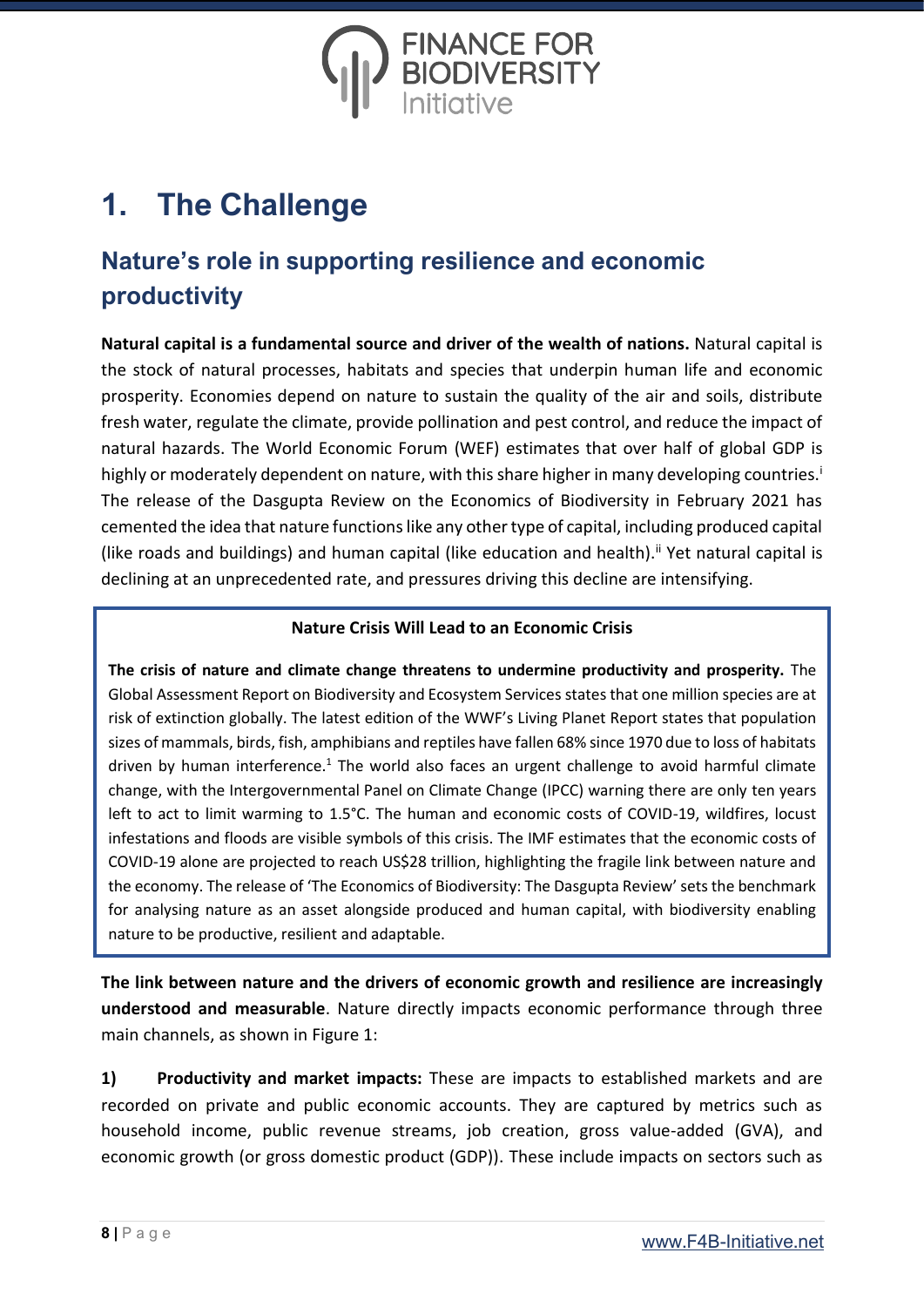

sustainable agriculture and tourism that can create both a stream of revenue and positive environmental impact.

**2) Marketable ecosystem services:** As markets become more robust, the value of certain ecosystem services will become increasingly monetizable, offering new revenue streams from natural capital investments. The most developed example is carbon sequestration, though earlystage markets also exist for biodiversity and water sanitation and regulation.

**3) Adaptation and resilience:** Adaptation and resilience support economic stability and can prevent future economic damage through reducing exposure to natural hazards or vulnerability. These are longer-term and sometimes more difficult to quantify directly in monetary terms. Quantifiable examples include avoided flood or drought damage. Examples that are more difficult to quantify due to their widespread economic impacts include reduced risk of future zoonotic disease-related pandemics, and greater food security.



#### <span id="page-8-0"></span>**Figure 1: The role of nature in driving economic performance**

**Depleting natural capital threatens economic productivity and jeopardises a country's ability to generate wealth.** Rapid, unsustainable use of natural capital may generate immediate income (e.g. through deforestation) but it compromises the ability to generate future income. Short-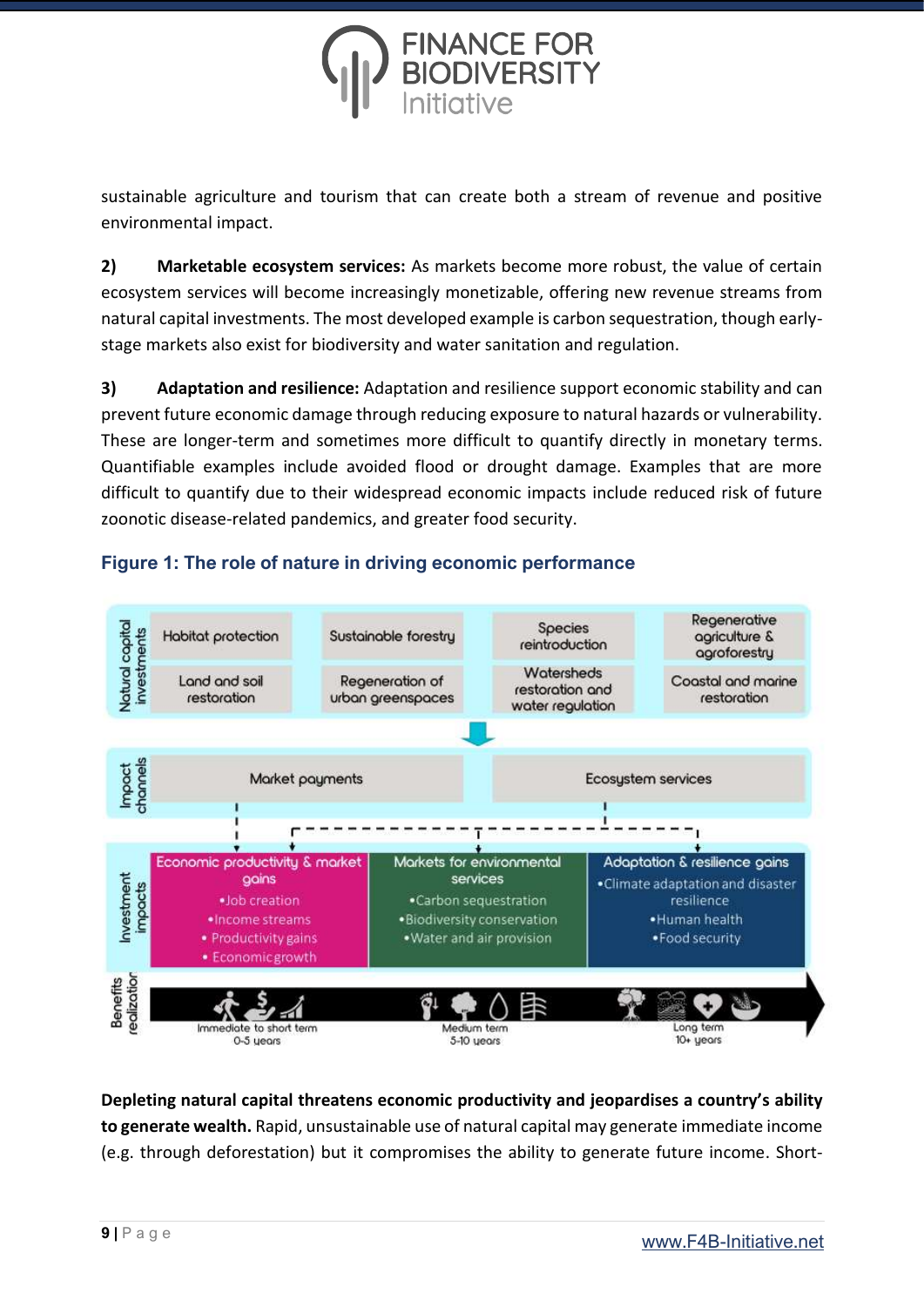

term fiscal pressures due to COVID-19 increased deforestation during the first half of 2020 in parts of Africa and Asia<sup>iii</sup>. This example illustrates a common pattern across many nations, where between 2015 to 2020, the rate of deforestation was 10 million hectares per year due largely to conversion of forests to agriculture.<sup>iv</sup> Despite these trends, natural capital becomes more critical for countries as they develop and become more productive, with the World Bank Changing Wealth of Nations Report showing that the value of natural capital per person in OECD countries is three times that of low-income countries. $v$ 

*"As governments rebuild… policymakers must learn to value nature, providing the right conditions and incentives to drive change. One important step would be to create a new asset class comprised of things such as productive soils, crop pollination, and watersheds."* 

*Hank Paulson, Chair, Paulson Institute*

**Nature is one of the main drivers of economic activity in many emerging markets, with large, diverse but diminishing stocks available**. Across low income countries, nature makes up 47% of total wealth according to the World Bank.<sup>vi</sup> Many of these countries are home to particularly rare or valuable habitats and species, offered both public and private investors opportunities to invest in the economic returns from nature. Indeed, research by WWF, the Global Trade Analysis Project (GTAP) and the Natural Capital Project has shown that there is a clear correlation between the decline in services nature is able to provide and GDP growth.<sup>vii</sup>

**Nature and climate risks and opportunities are increasingly recognised by governments, regulators, financial institutions and investors.** Recognition of the scale of the crisis is growing amongst regulators and investors, with the Taskforce for Climate-related Financial Disclosures (TCFD) and emerging Taskforce for Nature-related Financial Disclosures (TNFD) pushing greater responsibility on investors to account for the impact of their investments on climate and nature. Natural capital investments have traditionally been overlooked by both private and public finance communities, ignoring a potentially large domain of investments that generates a double dividend of strong environmental and economic returns. The Food and Land Use Coalition estimates a global commercial opportunity of US\$200 billion from protecting and restoring nature by increased conservation and the restoration of 300 million hectares of tropical forests by 2030.

**Many countries face the twin challenges of stopping the decline in nature and responding to the climate crisis, requiring coordinated but distinct policies to address both.** Addressing the pressures on nature will require national policies focused on ecosystem and species protection and restoration, including protection of highly biodiverse forests, wetlands and marine areas. At the same time, meeting climate mitigation and adaptation targets requires countries to invest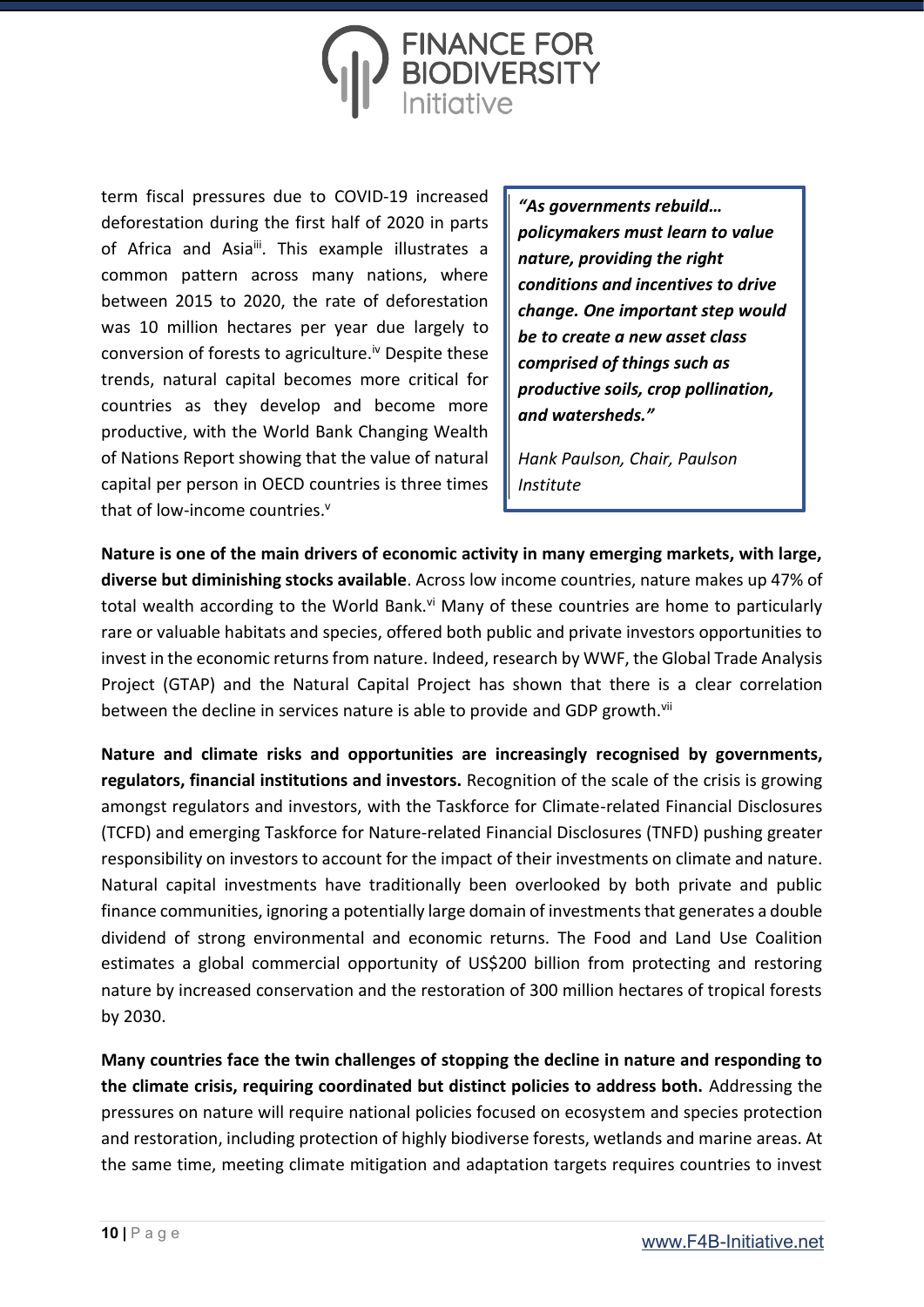

in low-carbon energy systems and resilient infrastructure. Meeting national nature and climate goals could overlap significantly with cost-effective nature-based solutions - such as afforestation and peatland restoration - which reduce emissions while also protecting and restoring valuable ecosystems. While some integrated solutions to both crises are available to policymakers, targeted policies to mobilise financial resources will be needed to ensure that the natural world is protected, while emissions reductions and adaptation needs are met.

**Countries lack the financial resources and incentives to address nature and climate challenges, despite the growing evidence of its materiality.** Recent work by the Paulson Institute and The Nature Conservancy (TNC) has shown that global financial flows into conservation were between US\$124-143 billion in 2019. This figure compares with over US\$500 billion spent on harmful agricultural, forestry and fisheries subsidies. Currently 80% of financial resources available for conservation are from public sourcesviii, illustrating the large gap and opportunity to align private finance with nature. Meetings of the G7, G20, United Nations Convention on Biological Diversity (COP15) and the United Nations Framework Convention on Climate Change (UNFCCC) COP26 climate conference in 2021 all put ambitious action on nature and climate finance high on the agenda, representing a global opportunity to cement policies that deliver resources at scale.

### **The fundamental link between nature, climate and sovereign debt**

**There is still a fundamental mismatch between sovereign debt markets and the incentives to act on nature and climate.** Despite the large funding and policy gap that exists between what is required to stop the destruction of nature and respond to climate change, and what is currently being done, sovereign debt markets remain agnostic about nature and climate risks.

**Sovereign debt markets do not recognise that natural capital underpins the health of the economies they are betting on.** In contrast to corporate firms, sovereigns are not evaluated based on their balance sheets (the total stock of assets and liabilities), so the state of the assets that underpin their economies is overlooked by most issuers and investors. Not accounting for the state and management of natural capital means that debt markets do not price in the risks posed by destroying a nation's natural assets. Nature – and the biodiversity it supports – plays a critical role in economic growth and resilience, but has long been absent in considerations of the attractiveness and risk of countries' sovereign debt.

**The integration of natural and climate risks and opportunities in sovereign debt markets is incomplete, creating the need to incorporate them properly into these markets.** Work by the IMF and others highlights the increased cost of capital, poorer credit ratings and risk of default for climate vulnerable countries, which are often amongst the world's poorest states.<sup>ixx</sup> This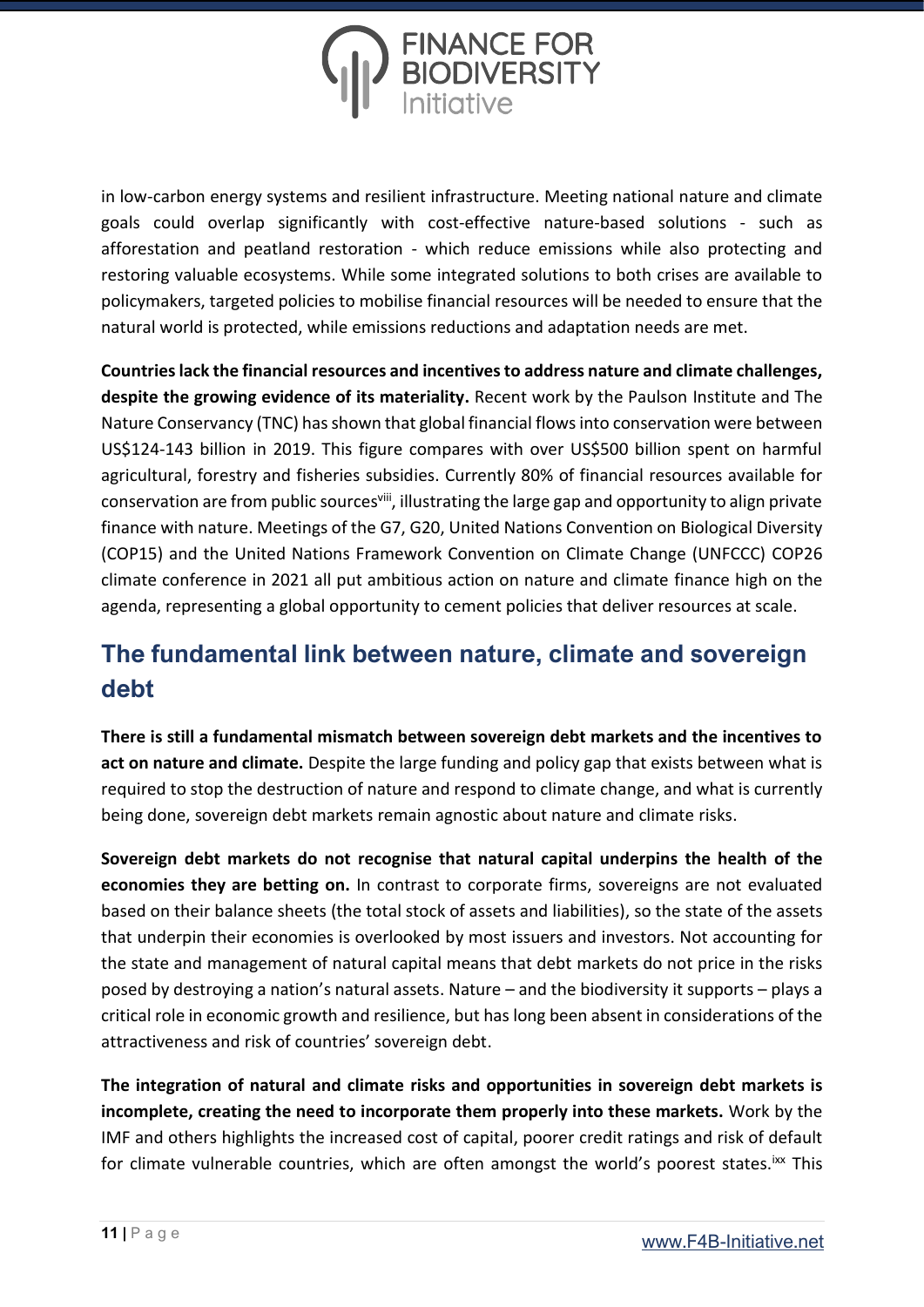

work also shows that countries that are able to increase their resilience to climate shocks also reduce the risk of default. Work by the researchers at the Grantham Research Institute at the London School of Economics and Political Science estimates that 28% and 34% of Argentina and Brazil's sovereign bonds respectively are exposed the potential climate and deforestation policy during the 2020s.<sup>xi</sup> Ratings firms are beginning to integrate nature and climate risks into their analysis, highlighting significant credit risks to countries exposed to climate impacts and dependent on stocks of natural capital (an example of emerging work is S&P's ESG Risk Atlas<sup>xii</sup>).

**While nature and Environmental, Social and Governance (ESG) considerations have been integrated into other sectors and asset classes, sovereign debt markets are lagging at a time**  when critical leadership is required. The global sovereign debt market stands at US\$64 trillion<sup>xiii</sup>, yet sovereign debt instruments today offer little or no opportunity for the issuers of debt to capitalise on improvements in their natural capital, or for investors to seek better nature and climate performance to reduce sovereign risk. Xiv Investors in other asset classes are increasingly demanding instruments that offer clear, measurable environmental benefits or reduced exposure to investments, with investments in sustainable assets totalling USD\$30.7 trillion in 2019 in developed countries alone.<sup>xv</sup>

**To drive the integration of natural capital into sovereign debt markets, sovereign issuers and investors require instruments to align the price of sovereign debt with the risks and opportunities posed by the management of natural capital.** Many investors recognise that the value of nature capital should influence their macro appraisal and creditworthiness assessment of sovereign debtors, especially in emerging markets. However, they do not have the instruments to express these considerations in a proper risk/return investment framework. Increasing the options available to fund natural and climate investments at scale through sovereign debt markets can more correctly align sovereign debt markets with the fundamental drivers of prosperity, creating new opportunities now and in the future.

### **A looming debt crisis**

**The COVID-19 pandemic has reduced the short-term growth prospects of most emerging market countries.** The global recession and containment measures to stop the spread of COVID-19 has led the IMF to project that economic growth in emerging markets will contract by 5.7% in 2020. Rescue packages in emerging economies so far total 5.4% of their GDP.<sup>xvi</sup> The combined effect of increased public spending and reduced government income has put a large fiscal strain on many economies, leading to an urgent need to secure liquidity to fund the pandemic response and recovery.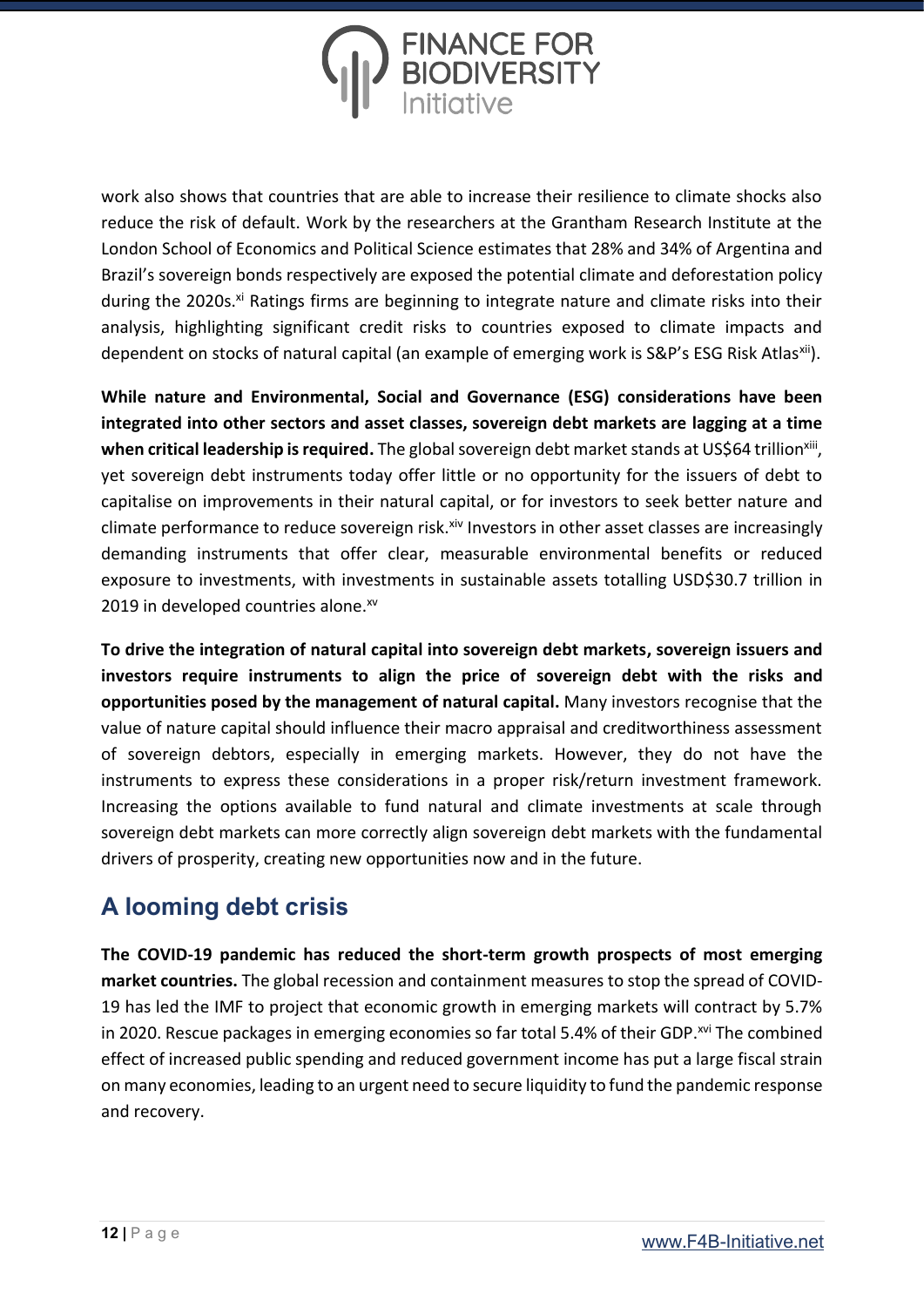

**Fiscal impacts of COVID-19 have increased the already large debt burden pushing many countries towards the risk of default.** As shown in Figure 2, developing countries' external sovereign debt reached US\$8 trillion at the end of 2019. According to the United Nations Conference on Trade and Development, the cost of debt service in 2020 and 2021 will be over US\$3 trillion across emerging economies, raising concerns in financial markets about debt sustainability in some of the poorest countries.<sup>xvii</sup> In 19 sub-Saharan African countries, the debt to GDP ratio reached 71% in 2020 compared with 26% in 2012.<sup>xviii</sup> At the same time, debt restructurings in Angola, Argentina, Belize, Ecuador, Kenya, Lebanon, Suriname and Zambia are clear examples of the pressure on developing and emerging markets, with the IMF warning that over 50% of low-income countries are either at high risk of, or in, debt distress. Xix



#### <span id="page-12-0"></span>**Figure 2: Total external debt stock for 135 low- and middle-income countries**

**The G20 has unveiled short-term support to aid economic recovery but debt markets will be needed to support the need for more funding.** The G20 has suspended official bilateral debt service payments through the Debt Service Suspension Initiative (DSSI) for 73 low- and lowermiddle-income countries. This provides much needed debt relief, but these countries, and many others outside of the DSSI framework, will continue to rely on lending from the public and private sector to fund the post-pandemic recovery, and to support long-term investment needs.<sup>xx</sup>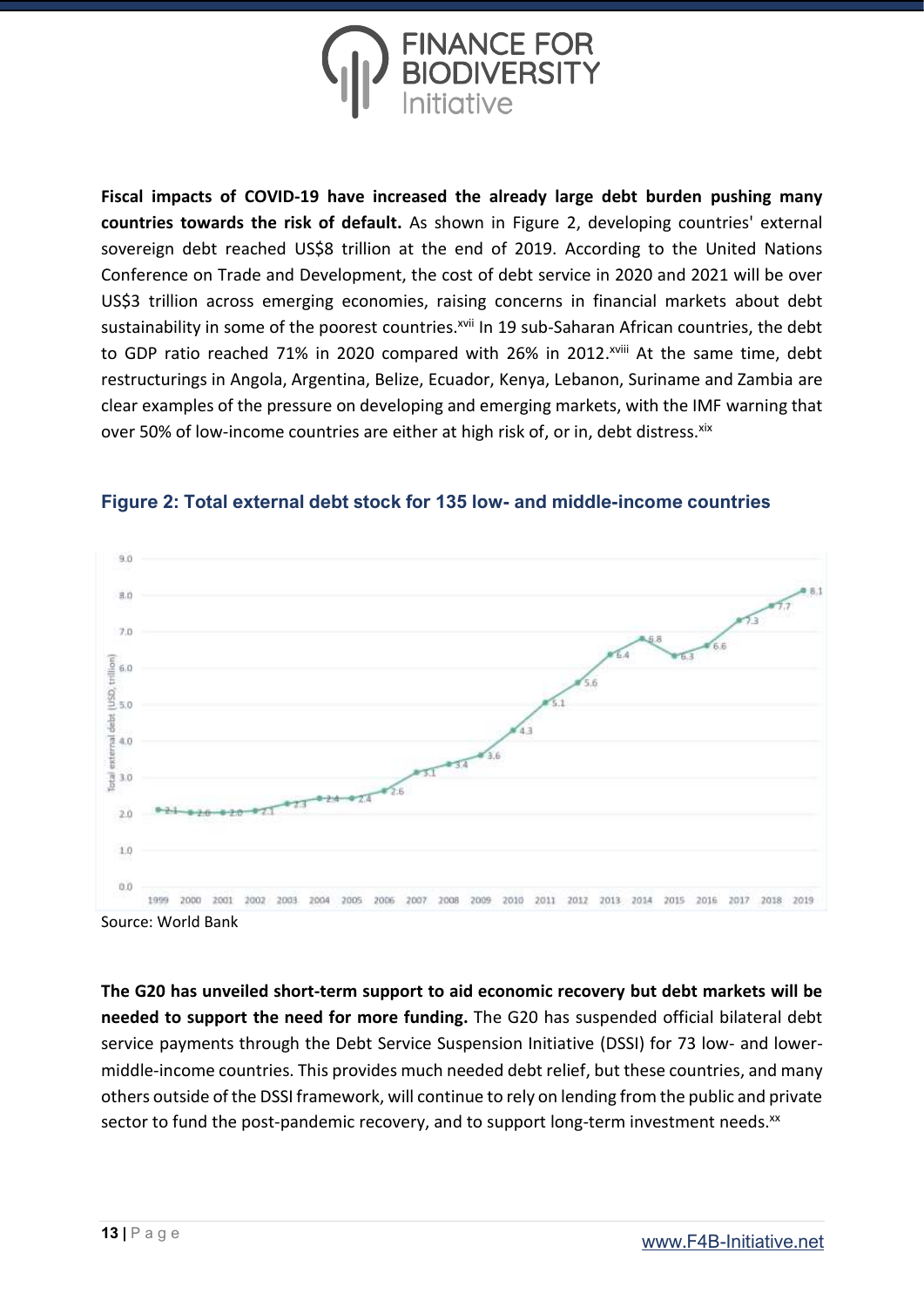

**Responding to the global debt crisis requires meeting short-term funding needs while putting economies on a sustainable path**. Many emerging economies need help to support health, social and economic challenges associated with COVID-19. Additionally, the IMF has called for recovery measures to shape nature, climate and human health in the long-term.<sup>xxi</sup> Despite these calls, recovery programmes across the world have largely failed to contribute to more sustainable outcomes, with US\$2.8 trillion of the US\$14.9 trillion injected estimated to leave large and lasting impacts on carbon emissions and nature, through damaging support for agriculture, industry, waste, energy and transport.<sup>xxii</sup>

**Investments in nature can have strong immediate economic benefits, being deployable quickly, and can be targeted towards vulnerable communities.** For every US dollar invested, investments in natural capital generate US\$3.75 in annual output gains.<sup>xxiii</sup> The investment multipliers for nature-focused interventions are often higher than traditional stimulus measures as they are more labour-intensive, so more of the value-added accrues to sectors and workers directly employed rather than on intermediate inputs. In Africa specifically, natural capital investments outperform investments in more traditional sectors such as agribusiness, energy and infrastructure.

**Solutions that integrate nature and climate into debt relief have gathered rapid momentum.** For the first time in history, there is serious policy debate about an 'inclusive, green debt relief' round. Such a progressive conditionality comes with many challenges, whilst offering the potential to leverage the crisis in accelerating the transition to sustainable development.<sup>xxiv</sup> The United Nations Economic Commission on Africa (UNECA) sets out a proposal to provide immediate liquidity and develop a medium-term green stimulus investment strategy supported by nature and climate financing instruments.<sup>xxv</sup> Similarly, the Debt Relief for a Green and Inclusive Recovery Initiative has called on G20 members to tie debt relief to low- and middleincome countries with commitments to pursue green and inclusive recovery.<sup>xxvi</sup> US President Joe Biden has pledged to meet America's climate finance goals by providing "green debt relief" to countries that align recovery efforts with climate mitigation.

**There is an opportunity to respond to short-term recovery needs, while laying the foundation for broader market reforms.** Nature, climate and other Sustainable Development Goals (SDGs) can be integrated into the response to the crisis by deploying instruments that fund short-term recovery needs, which kick-start a virtuous circle to rapidly scale up international nature and climate finance. To turn policy intentions into concrete results, as well as credibly develop budding market structures, an execution platform is needed to concentrate on market mechanisms and instruments that integrate performance on nature and climate policy objectives. This would offer the opportunity to use 'green-linked' concessional finance and blended finance solutions to leverage public sector funds to catalyse private sector involvement at scale.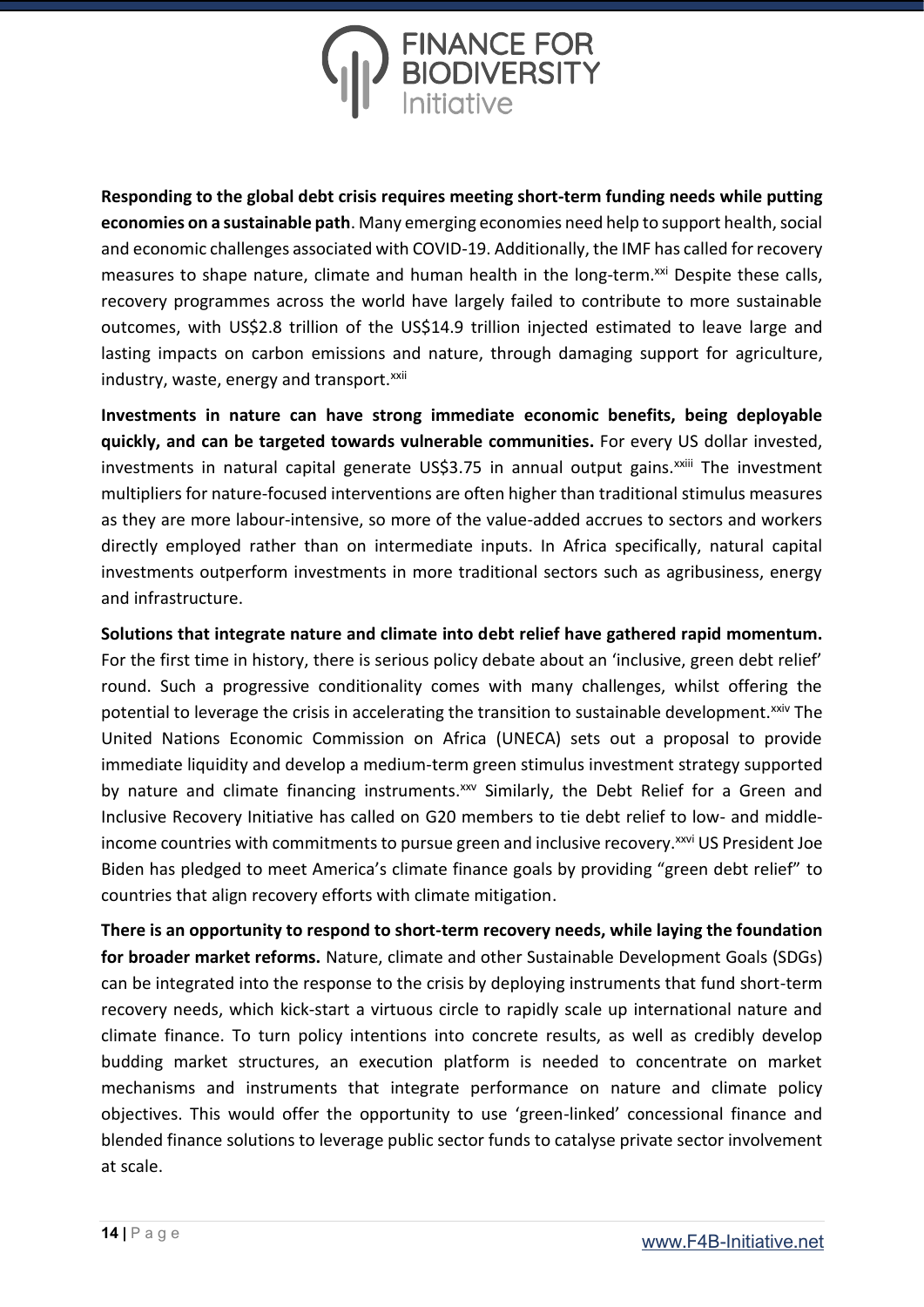

# <span id="page-14-0"></span>**2. The Tactical Opportunity**

**There is an urgent need to facilitate a transition towardsincorporating nature and climate into emerging and global debt markets.** This would provide issuers and investors with the tools to respond to the current debt crisis in ways that positively impact nature and climate, while better aligning the cost of capital with natural capital. Many investors recognise the value of natural capital should influence their appraisal and creditworthiness assessment of sovereign debtors, especially in emerging markets. They do not have at their disposal, however, investment instruments and market structures to express these considerations in a proper investment framework.

**Establishing the facility during 2021 is consistent with the urgent need, its ambitious yet practical mandate and design, and the unique constellation of policy pathways.** This year provides an historic opportunity for aligning sovereign debt relief with nature and climate outcomes. Short-term action can and must be taken in the context of debt relief, but very much in the context of the longer-term agenda for nature and climate to become part of the 'new normal' of sovereign debt markets.

**The present policy environment provides viable pathways to advance this twin agenda to transform sovereign debt management for the future**. G7 and G20 leaders have committed to working towards implementing a Common Framework for addressing the mounting sovereign indebtedness by working with governments and International Finance Institutions "to protect jobs and support a strong, sustainable, balanced and inclusive recovery." xxvii Several national authorities, including members of the G20 and G7, are communicating publicly and debating internally at the highest level about inclusive green sovereign debt relief for emerging markets. This economic policy debate towards green debt relief is also supported by high quality conceptual and technical research by multilateral organisations, as well as by proposals coming from different market participants and civil society organisations.

**The G20 and G7 have a strong track record in advancing such platforms that support the operationalisation of innovative approaches to financial and economic policy development.**  Such a facility would be complementary to, and support of, several related initiatives advocating inclusive green debt relief. Moreover, multiple expert and advocacy organisations are supportive of such a facility being established, with key multilateral institutions already taking leadership, including development finance institutions such as the World Bank working with other international organisations including the IMF, the OCED, and the UN**.** Such moves would be all the more attractive in being aligned to forthcoming international negotiations on both climate (UNFCCC COP26 in Glasgow, UK) and nature (CBD COP15 in Kunming, China).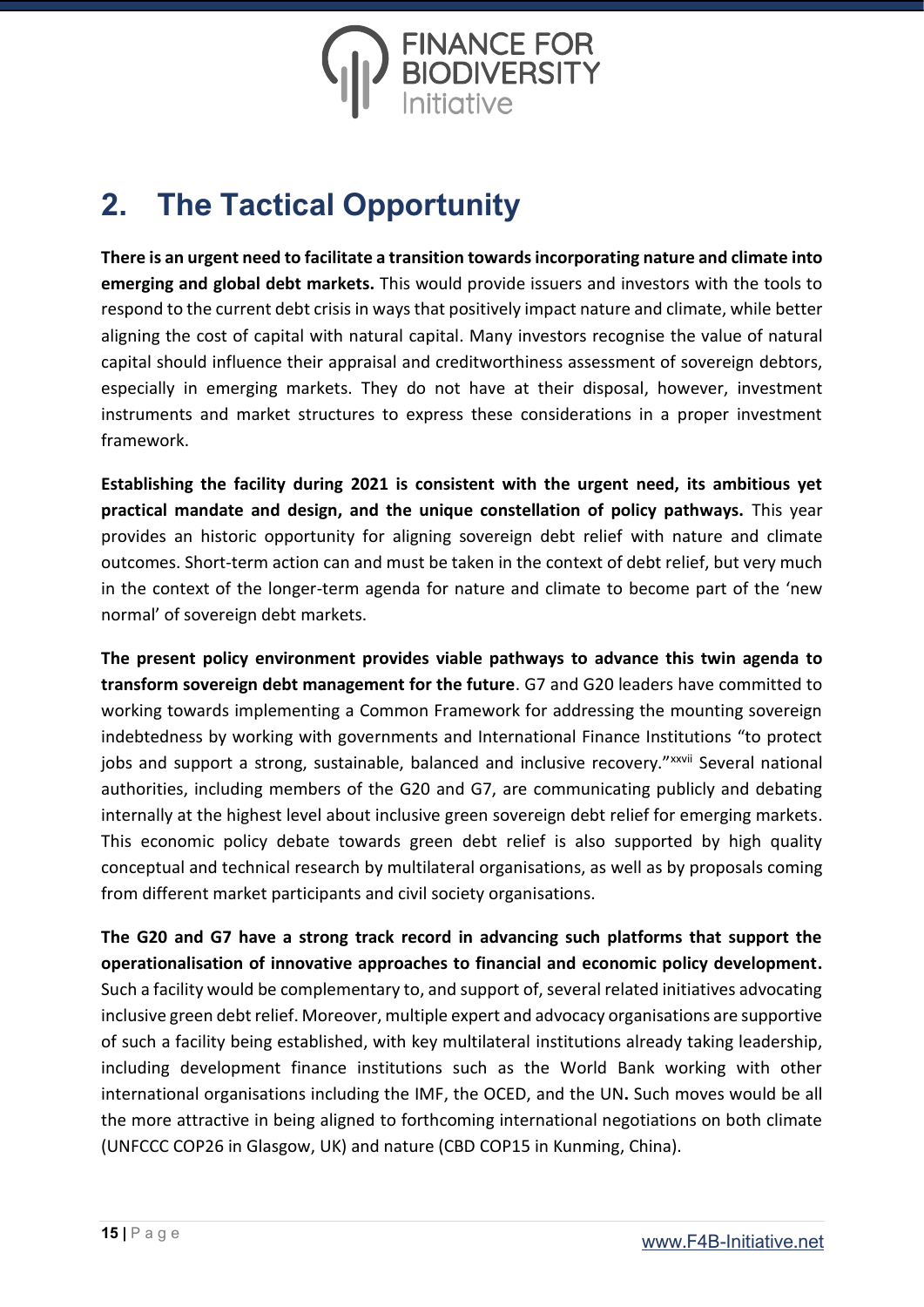

**The growth of green and sustainable debt instruments demonstrates the market environment is moving towards scaling up the integration of nature and climate into the sovereign debt markets**. The sustainable debt universe now tops US\$1.5 trillion for the first time. This market continues to grow, with global sustainable debt issuance surpassing US\$270 billion during the first seven months of 2020, up by 5% since 2019.  $x$ <sup>xxviii</sup> Mainstream investors are increasingly looking for ways to factor in natural capital into their investment portfolios.<sup>1</sup> With the demand for ESG investments multiplying across all markets, sovereign debt markets will be the next frontier in aligning finance with nature and climate.

**The private sector will be crucial in advancing nature- and climate-linked debt instruments that can be valued and traded across global markets.** Without the interest of private investors, the potential for scaling these solutions will remain limited. There is a clear need to leverage private sector capital by ensuring these debt instruments meet investors' portfolio needs, can be adequately priced, create liquidity, and deliver value for money.

**Decision-makers urgently need a platform to launch options to address the debt crisis and climate and nature goals through global sovereign debt markets**. While many opportunities for innovation exist, uncoordinated efforts will likely result in confusion, inefficient use of resources and slow progress. Decision-makers urgently need a set of developed instruments to meet immediate budgetary needs, and address climate and nature goals through global sovereign debt markets. These efforts also require close coordination between supranational organisations and international finance institutions overseeing the functioning of international financial markets, to ensure this initiative is complementary to, and reinforces, wider efforts.

**Overcoming the barriers to integrating nature and climate into sovereign debt markets requires a clear, structured set of processes to consolidate knowledge and expertise.** Governments and investors will need the frameworks, expertise and capacity to make sovereign debt instruments accessible to a wide range of investors and issuers. A key barrier is the fragmented state of knowledge and expertise required to standardise bond structures and performance indicators, in order to simplify instruments that maximise investor potential. The key barriers are summarised in

[Figure](#page-16-0) 3.

<sup>&</sup>lt;sup>1</sup> A prominent example is HSBC Global Asset Management and Pollination Group's Natural Capital Fund aim to raise US\$6 billion from institutional investors.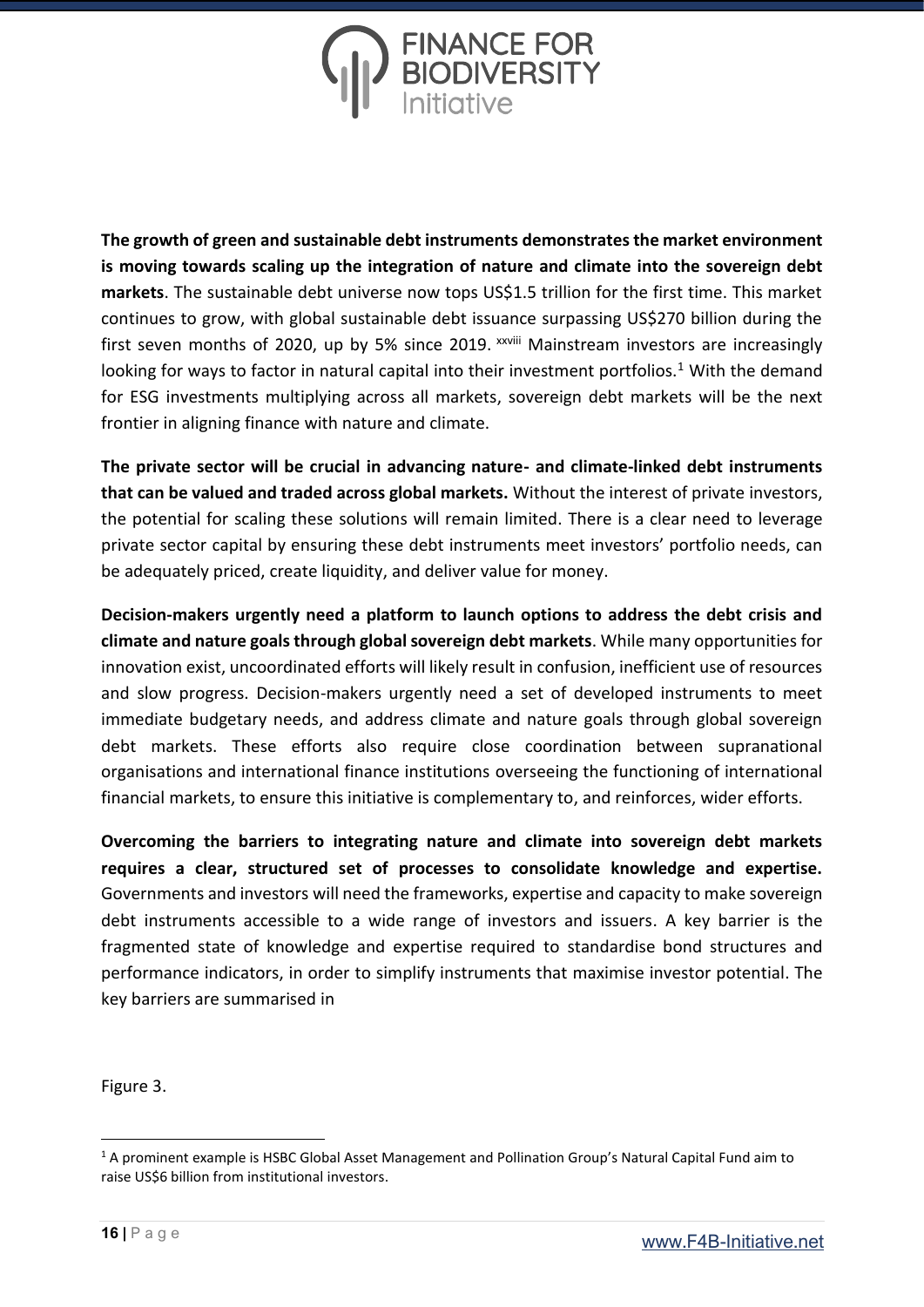

#### <span id="page-16-0"></span>**Figure 3: Overcoming the barriers to coordination and scale**



**To capitalise on this opportunity, a dedicated and technically well-equipped execution platform is needed to rapidly develop and scale the deployment of these instruments**. The aim of such a facility would be to organise, develop and promote the market for emerging sovereign debt instruments that integrate nature and climate outcomes. The facility would focus on the emerging world as offering the most immediate potential for decisive nature impact linked sovereign debt. It could also serve as a source of inspiration and an execution guide to promoting the inclusion of nature and climate impact parameters into all sovereign debt markets, including the largest ones of the developed world.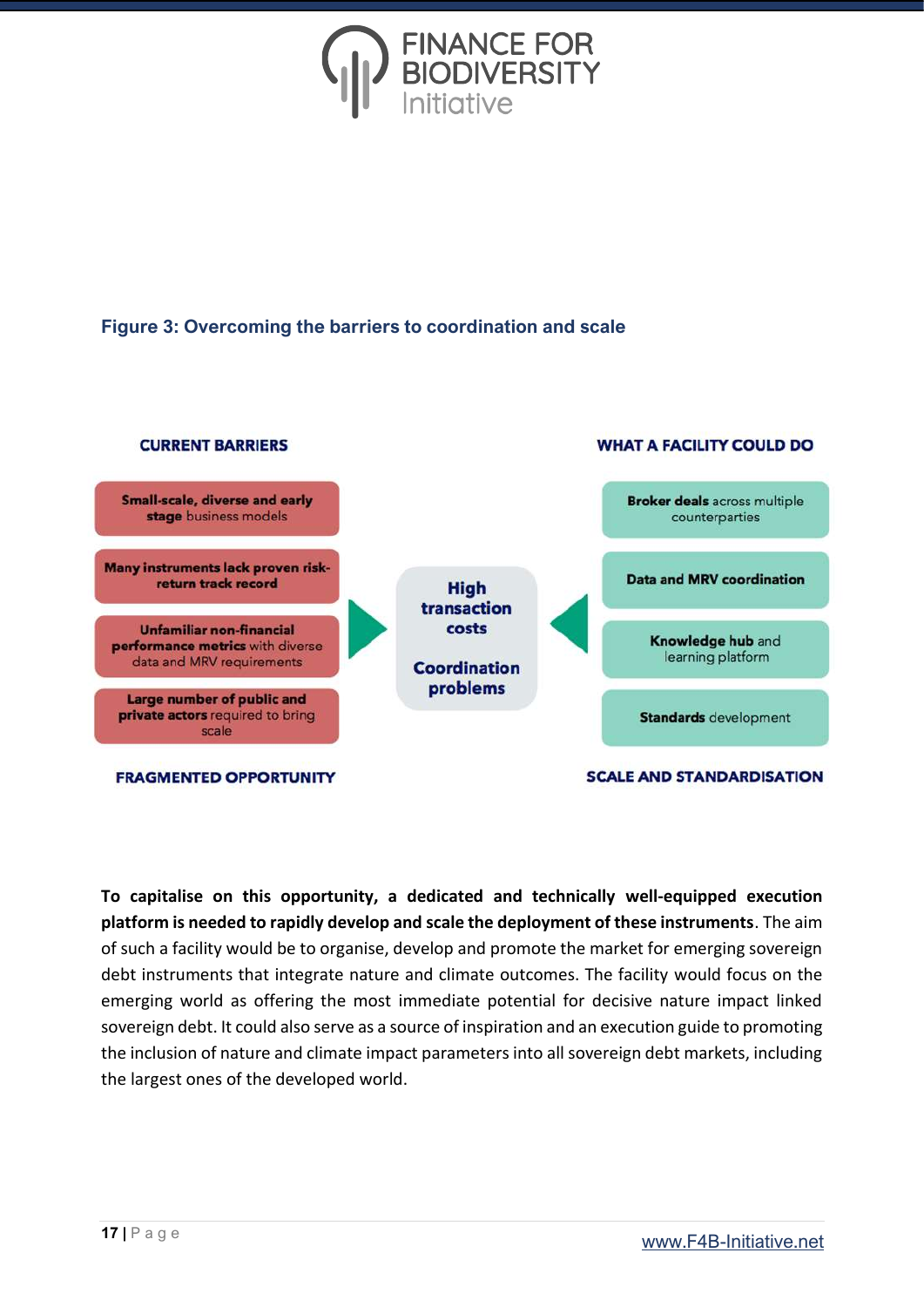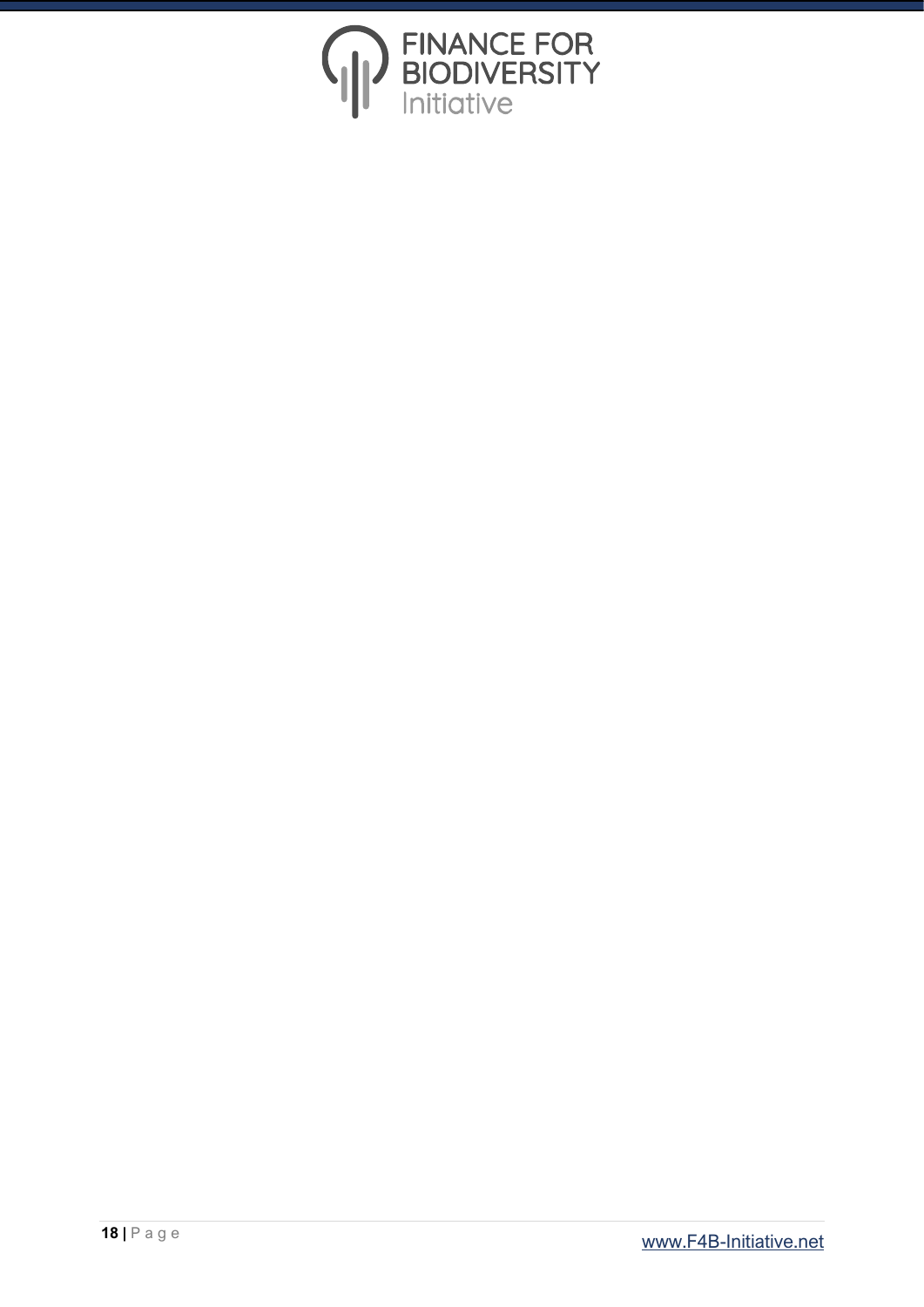

# <span id="page-18-0"></span>**3. Catalysing New Sovereign Nature and Climate Instruments**

**The facility would catalyse several potential debt instruments structured to link sovereign performance to the nature and climate space.** While the facility would support the use of green sovereign bonds where and when appropriate, the facility should also focus on a new generation of nature and climate bonds, or nature performance bonds (NPBs), as a new generation of sovereign state-contingent debt instruments (SCDIs). The deployment of several possible bond structures would allow the facility to meet the needs of different debtors with varied borrowing and technical capacity, and the objectives of different categories of investors.

**The following section summarises the status of these instruments in sovereign debt markets and the key barriers that a facility would overcome to deploy these instruments at scale.** 

### **Green, social and sustainability bonds**

**The market for green, social and sustainability bonds has grown steadily since the first green bond issuance in 2007.** Green or sustainability bonds are fixed income assets used to fund projects that have positive environmental or sustainability impacts. The first green bond issuance by the European Investment Bank in 2007 was used to fund renewable energy and energy efficiency projects. The total issuance of green bonds stood at around US\$800 billion at the end of 2019<sup>xxix</sup>, and increased by US\$491 billion in 2020, including US\$250 billion of green bonds, US\$100 billion of social bonds and US\$75 billion of sustainability bonds. Moody's expects this to increase to a record US\$650 billion in 2021, with green, social and sustainability bonds representing up to 10% of global bond issuance.xxx

**A central benefit of green bonds lies in their simple financial characteristics.** The bonds share the same characteristics of ordinary bonds but include a commitment to 'use of proceeds' for green projects. Pricing of these bonds is simple, since the credit profile of a green bond is the same as an ordinary bond by the same issuer. Standards and certification of projects that meet green criteria have also developed over time, with best practices developed including the Climate Bonds Standard and Certification Scheme and the international standard developed under the EU Green Bond Standard. XXXI This approach is now being applied to support a broader set of SDGs, with the emerging SDG Impact Bond Standards providing a set of protocols to develop these instruments.<sup>xxxii</sup> Up to November 2020, 22 governments have issued green, social and sustainability bonds in the last four years<sup>xxxiii</sup>, including in the developed countries of France, Germany and South Korea, as well as in middle-income countries including Indonesia, Nigeria and Seychelles.<sup>xxxiv</sup>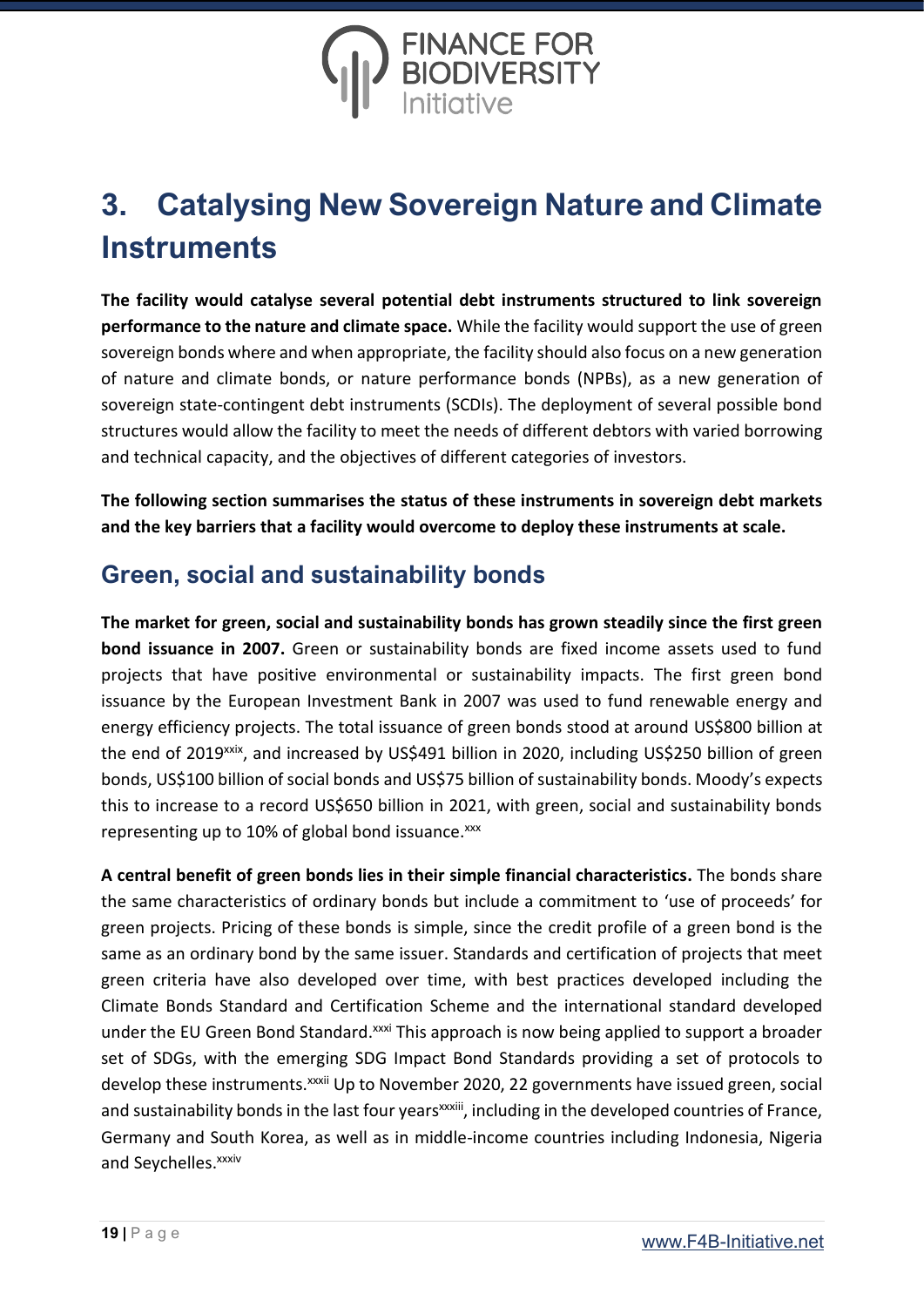



<span id="page-19-0"></span>**Figure 4: Value of sustainable debt issued worldwide from 2017 to 2019**

Source: Bloomberg NEF

**Several attributes of the sustainable debt market highlight the significant limitations in using green bonds to meet short- and long-term challenges.** First, the 'use of proceeds' approach is restrictive to issuers who need to raise funds for urgent short-term socioeconomic needs, since funds are earmarked for specific projects. Second, green bonds do not measure the impact of the use of proceeds on the overall sustainability performance of the issuer.

#### **State contingent debt instruments**

**State contingent debt instruments (SCDIs) link debt payments to indicators that measure the state of key economic variables**. Recent work by the IMF divides SCDIs into two categories: instruments linked to continuous adjustments to debt service payments (e.g. linked to GDP or commodity prices), and instruments linked to one-off events (e.g. natural disasters). Variable debt terms are a crucial innovation for both debtors and creditors faced with increasing volatility, allowing for payments to vary depending on the state of a pre-defined variable. XXXV An attractive feature of these instruments lies in their capacity to generate fiscal space for sovereigns in the event of adverse events that affect their ability to repay debt, acting as a countercyclical and risk-sharing tool. This can lower the risk of default, benefiting creditors and investors. In Barbados and Grenada, a large proportion of external debt now includes statecontingent debt clauses in the event of a natural disaster.

**SCDIs set a precedent for linking debt payments to broader variables that link to economic performance**. SCDIs seek to better align the incentives of debtors and creditors by pricing in the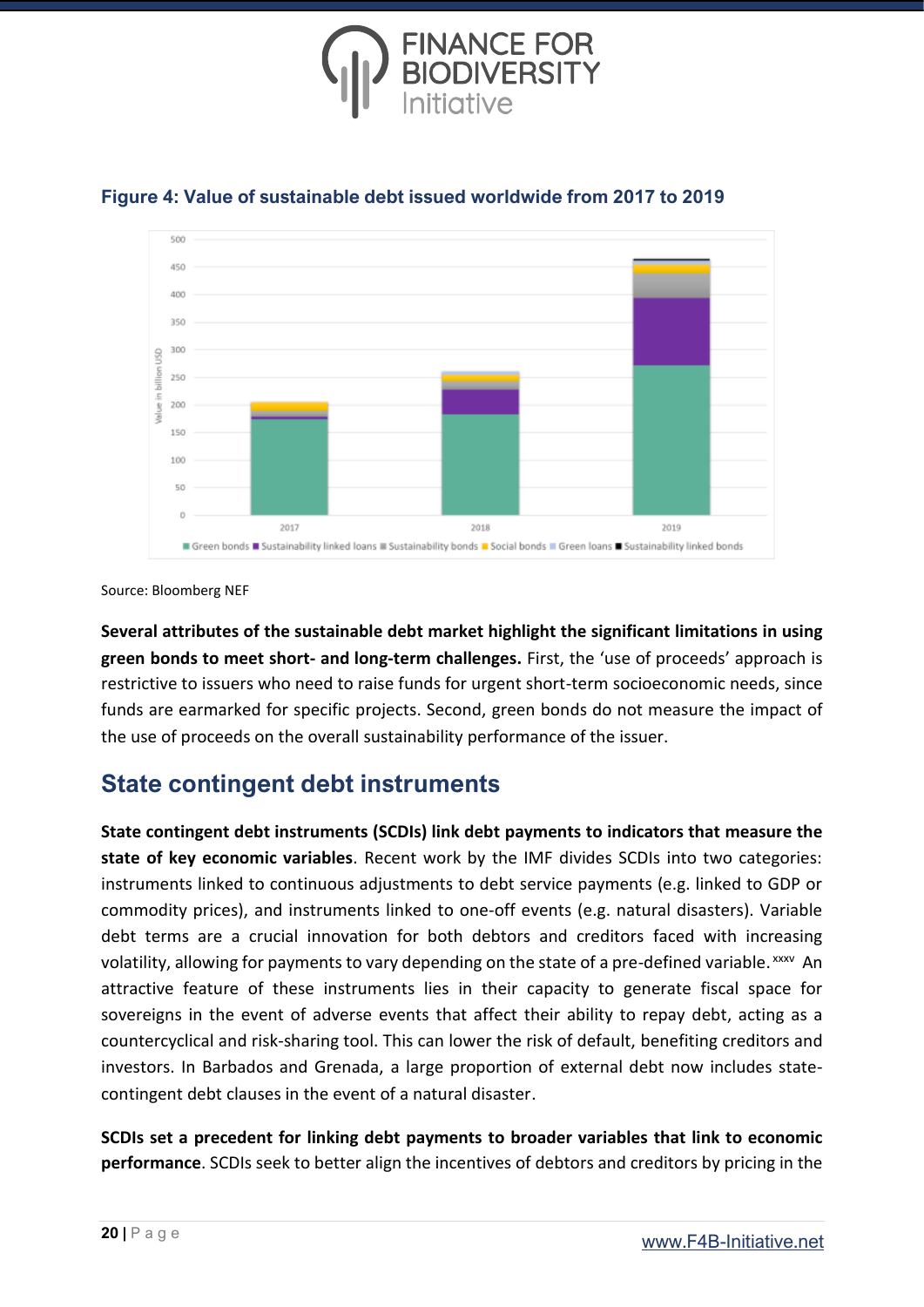

risk of adverse events driving lower than expected macroeconomic performance. While they can act as insurance against downside risk and generate short-term liquidity, they do not incentivise countries to invest in long-term productivity and resilience. By not doing so, future debt payments are not linked to the risk of destruction of natural capital driving adverse performance.

**To date the take-up of SCDIs has been low, with issuance mostly limited to debt restructuring contexts.** So far, SCDIs have only been issued by sovereigns in a handful of cases, mainly in a debt restructuring context.<sup>xxxvi</sup> Limited uptake has partly reflected the 'novelty premium' demanded of such instruments, and their ad-hoc and non-standardisable nature. Further standardisation is critical for creating liquidity in the market, reducing costs to investors and facilitating widespread use of these products.

**The development of the inflation-linked bonds market provides a case-study of a statecontingent debt instrument that has become an established asset.** Inflation-linked bonds (ILBs) are fixed income securities whose principal value is periodically adjusted according to the rate of inflation. XXXVII ILBs decline in value when real interest rates rise, offering investors protection against inflation risk. They align the incentives of the issuing government - aimed at pursuing an adequate anti-inflationary monetary policy and at attracting long term investments at a low (real) interest rate - with the interest of the investors of hedging against unexpected inflation, due to rapid economic growth or monetary policy shocks. This established SCDI market acts as a key foundation for the deployment of sovereign bonds that link debt terms to nature and climate outcomes.

### **Nature and climate performance bonds**

**Nature performance bonds (NPBs) are like SCDIs but link debt payments to pre-defined nature and climate indicators.** This class of asset is also referred to as 'Sustainability-linked' or 'Key Performance Indicator (KPI)' bonds, and represents a growing market trend towards linking debt terms to performance against a pre-defined outcome. They would incentivise the debtor to achieve positive outcomes, rather than insure against adverse outcomes, through an improvement in debt terms via a reduction in coupon, and the potential for a principal adjustment on full delivery of the targeted nature and climate outcomes. In this case, however, investors would benefit financially if the KPI is not met. Alternatively, the bonds could incentivise investors to partake in performance successes of issuers meeting predefined nature or climate KPIs, like GDP-linked bonds or some social impact bonds. In both cases, the payment structure could be designed to provide continuous adjustments to debt payments if pre-agreed indicators that measure performance against targets are met.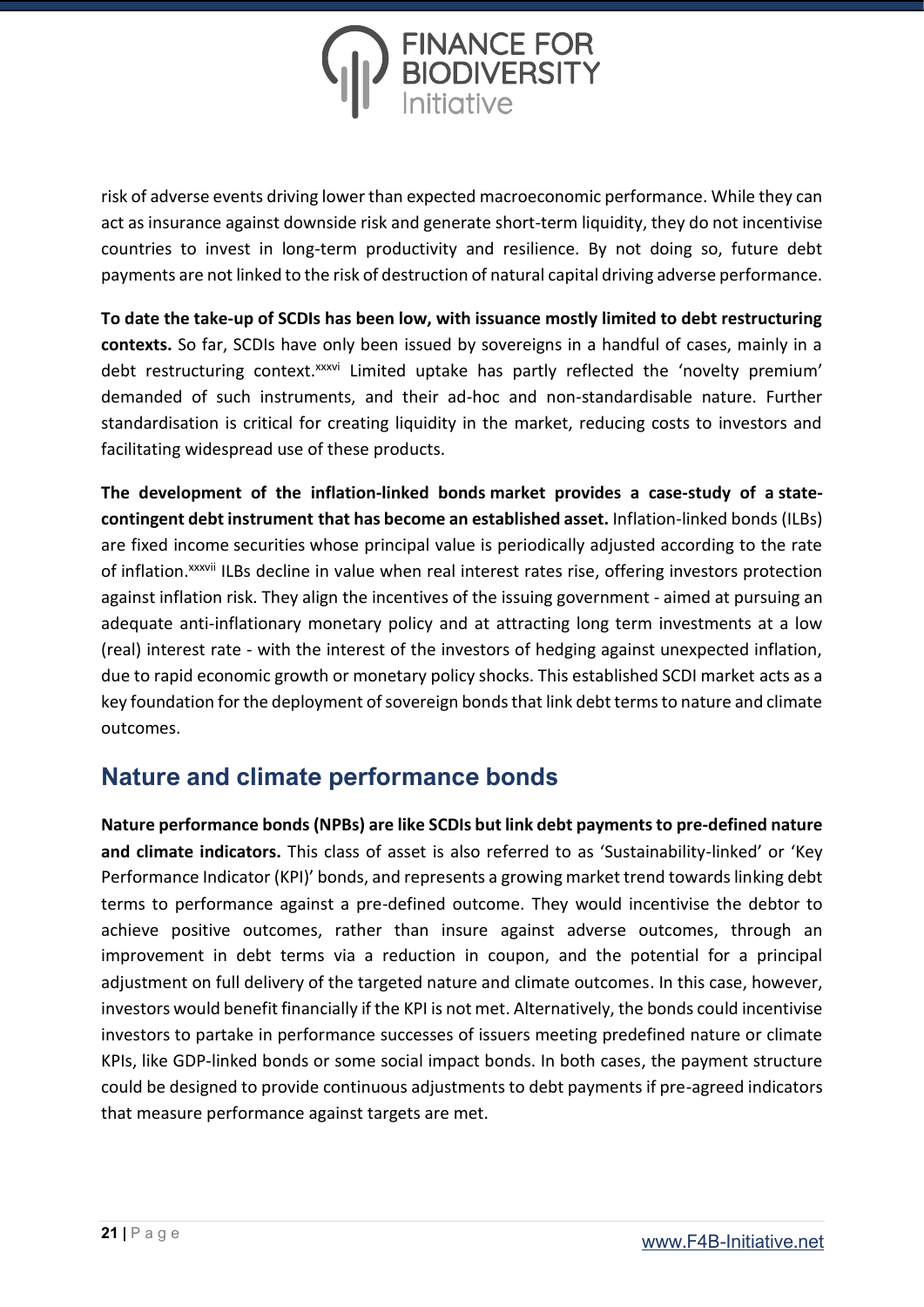

**The opportunity to develop NPBs is occurring in parallel with a move towards sustainability performance-linked bonds in the corporate space.** In 2019, the Italian energy group Enel issued a US\$1.5 billion five-year sustainability-linked bond. The bond rate is subject to it having achieved a target of at least 55% of its installed capacity in renewable energy by 2021. If the 55% goal is not reached by end 2021, the coupon will be increased by 25bps until the bond matures. This initial activity has been followed by other firms issuing these bonds, including Tesco (February 2021), LafargeHolcim (November 2020), Suzano (September 2020) and Novartis (September 2020). In anticipation of increasing issuer and investor interest in these instruments, efforts to standardise them have already started with the publication by the International Capital Market Association (ICMA) of the Sustainability-Linked Bonds Principles, which sets out early principles for standardisation. A key moment in the development of this asset class is the announcement by the European Central Bank that bonds with coupon structures linked to certain sustainability performance targets will become eligible as collateral for Eurosystem credit operations, significantly increasing the potential liquidity of the asset class.

**The need for NPBs in sovereign debt markets arises because of this inadequate consideration of natural capital as a critical part of the balance sheet of many countries**. They are in this sense a transitional phenomenon, much like green bonds, where being specific about the 'use of proceeds' is only important because policies, regulations and market practices have not yet built 'green' into the core functioning of global bond markets.

#### **The key characteristics of these debt instruments is that they are:**

- **Outcome-based.** By linking the bond structure and financial terms to the achievement of clearly defined and measurable outcomes, they incentivise the issuer to demonstrate improvements in natural capital to strengthen prosperity and solvency.
- **Pay for performance or sharing in successful progress.** Investors pay only for performance that is demonstrably achieved, or receive additional income due to measurable performance. In both alternatives, this is an improvement on 'use of proceeds' bond models where there is no enforceable link between investment and achievement of sustainability outcomes.
- **General 'use of proceeds'.** By not restricting 'use of proceeds', they can support more immediate economic recovery needs, while at the same time incentivising performance of nature and climate goals.
- **Simple, clearly defined metrics.** The performance index needs to be easy to understand and project for investors. The official reporting and verification governance must be transparent and robust, and linked to emerging standards and protocols that allow sovereigns and investors to benchmark performance indicators against internationally recognised metrics.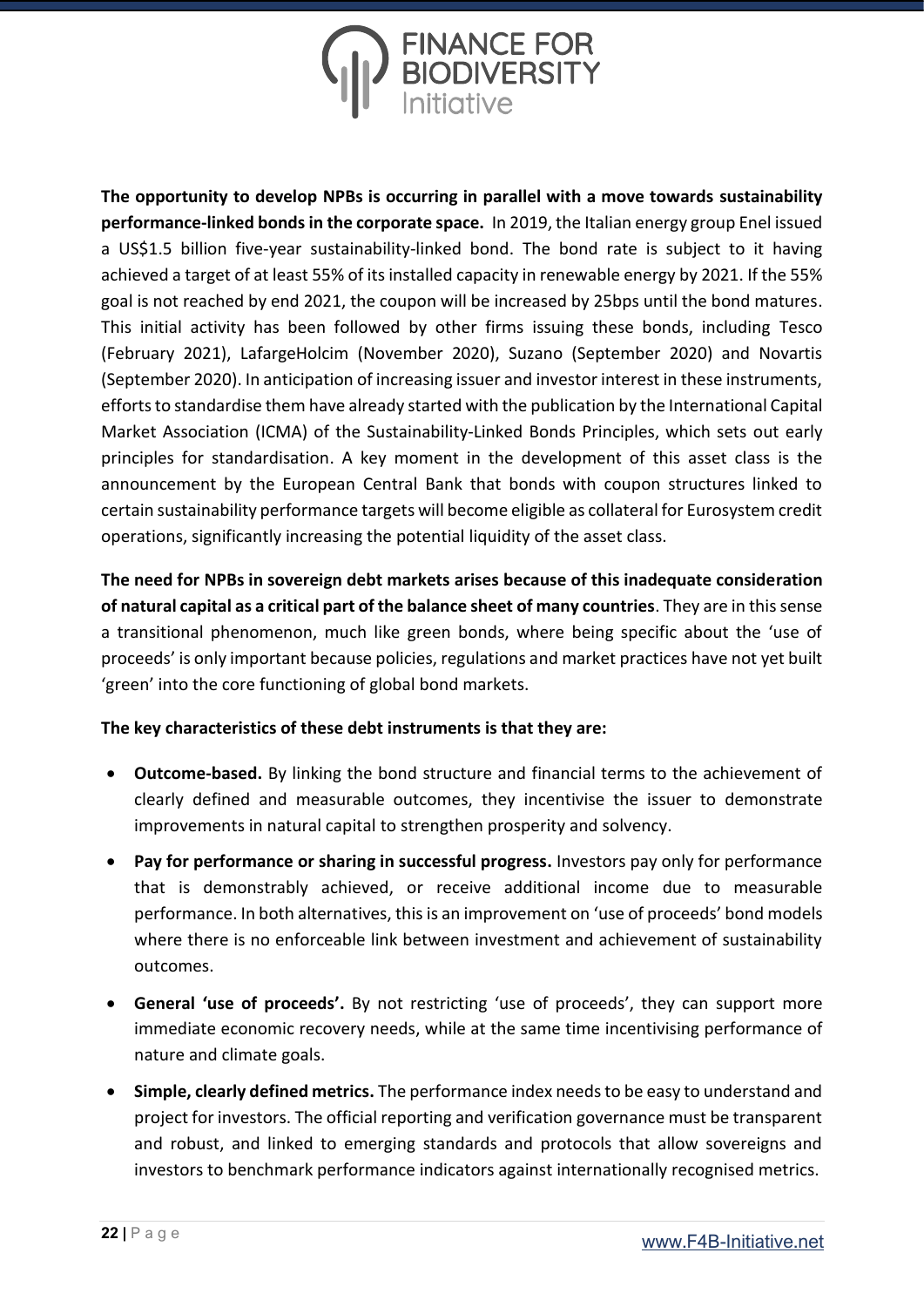

• **Scalable.** By adopting a scalable structure that aligns with emerging standards, the bonds have the potential to be used across countries and performance metrics, allowing for maximum investor potential.

### **Aligning the incentives of debtors and creditors**

**The central purpose of moving towards performance-based debt instruments is to align the incentives of debtors and creditors to integrate natural capital more completely into decisionmaking.** However, incentives can differ among types of sovereign issuers and across investors' categories, especially along the lines of 'pay for performance' or sharing into success. Incentives are also highly dependent on the expected reaction function of creditors and debtors under specific economic and macro circumstances.

**During government financial stress or sovereign debt crises, as presently experienced by many emerging countries, the incentives of existing investors and sovereigns are strongly aligned around avoiding defaults, with their dire economic and humanitarian consequences.** Nature sovereign debt instruments in these circumstances should embed the offset of debt relief against climate and biodiversity improvement: the terms of the debt should include a reduction in coupons or a downward adjustment of the capital on achieving the targeted nature and climate outcomes:

- Sovereigns under stress would be greatly incentivised to perform against pre-agreed nature milestones in return for better debt terms.
- Investors would be attracted to sovereign debt instruments embedding nature and climate objectives that would benefit them in two ways: helping the sovereign creditors avoid default, and increasing the probability of a positive nature result due to the 'pay for performance' system.

This type of NPB could either be directly included in a debt relief or restructuring package, or undertaken as a new borrowing programme to refinance sovereign debt in time of financial and budgetary stress.

**The incentives of creditworthy sovereigns to include NPBs in their regular borrowing programme, as well as of investors in this new type of sovereign instrument, are different than those of sovereign borrowers and investors in times of debt crises.** In the medium term, all economic agents who recognise that natural capital needs to be preserved and restored have strong incentives to integrate nature into financial markets, and to benefit economically from this inclusion: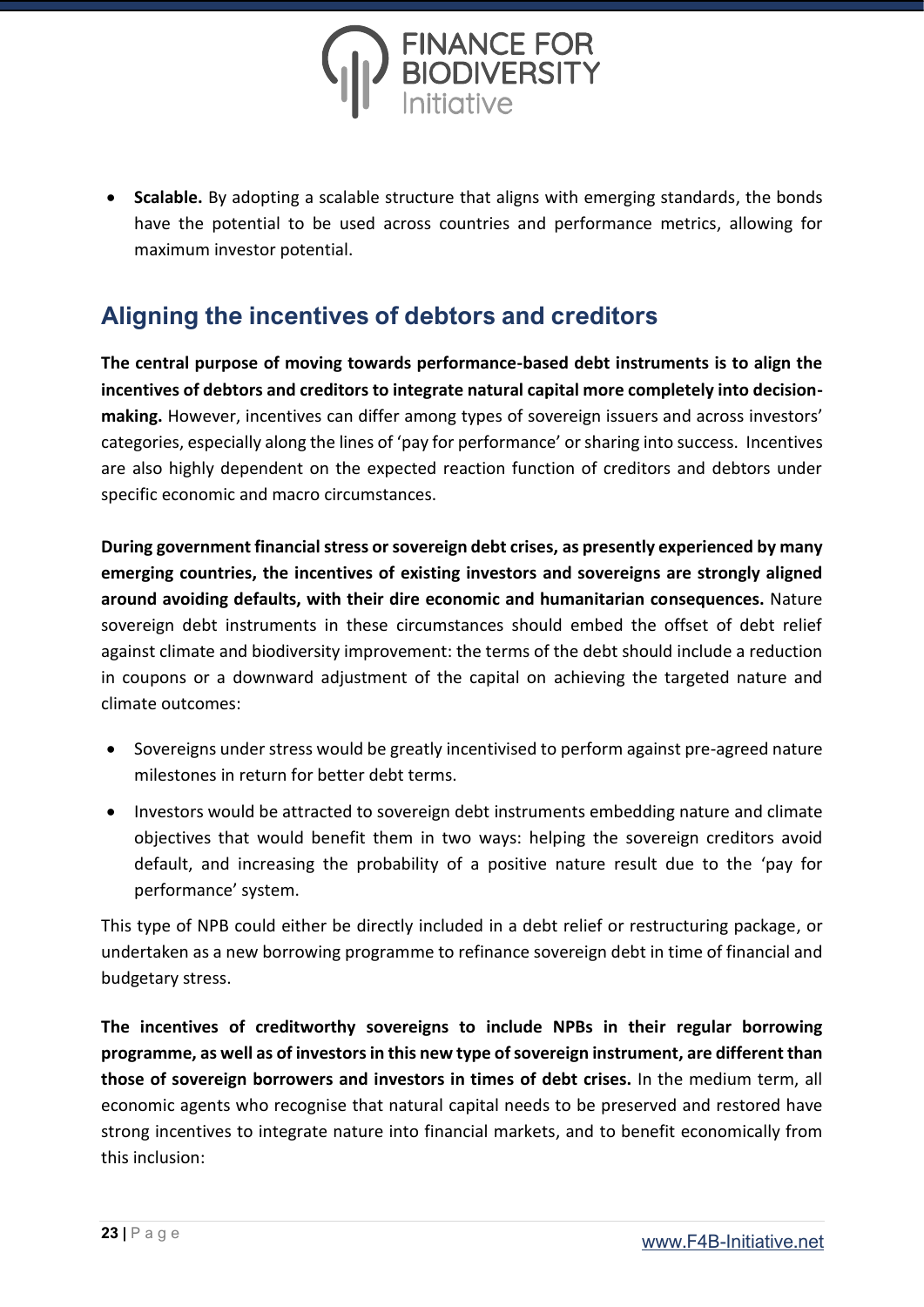

- Sovereign issuers need to attract funding to generate the budgetary resources necessary to enhance nature and fight climate change: offering investors to share financially into the restoration of nature capital and the fight against climate change will enhance investors' interest, and broaden the investors' universe.
- Investors are managing financial assets into portfolio frameworks: long-term sovereign instruments that partially hedge their portfolio against nature degradation and offer another type of diversification into nature capital should attract them.

**Establishing and growing a sovereign nature SCDI segment for the long-term therefore requires these instruments to align the positive incentives of both sovereign issuers and investors to invest into natural capital, and accrue economic benefits from these investments.** By offering investors debt terms that benefit them in case of successful nature performance, sovereign issuers also benefit by enhancing their creditworthiness thanks to the market acknowledgement of enhanced nature outcomes. They also broaden their investors' outreach at an attractive cost, while investors benefit financially from the investment in natural capital achieved by the relevant governments. It could, therefore, be expected, especially in emerging economies, that sovereign markets evolve from a negative to positive relationship between nature outcomes and the cost of government debt when the sovereign debt crisis subsides following relief and restructuring.

**The key benefits of using these instruments for debtors, official creditors and private creditors is summarised in Table 1 on page 24.**

### **Developing a market for nature and climate sovereign debt instruments**

**To achieve scale and maximise investor potential, a new generation of nature and climate sovereign debt instruments will need to overcome barriers to arrive at liquid, easily tradable assets that can be included in standard fixed income indices.** The key barriers are:

**1. Standardisation of performance indicators and outcomes**

**While nature and climate performance indicators and outcomes would be country- and investment-specific, a lack of standardisation would substantially reduce investor potential and inhibit scale.** Performance-based instruments add an extra layer of complexity compared to 'use of proceeds' bonds due to the need to develop indicators that can be accurately measured and monitored. Ensuring that performance indicators are developed using existing performance frameworks (e.g. through Nationally Determined Contributions or through REDD+ metrics) may be an early option for achieving rapid standardisation.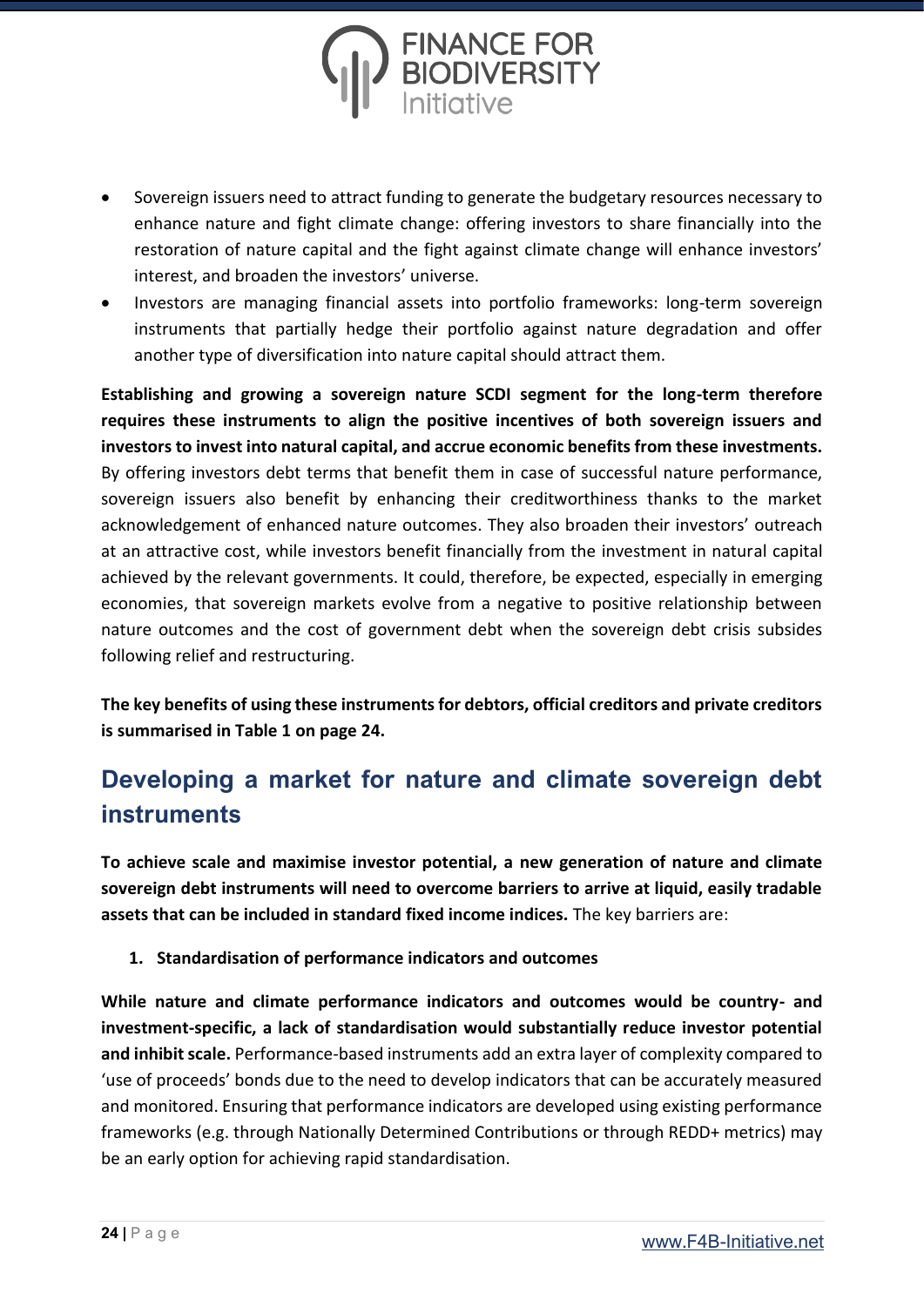

#### **Table 1: The benefits of nature and climate performance instruments for debtors and creditors**

<span id="page-24-0"></span>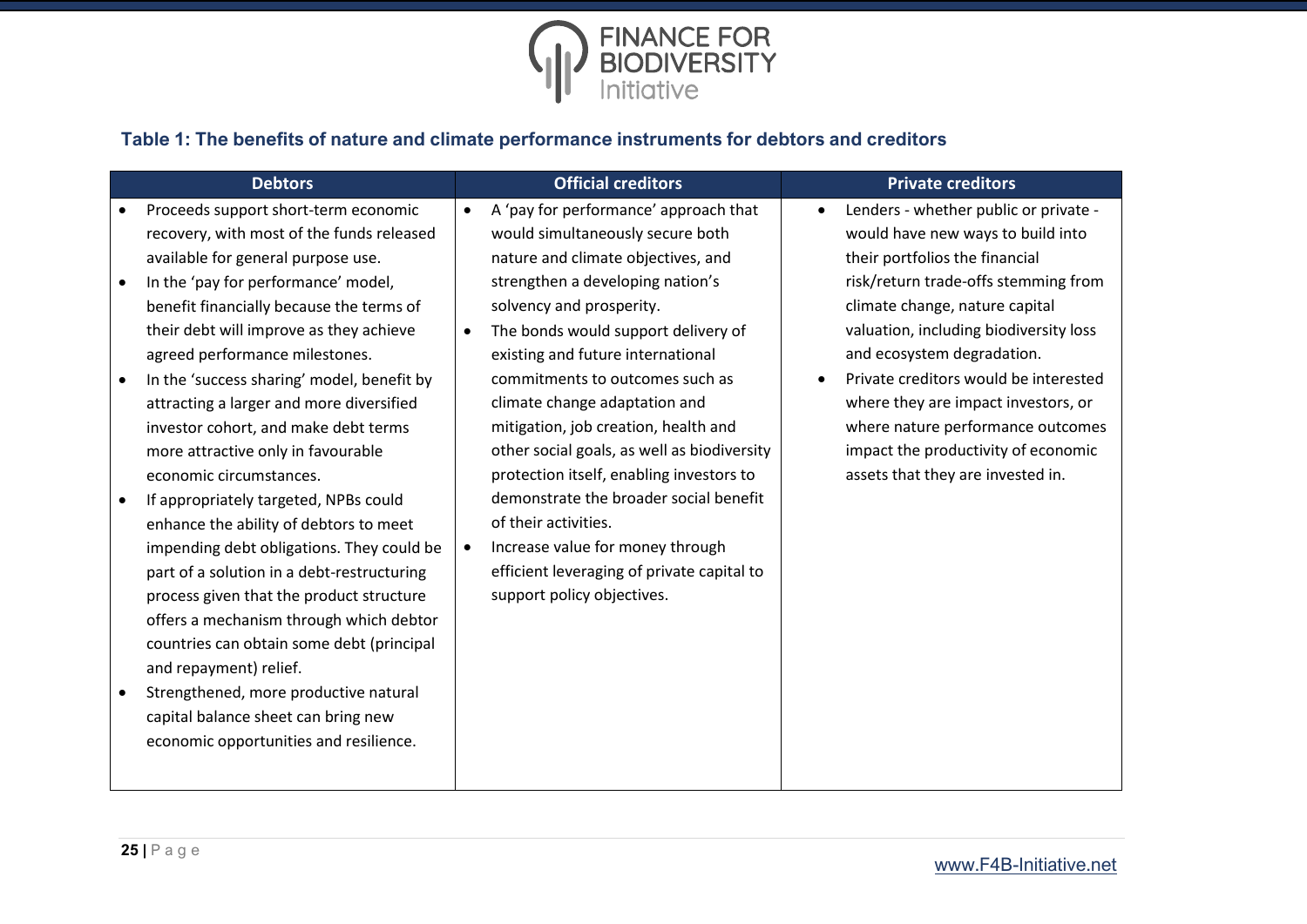

#### **2. Payment structure**

**Experience from SCDIs shows debt instruments may prove challenging where investors value liquidity of debt due to the fear of 'nonstandard' payment clauses.** The liquidity for emerging market sovereign debt tends to be relatively low as shown by the higher bid-ask spreads on emerging market debt compared with developed market debt. The inclusion of the instruments in indices or benchmarks is key to boosting liquidity as the market develops. Green bonds are a precedent here. They have become a liquid asset class, helped significantly by their inclusion in major indices from 2014. xxxviii

**The performance element of the NPB includes a challenge due to positive incentives for debtors, which takes the form of a discount to the creditor on delivery of outcomes.** The potential reasons that different creditors might find this attractive are outlined in the previous section, particularly where the creditor has an interest in the delivery of an outcome (e.g. public creditors buying performance outcomes or private creditors with a specific interest in the productivity of natural capital). The additional considerations for catalysing the involvement of the private sector in these instruments are set out in the following section.

#### **3. Verification**

**The need to robustly report and verify performance outcomes also adds additional complexity and costs to the instrument.** Standardisation of indicators would reduce costs but still requires a credible means of verifying outcomes to deliver uncontested payments. Third-party verification is likely to be the only way of achieving this, placing a need to develop standard reporting and verification protocols that reduce the costs and increase transparency.

#### **4. Risk**

**Market and political risks, poor legal and regulatory conditions, and insufficient institutional commitment and capacity can constitute a large barrier to delivering finance at scale.** The additional complexity of meeting performance outcomes may be difficult for debtors with low capacity and expertise in delivering outcomes at scale. While more developed emerging markets with better implementation capacity and access to international bond markets would be obvious targets for these instruments, less developed countries may require significant technical assistance, knowledge transfer and capacity building to support implementation.

#### **Catalysing the private sector**

**Significant support is needed to catalyse private sector involvement to integrate nature and climate considerations at scale in sovereign debt markets.** It will be key to ensure that the design and structuring of instruments aligns with interests of various categories of private sector institutional investors.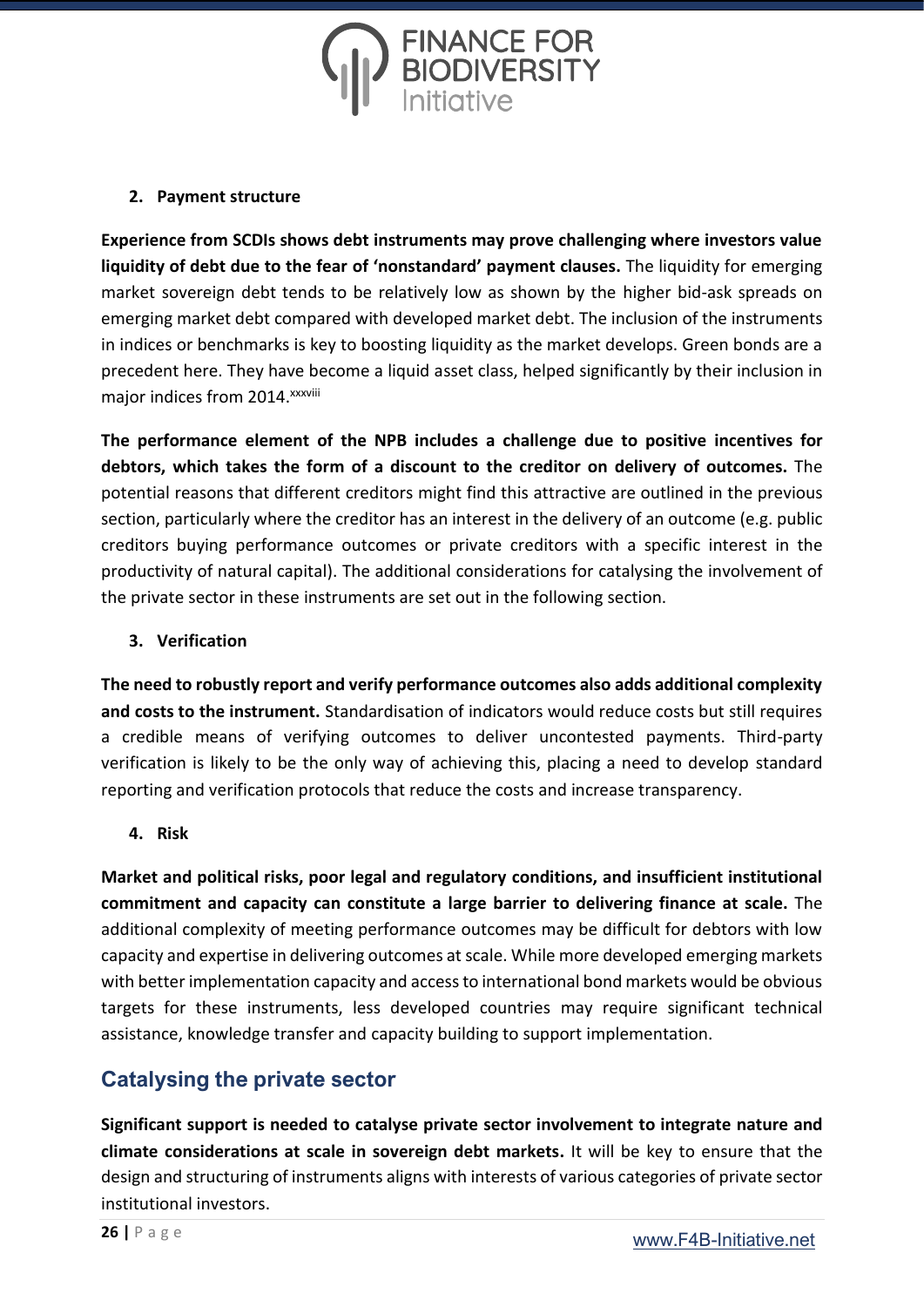

**Public support is likely to be an important element at an early stage.** A key lesson learned from the use of state-contingent instruments is that absent public participation, these markets do not emerge on their own and do not scale up easily. The use of donor support or funding for nature and climate performance outcomes may be important to enable finance at scale in the short run. One route is that nature performance gains are financed by public interest organisations, including public bodies and impact investors, enabling bonds to be traded 'as if' there was no payment for nature performance outcomes. Another potential lever is to consider credit enhancement or risk mitigation to improve the seniority of instruments and pricing to reflect the lower risk when backed by public guarantors. This could be sourced from several counterparties such as governments and multilateral development banks who might act as 'anchor investors' to buy performance outcomes and leverage private capital to generate finance at scale.

**Another opportunity is to create a link to voluntary carbon markets and offsets, such that nature performance outcomes yield tradable offsets.** Investors requiring these offsets could invest in cost-effective programmes that link to certified carbon reductions. There is a significant opportunity to link with large-scale programmes, including through REDD+ and the African Forest Landscape Restoration Initiative (AFR100), a country-led initiative to bring 100 million hectares of deforested and degraded landscapes across Africa into restoration by 2030.

**Impact investors target investments with social and environmental returns in emerging markets where investors are often willing to take lower than market returns.** In June 2020, the Global Impact Investing Network found that the total size of this market was US\$715 billion.<sup>xxxix</sup> Such investors may be willing to engage early in the market for nature performance outcomes given their focus on investments that generate positive environmental and social returns.

<span id="page-26-0"></span>**Creditors would be interested in nature performance outcomes if they materially affect solvency risks that feed into credit ratings.** As summarised earlier in the paper, an increasing body of work is emerging that links nature and climate to sovereign credit risk. Where these risks measurably impact the likely profitability of a dependent economic asset that is material to the sovereign's short- to medium-term economic and solvency prospects, investors would have an interest in sovereigns achieving outcomes. Improved measures - building on the experience in the climate risk area - that make clear the direct physical linkages, such as the impact of soil degradation on agricultural production, and on expected policy changes or potential liabilities, legal, reputational or otherwise, are likely to be important in making this case to investors.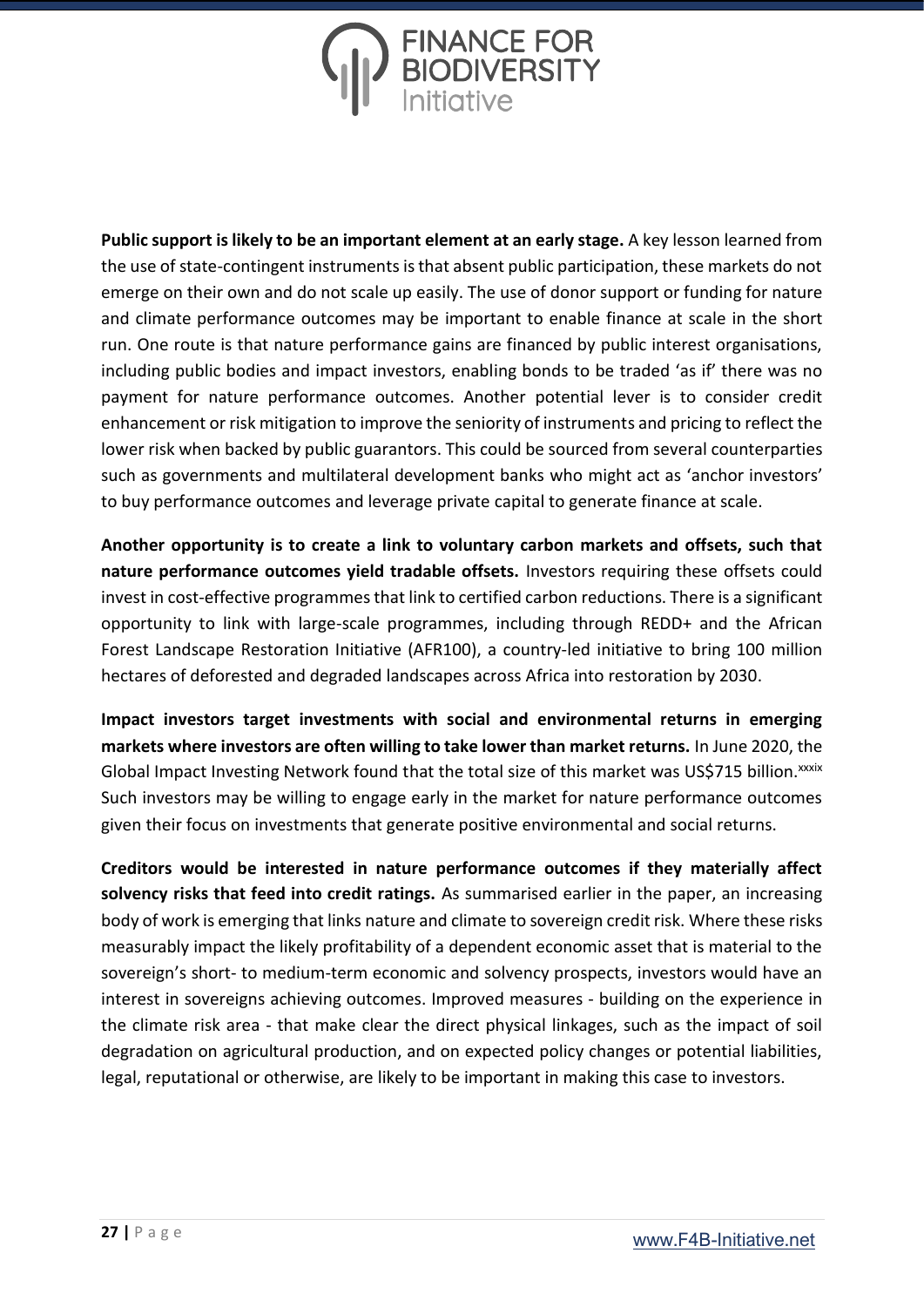

# **4. Facility Mandate and Objectives**

**The aim of the Nature and Climate Sovereign Bond Facility is to scale up solutions and catalyse the market for sovereign debt instruments that integrate nature and climate outcomes.** The facility would provide the practical services to enable emerging sovereigns to issue nature or climate performance debt, either as new government financing, or in coordination with debt relief or restructuring programmes managed by other supranational organisations. It will also serve as a key information source and sophisticated reference to potential investors in this new sovereign market segment. Its mandate would be to:

*Develop debt solutions and markets for nature- and climate-linked sovereign debt by advancing innovative instruments, co-ordinating efforts, crowding-in innovation and actors, mobilising finance, encouraging learning, standardisation, and reducing costs.*

**To do this, a facility would promote and develop the market for instruments linked to sovereign performance in the nature and climate space that would fulfil seven inter-linked functions:**

- **1. Catalyse the use of innovative sovereign debt instruments** structured to integrate nature and climate into performance offers, the cost of capital and the use of proceeds, linked to both new issuance and debt restructuring arrangements.
- **2. Coordinate the integration of nature and climate into international sovereign debt markets** with relevant supranational organisations at the core of the international financial system, and to promote these market developments with sovereign issuers, investors and market actors such as credit rating agencies.
- **3. Manage performance assessment**, notably the build out of relevant nature and climate metrics and associated monitoring, reporting and verification (MRV) assessment tools to oversee robust performance outcomes. This would link national commitments on nature and climate to existing and emerging metrics and standards.
- **4. Leverage the balance sheets of many public and private financial institutions**, by supporting the mobilisation of 'green-linked' concessional and blended financing from diverse sources notably across the development finance community - in enabling pilots and links to shortterm debt relief. This would pave the way towards nature and climate becoming an integral part of the 'new normal' of sovereign debt markets.
- **5. Promote standardisation of nature and climate performance outcomes** through systematic data collection, analysis, and reporting protocols, drawing on existing green and sustainable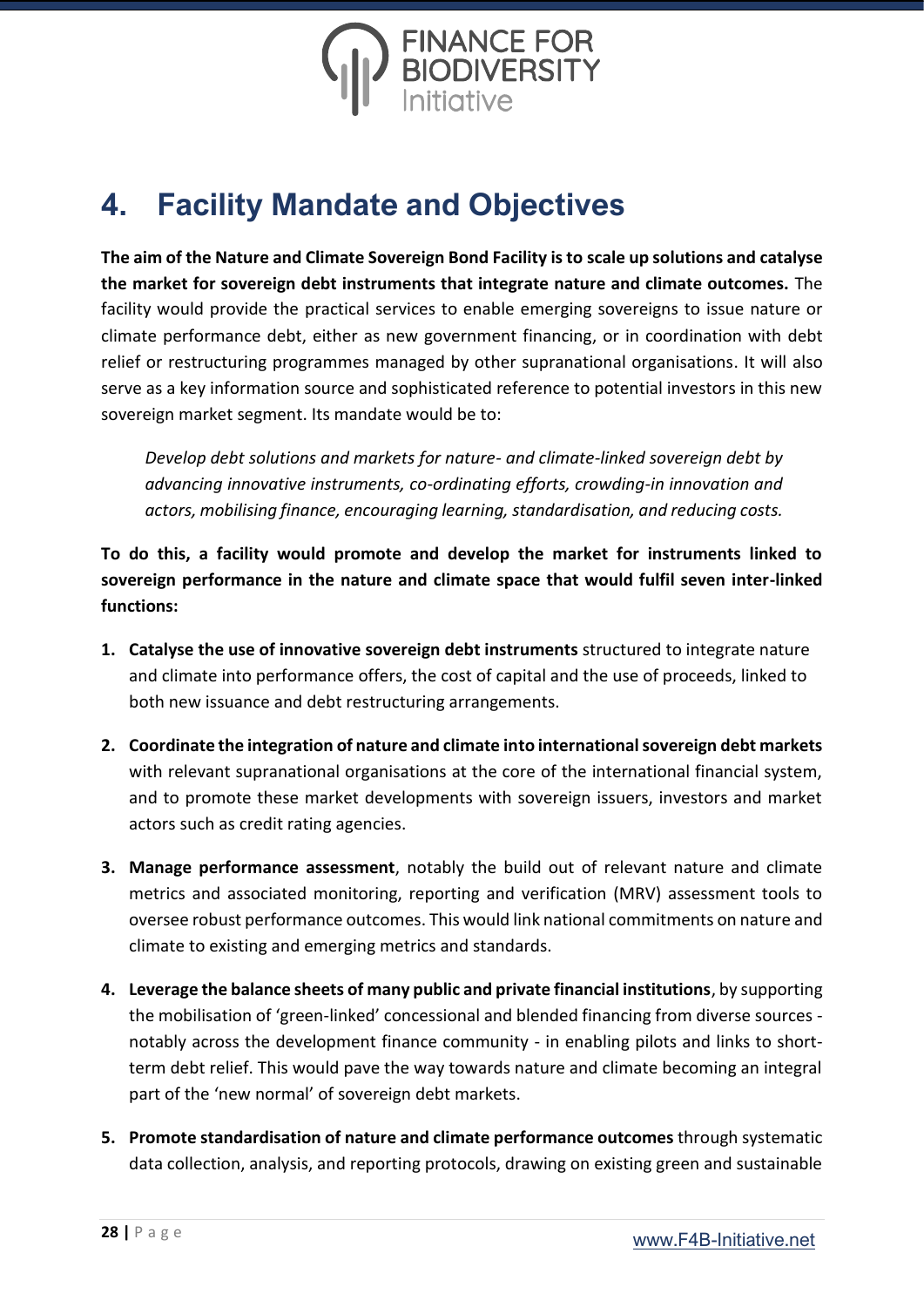

development bond initiatives and standards; and encouraging nature and climate related developments with rating agencies, indexing and data providers.

- **6. Promote institutional knowledge sharing and capacity building** to embed natural capital in sovereign bond issuance across all debt market actors including all-important banking and advisory intermediaries. This would involve working with sovereign debtors in building out nature and climate performance modelling and offerings, increasingly linked to risk pricing.
- **7. Reduce transactions costs** to issuers and investors by: bringing together counterparties to make investments; increasing standardisation; providing credible and authoritative nature and climate performance-linked data and assessment; and building out knowledge and therefore de-risking investments across the debtor and creditor communities.

The characteristics of each of these functions are set out in the remainder of the section.

### **Catalysing the use of innovative sovereign debt instruments**

**The facility would support the development of performance instruments that integrate nature and climate into sovereign debt markets.** The facility would accelerate the integration of nature and climate into sovereign debt markets by supporting issuers to develop standardised, yet country-specific sets of outcomes and financial mechanisms. This would allow the facility to foster innovative approaches, while providing investors with standardised information and assurance processes required to understand the instruments and fulfil fiduciary obligations.

**A focus on a diverse set of instruments is crucial to adapting to the needs of various issuers and investors.** As discussed in the previous section, this could incorporate various models of integrating nature and climate into performance offers depending on the specific circumstances of the sovereign and investors. These models could range from those incorporating variations in the cost of capital to use of proceeds models.

**The facility would also support nature and climate debt instruments linked to both new issuance and debt restructuring arrangements.** The variety of sovereigns that could benefit from this facility ranges from those in debt distress and cannot access financial markets, to those who have adequate access to markets but require additional services to design and structure sovereign instruments that integrate nature and climate.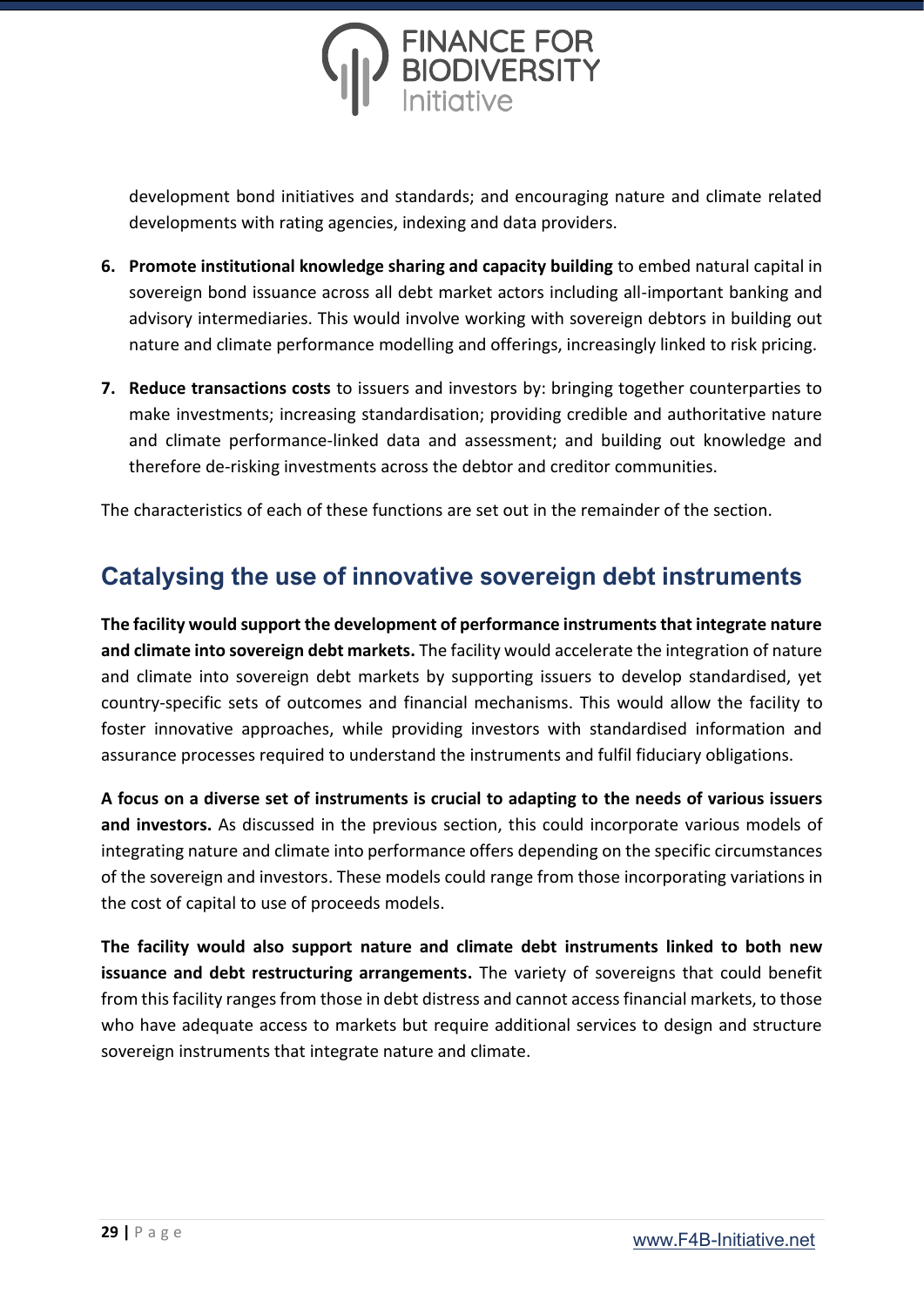

### **Coordinating the integration of nature and climate into international sovereign debt markets**

**The facility would act to originate and coordinate investments between governments, investors and other stakeholders, including NGOs.** To provide a coordinated way of then engaging with creditors and investors, the facility would act as a central focal point between the following types of organisations:

- **Multilateral organisations –** coordinate and form partnerships between key development finance institutions such as the World Bank and key international organisations including the IMF, the OCED, and the UN to deliver solutions that meet the needs of sovereigns and investors within the global financial system.
- **Sovereigns –** promote nature and climate sovereign debt market developments and solutions to sovereign issuers in the context of the current debt crisis and beyond.
- **Investors –** increase investor awareness of nature and climate debt instruments and act as a trusted platform for public and private investors to engage with sovereigns around issuance**.**
- Market actors facilitate the long-term integration and standardisation of nature and climate into sovereign debt markets by engaging with key market actors, such as credit rating agencies and regulators.
- **Environmental and development organisations –** use key organisations with expertise in designing and evaluating nature and climate performance indicators to ensure that instruments effectively address economic, environmental and development priorities of sovereigns.

**To fulfil this role, the facility would be hosted by one or a collaboration of international institutions but would leverage expertise from partner institutions undertaking different functions.** The facility would likely be hosted by one institution (or small set of institutions) to oversee its mandate and coordination of its activities. The host organisation would provide a core secretariat to ensure the smooth running of the facility's day-to-day operations.

**Partner organisations with expertise in specific areas would be responsible for undertaking functions of the facility relevant to their expertise.** These could include public and private organisations, as well as NGOs with specific knowledge. An example is the Forest Carbon Partnership Fund that draws on the expertise of the World Bank, the Inter-American Development Bank (IDB) and United Nations Development Programme (UNDP) as delivery partners responsible for providing REDD+ readiness support services.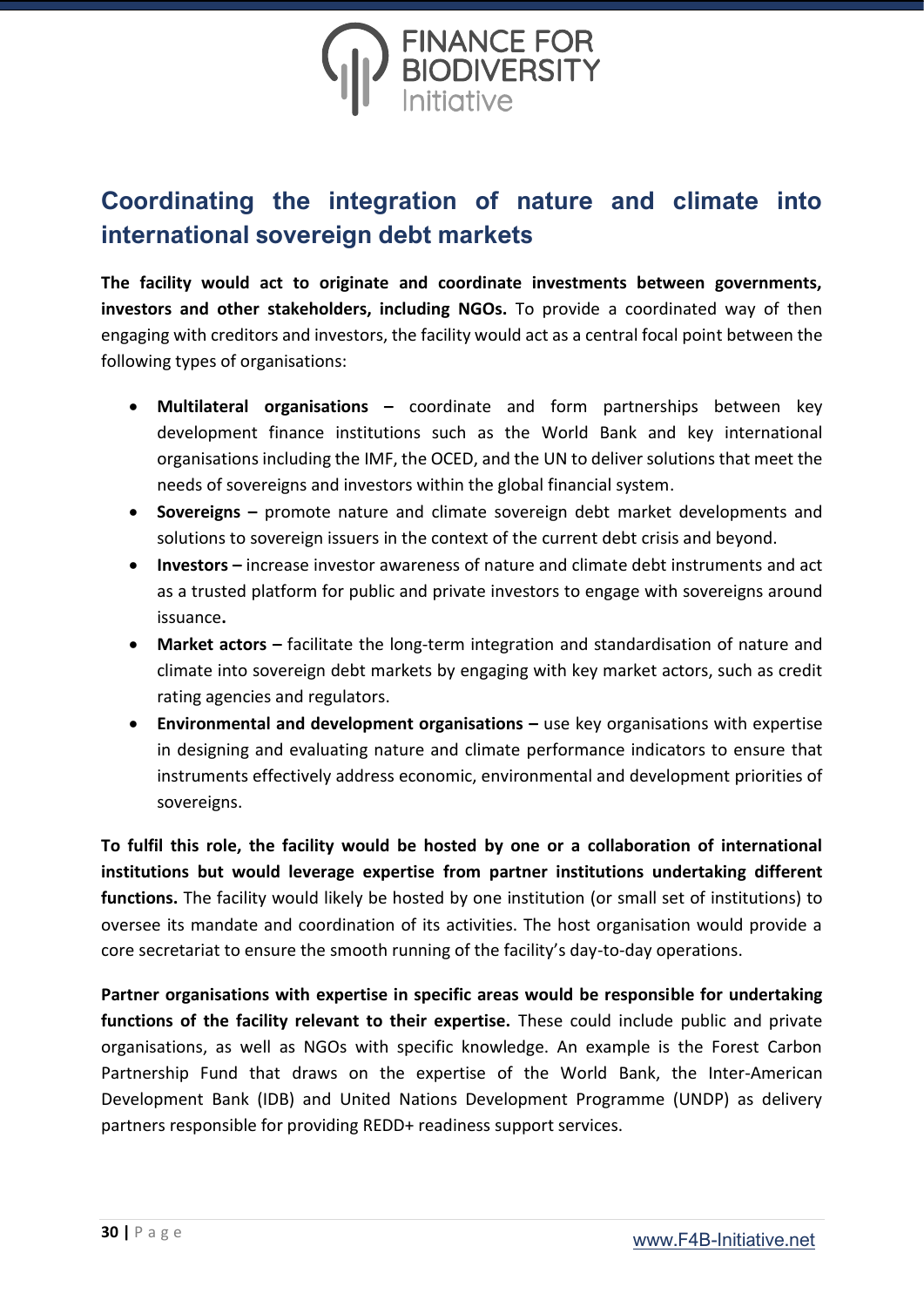

These partner organisations could also have a role in the overall governance of the facility's strategy and operations. Any donor/creditor countries or organisations would also have a seat on the governing board of the facility.

#### **Managing performance assessment**

**The development of standardised and robust metrics to measure nature and climate performance is crucial to creating trusted, homogenous debt instruments.** This would reduce complexity and informational barriers that sovereigns and investors face in investing in novel bond instruments, allowing investors to clearly understand the impact of investments to fulfil fiduciary duties, and allow them to benchmark products.

**The facility would work with sovereign issuers to construct credible, science-based performance indicators that align with national nature and climate goals.** This would include linking with Nationally Determined Contributions (NDCs) and nature and biodiversity targets that are set to be agreed at the upcoming Convention on Biological Diversity (CBD COP 15). The facility would bridge a critical gap that currently exists in collecting, structuring and analysing data in a consistent way, and in developing transparent monitoring and reporting protocols to allow investors to assess what they are paying for.

**The facility would establish guidelines and protocols for issuers and investors to design nature and climate indicators linked to payments that can be credibly measured, as well as functioning as a trusted platform to oversee the transparent MRV of performance outcomes.**  This would ensure that:

- Design of performance indicators is carried out consistently and according to current or emerging best practice guidelines and protocols across a range of nature and climate performance indicators and countries.
- Measurement and reporting of performance follows robust and transparent protocols to ensure issuers and investors can agree on payment schedules and terms.
- Verification of nature and climate performance is credible and transparent enough to deliver uncontested payments. To provide assurance to issuers and investors, the facility would have the capacity to centrally provide verification and oversight about whether performance has been achieved in line with established guidelines and protocols.

#### **To do this, the facility would work to:**

● Develop simple, robust, widely understood performance indicators that effectively measure performance against impactful nature and climate outcomes.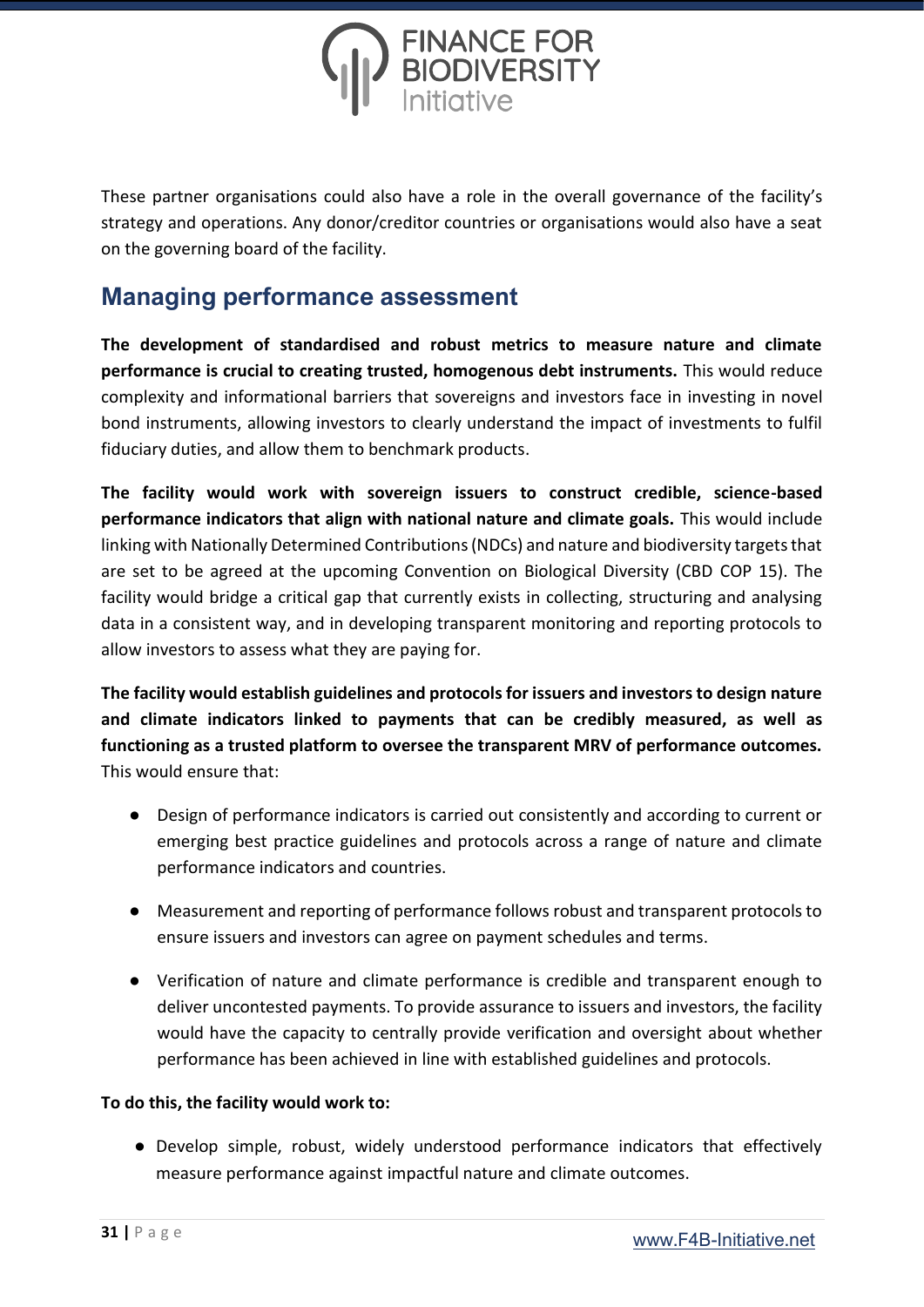

- Bring in the expertise of scientific organisations with the expertise to oversee the development of robust metrics, particularly emerging metrics around nature and biodiversity.
- Establish MRV protocols that are simple, fast to implement and low cost.
- Align performance indicators with international best-practice biodiversity, carbon and nature accounting methodologies, including nationally determined contributions (NDCs), National Biodiversity Commitments, and the UN System of Environmental-Economic Accounting (SEEA) and World Bank Wealth Accounting and the Valuation of Ecosystem Services (WAVES) methodologies.
- Link performance indicators to the full range of outcomes, including SDG goals and largescale nature-based job creation and livelihoods targets.

#### **Leverage many balance sheets**

**The facility would seek to leverage the balance sheets of many organisations, rather than having its own, centralised balance sheet.** To achieve scale, and to maintain flexibility, the facility would aim to facilitate investment from a wide set of actors with balance sheets that far outweigh the balance sheet of a single organisation. This would be achieved by the facility working as a platform to develop and structure bond offerings for diverse private and public finance institutions, rather than by the facility being backed by funding from a single organisation. The facility would support public and private actors to effectively mobilise 'greenlinked' concessional and blended financing from diverse sources, enabling pilots and links to short-term debt relief.

**This 'distributed balance sheet' model would overcome the limitations to achieving scale inherent in the facility being limited to a single institution.** It would also serve to reduce the risk to the balance sheet of any single organisation. A key benefit of this approach is that it would allow many different institutions with different geographical and policy priorities to participate in the market.

### **Promote standardisation of nature and climate performance outcomes**

**The development of standardised and robust metrics to measure nature and climate performance is crucial to creating homogenous debt instruments that reduce complexity and overcome the informational barriers that investors face to investing in novel bond instruments.** The facility would play a vital role in systematically collecting and analysing data,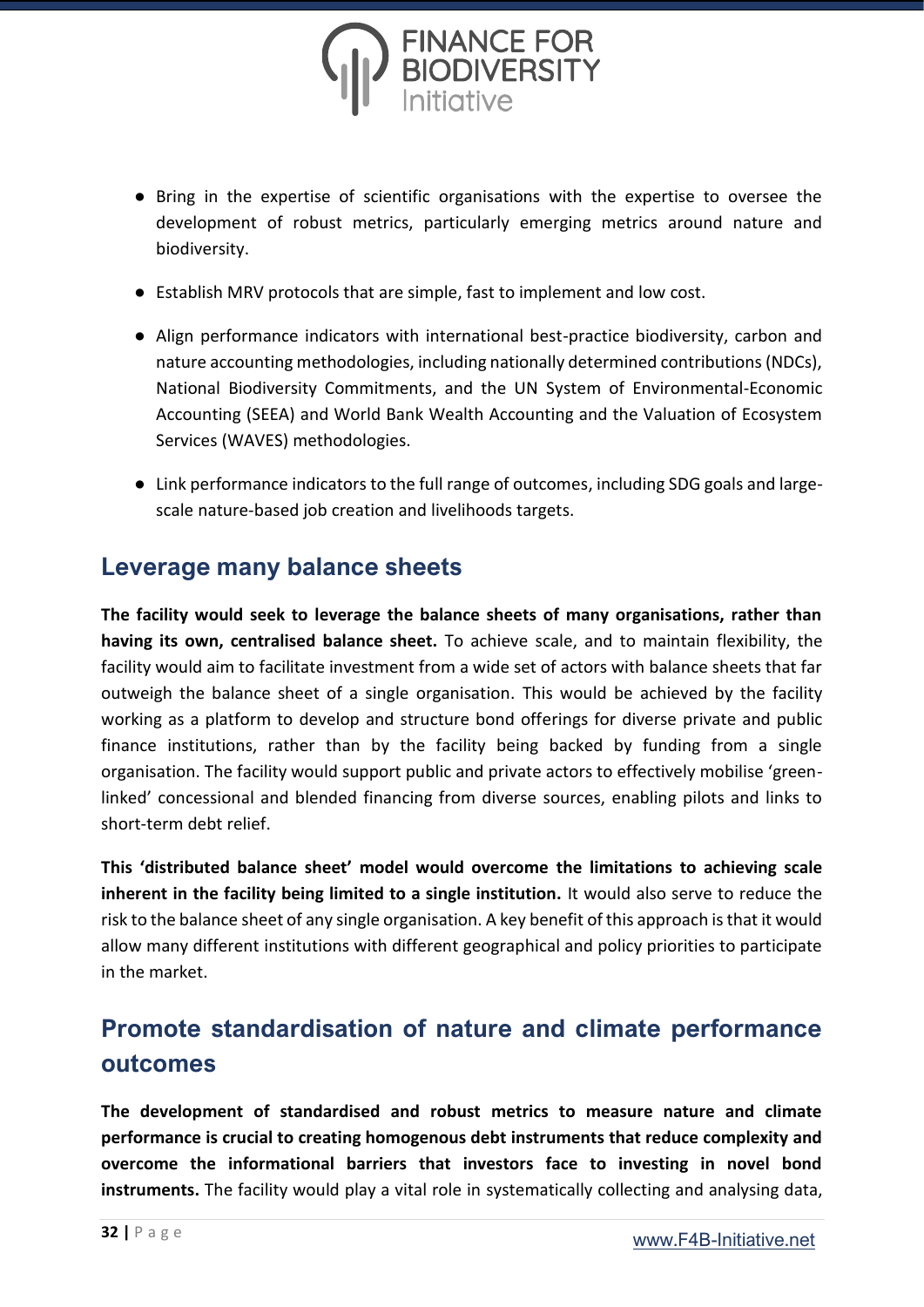

and in developing transparent monitoring and reporting protocols to allow investors to assess what they are paying for. Key to this would be designing metrics and protocols for investors to clearly understand the impact of investments to fulfil their policy or fiduciary duties and allow them to benchmark products.

**A central role of the facility will be to align instruments with emerging standards, public policy and regulation on reporting and benchmarking nature and climate performance.** This would include the facility engaging in the following areas:

- Align instruments with existing green and sustainable development bond initiatives and standards, as well as linking to emerging standards linked to nature and biodiversity performance, to provide investors with accessible and comparable metrics.
- Link with existing and emerging financial market reporting requirements, including linking with the TCFD and TNFD to allow investors to align portfolios with reporting and disclosure requirements.
- Integrate nature and climate risks and opportunities into sovereign credit ratings by working with rating agencies to better reflect nature and climate performance in sovereign debt pricing.
- Promote the development of instruments to be included in standard fixed income indices to create greater liquidity of nature and climate debt instruments.

### **Promote institutional knowledge sharing and capacity building**

**The facility would deliver technical assistance by providing the appropriate information and expertise to public and private sector counterparties in the emerging market sovereign debt space.** Technical assistance has the main aim of building capacity and knowledge sharing to reduce transaction costs and efficiently exchange best practice approaches. The facility would focus on the following areas:

● **Providing counterparties with the relevant information to integrate nature and climate into sovereign debt instruments.** These could include comparative analysis of instruments, financial structuring, stress testing and value for money considerations. This would benefit sovereign issuers and involve working with banking and advisory intermediaries to develop instruments that can be quickly and effectively designed and issued. An example of such a facility is the AFRI-RES facility that facilitates interaction between counterparties on projects to ensure best practice on infrastructure investment regarding climate.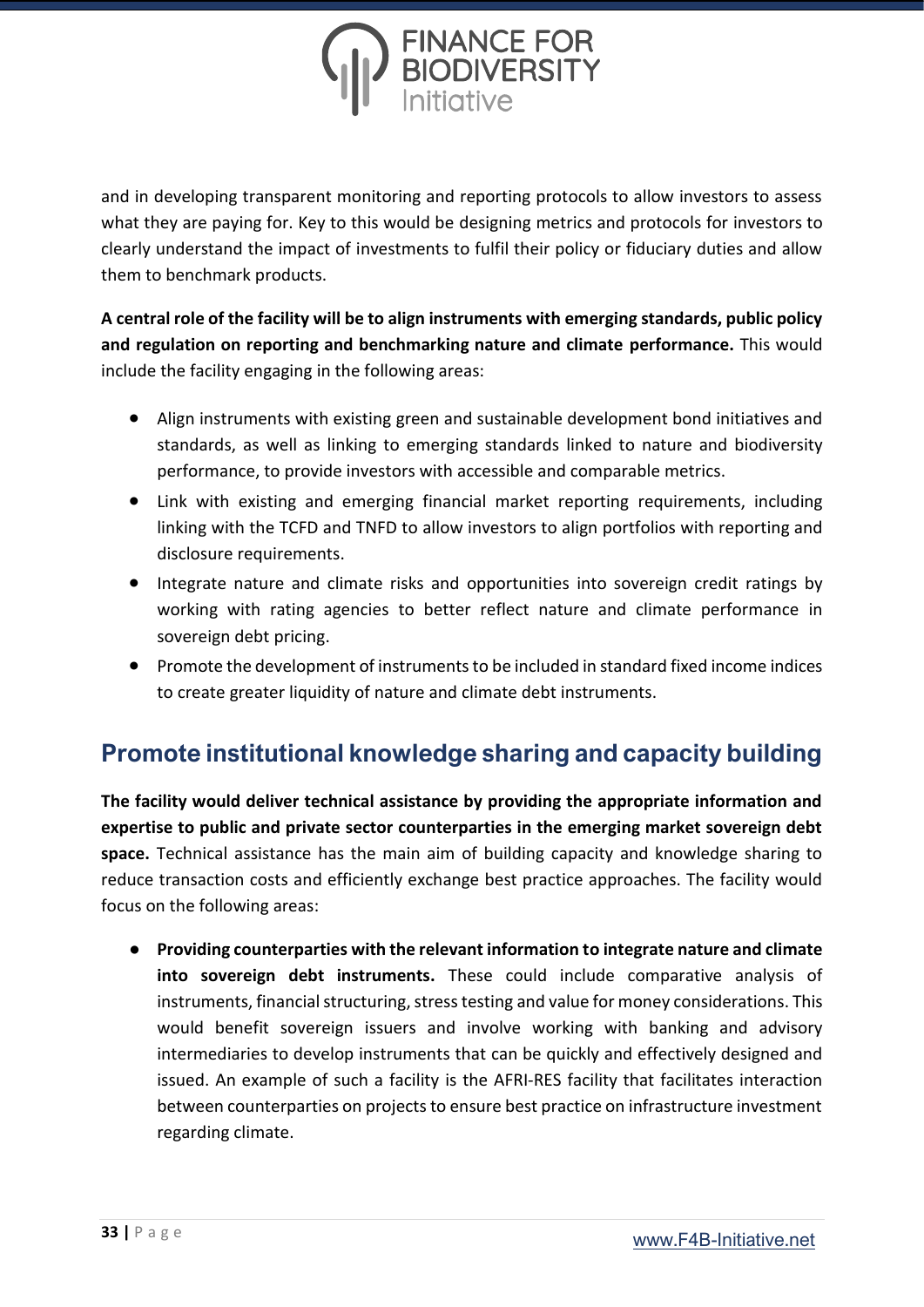

● **Capacity building to support debtor country governments** (including but not limited to Ministries of Finance, Planning, and Environment) to develop skills to integrate natural capital into decision-making, align with SDGs, and improve coordination across government departments. An example is the Forest Carbon Partnership Facility that provides technical assistance to create a framework for future REDD+ investments or performance-based payments by helping countries with their readiness to implement REDD+.

#### **Reduce transactions costs to issuers and investors**

**The facility would reduce the informational and technical barriers that many sovereigns and investors face in engaging with nature and climate debt instruments.** The facility would bring together counterparties to make investments by increasing the information available about standardisation, building out knowledge and therefore de-risking investments across the debtor and creditor communities. To do this, the facility would seek to:

- **Screen and liaise with developing market sovereigns** who wish to integrate nature and climate into new issuance or a restructuring arrangement. This would aim to create a supply of nature and climate sovereign instruments.
- **Match emerging market sovereign debtors with the appropriate creditors** both public and private sector institutions - already committed to supporting the achievement of nature and climate outcomes. This would help to ensure alignment between those creditors seeking to fund particular outcomes - for example protection of marine, wetland, peatland or forest ecosystems - and developing countries in a position to deliver them on the ground.
- **Develop a database and mapping of instruments and approaches**, facilitating easy access to the market by any new potential sovereign issuer and issuer, highlighting alignment of instruments with relevant standards and regulatory frameworks.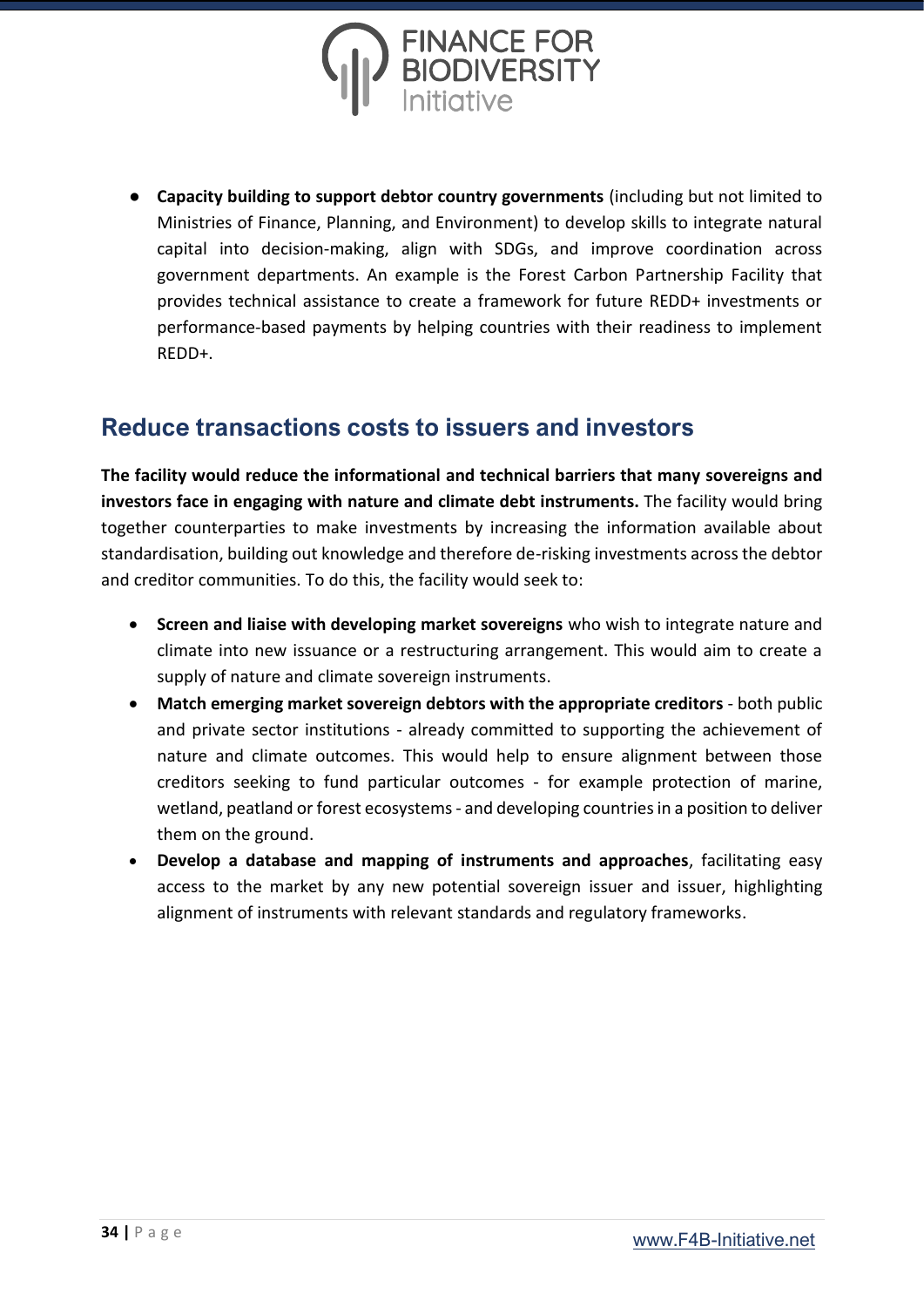

### <span id="page-34-0"></span>**ANNEX 1: Comparative analysis**

**To inform the design of the facility, seven different facility models were reviewed to highlight key functional attributes of existing facilities.** Figure 5 shows prominent examples of several multilateral facility models including multilateral funds, investment funds, insurance facilities, investment vehicles, and investment catalysers.



#### <span id="page-34-1"></span>**Figure 5: Comparable facilities**

**The mandates of the facilities vary widely but all aim to facilitate flows of funds to support nature- and climate-related objectives**. The Forest Carbon Partnership Facility and City Climate Finance Gap Fund support governments to improve market readiness and to catalyse investment in climate-smart projects. The Amundi/IFC Plant Emerging Green One Platform aims to stimulate both global demand and supply for green bonds using a targeted support programme for emerging markets financial institutions. The Caribbean Catastrophe Risk Insurance Facility aims to fill the gap in sovereign disaster risk insurance and to catalyse risk management strategies. The NatureVest facility aims to source and structure investment products that support conservation.

**Most of the facilities put technical assistance and capacity building at the centre of operations.** They see a key role in building capacity and promoting knowledge sharing and learning. The extent of technical assistance varies considerably but always seeks to reduce the informational

and capacity barriers to implementation and scale. For example, the AFRI-RES facility eases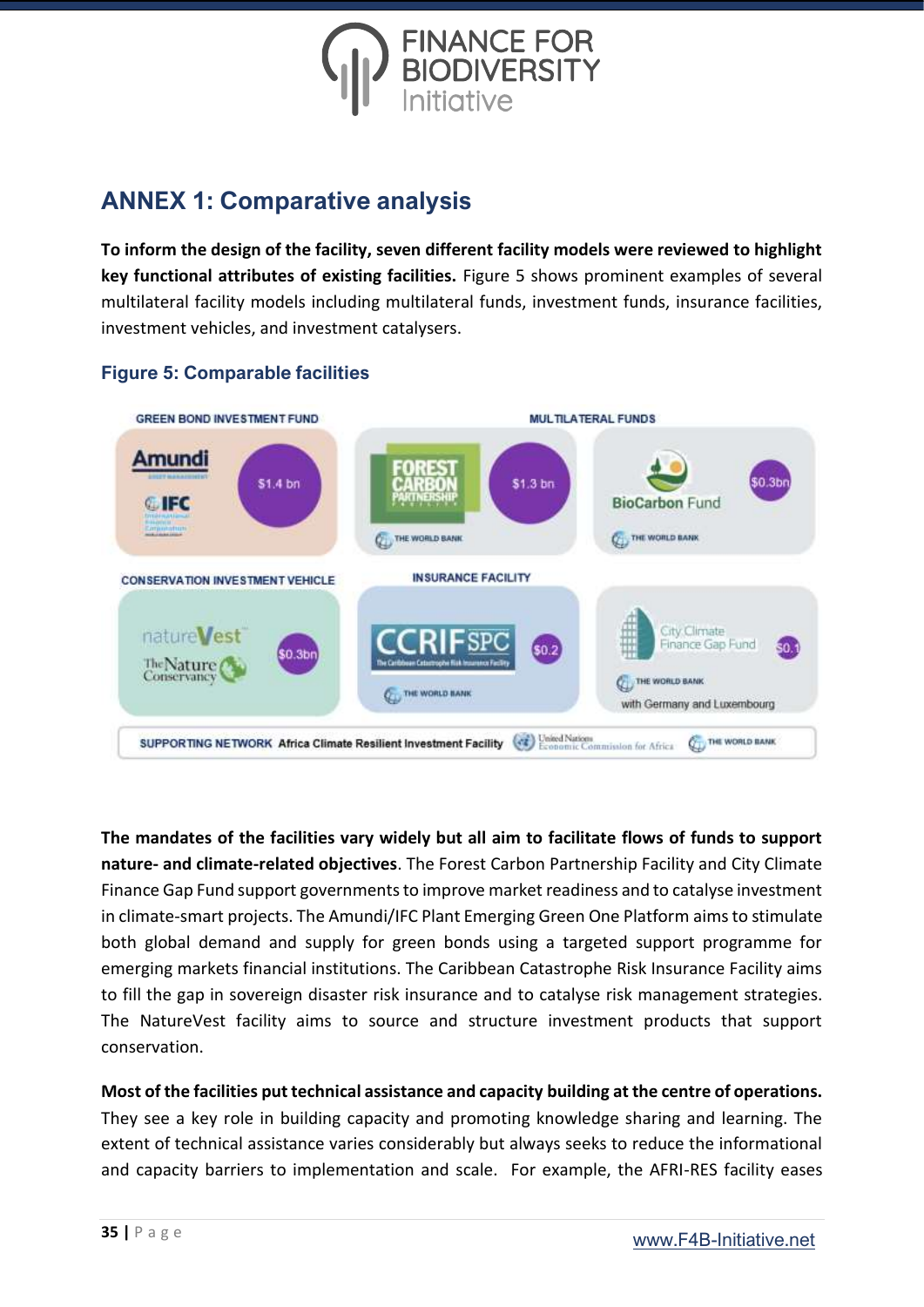

interaction between counterparties on projects to promote best practice on infrastructure investments incorporating climate resilience. The Forest Carbon Partnership Facility supports countries with readiness and implementation of REDD+ systems and protocols. The Amundi/IFC Plant Emerging Green One Platform advises local financial institutions on how to issue green bonds, recognising the need to bridge gaps in capacity in emerging markets. More specific technical assistance is provided by NatureVest which involves origination, structuring, capital raising and legal expertise to work with sovereigns and investors to support investments in nature. It is generally designed to overcome high transaction costs involved with making investments, and to ensure that local governments embed best practices into conversation programmes to attract private investment.

**Key lessons:** A nature and climate sovereign bond facility would require a significant technical assistance function to stimulate both supply and demand of bond instruments. It would need to work with issuers and investors to build capacity and overcome gaps in information and knowledge that inhibit the design and use of sovereign debt instruments. These functions would also need to account for different levels of market experience from both issuers and investors.

**Several facilities utilise significant resources to improve measurement, reporting and verification (MRV) techniques.** These capabilities differ significantly in terms of the extent of standardisation required, and the complexity of aligning actors around agreed reporting and verification protocols. The Forest Carbon Partnership Facility, which uses REDD+ protocols as a central framework, provides the most advanced MRV support through the design of national REDD+ strategies, developing reference emission levels, designing measurement, reporting, and verification systems, and setting up national REDD+ management arrangements. The Emerging Green One Platform has a green bond analysis platform to ensure bond standards reflect the Green Bond Principles. The fund also comprises a scientific committee consisting of industry and green finance experts to oversee the technical functioning of the platform.

**Key lessons:** There is a direct link between the extent of standardisation required for scale and requirement of the facility's MRV system. Given the complex data and analytics requirements to standardise nature and climate performance indicators, the ability to standardise and provide oversight is likely to be a crucial function, and a major differentiator in building capacity for nature and climate debt instruments.

**Catalysing private sector involvement is a central role in the majority of the facilities.** Generally, the aim is to leverage grant funding to crowd in the private sector, such as in the City Climate Finance Gap Fund and the BioCarbon Fund. This is generally achieved through facilitating partnerships between issuers and investors. Using public funding from the IFC is used to offer credit enhancement in the Emerging Green One Platform with the IFC taking any first losses. The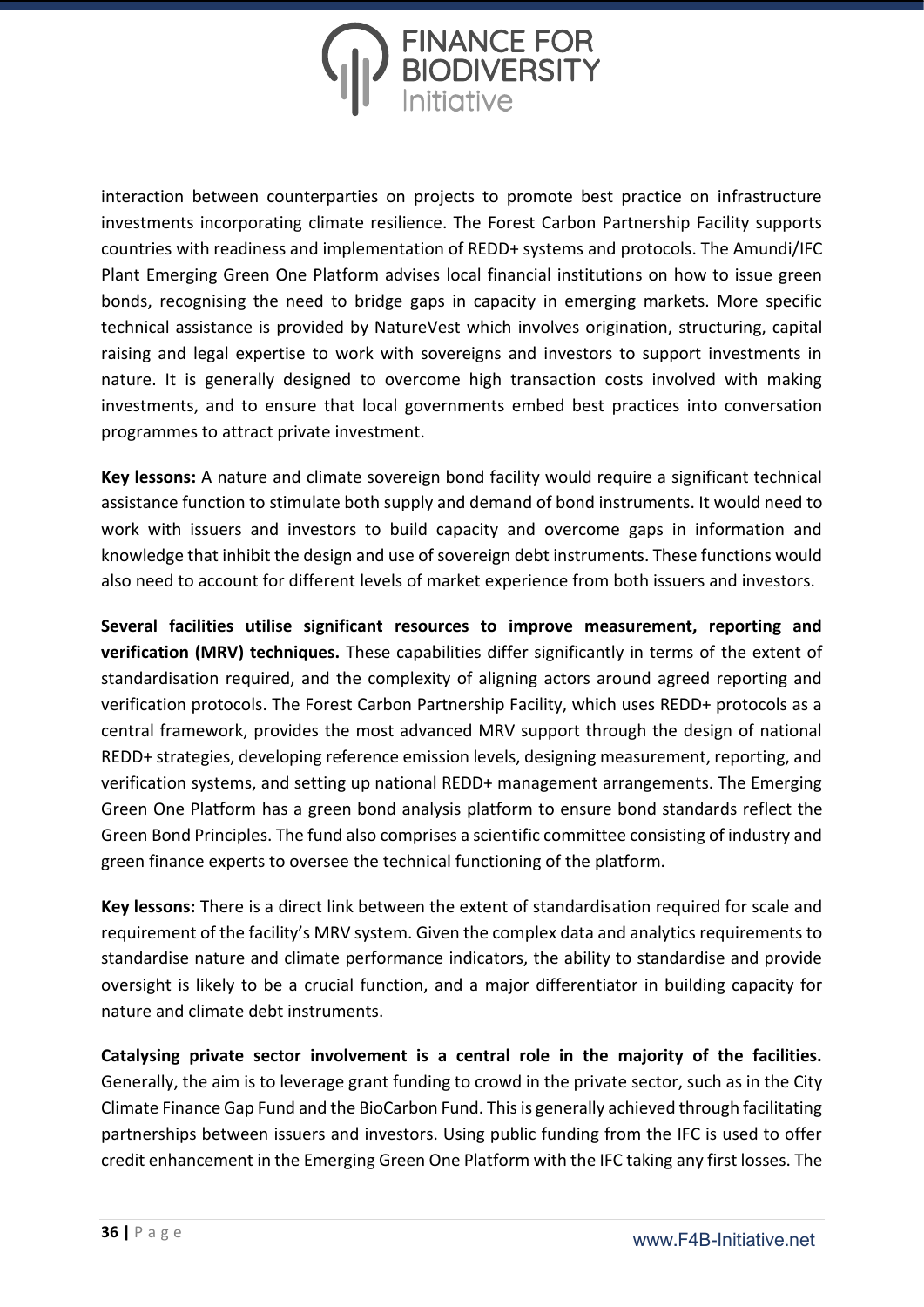

NatureVest platform uses public and philanthropic funding to source and structure scalable and impactful investments that are attractive to private capital markets.

**Key lessons:** Designing a facility to ensure private sector involvement is a central priority to generate scale. To maximise the attractiveness of nature and climate debt instruments to private investors, the facility must perform several functions. Experience shows that providing technical assistance to both issuers and investors is key. Creating investment opportunities between private sector actors interested in supporting impactful investments and issuers has also been a successful strategy. Allowing for the role of public capital to leverage private funds and de-risk investments may be required in some circumstances, although reliance on public funds could limit the scale of the market. Finally, ensuring that a robust MRV system is in place is essential to deliver standardised and trusted instruments that allow for nature- and climate-related performance debt instruments to be attractive to mainstream investors.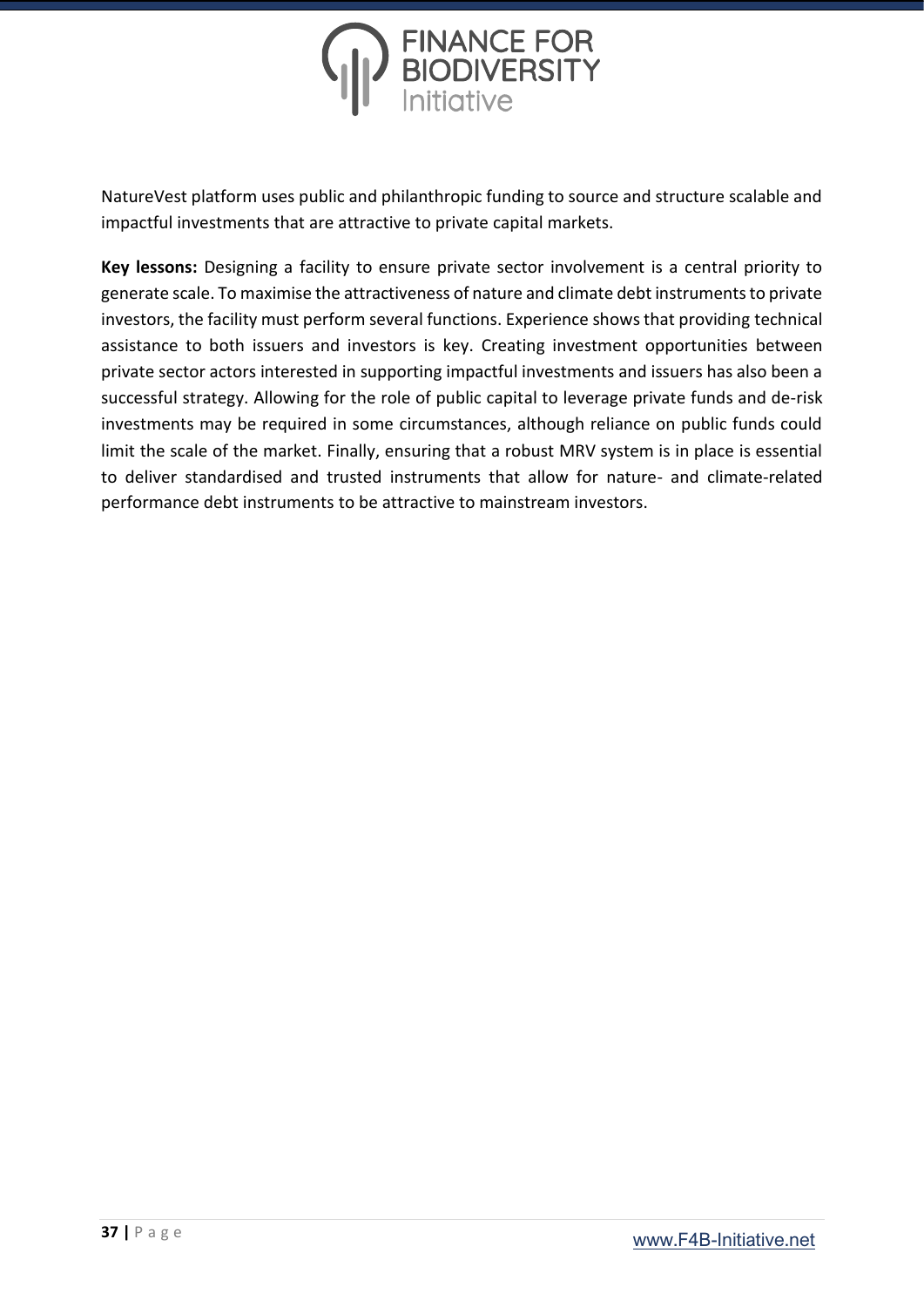

#### **Table 2: Overview of Facility Archetypes**

<span id="page-37-0"></span>

|                                       | Amundi<br><b>ISSET MANAGEMENT</b>                                                                                                | 11123                                                                            | <b>BioCarbon Fund</b>                                                                                                                                                 | nature <b>Vest</b>                                                    |                                                                                               | Sty Climate<br>interior GaloRand                                                                       | <b>AFRI-RES</b>                                                                                   |
|---------------------------------------|----------------------------------------------------------------------------------------------------------------------------------|----------------------------------------------------------------------------------|-----------------------------------------------------------------------------------------------------------------------------------------------------------------------|-----------------------------------------------------------------------|-----------------------------------------------------------------------------------------------|--------------------------------------------------------------------------------------------------------|---------------------------------------------------------------------------------------------------|
| <b>MANDATE</b>                        | <b>Help EM countries</b><br>develop green finance<br>programmes by<br>investing in green<br>bonds in domestic<br>capital markets | Reduce emissions<br>from deforestation<br>and forest<br>degradation<br>$(REDD+)$ | Reduce emissions from<br>the land sector, including<br>REDD+ in developing<br>countries                                                                               | Bridge between<br>private investors and<br>TNC's mission              | Limit financial<br>impact of natural<br>catastrophes by<br>providing short-<br>term liquidity | Support city and local<br>governments facing<br>barriers to financing<br>for climate-smart<br>projects | Strengthen capacity of<br>institutions to<br>implement resilient<br>infrastructure<br>investments |
| <b>TECHNICAL</b><br><b>ASSISTANCE</b> |                                                                                                                                  | <b>Technical</b><br>assistance with<br>implementation of<br>$REDD+$              | Grant-based technical<br>assistance activities and<br>capacity building efforts                                                                                       | Structuring of debt<br>for nature swaps                               |                                                                                               | Grants normally for<br>early project<br>preparation stages                                             | Facilitate interaction to<br>develop new practices<br>on resilient<br>infrastructure              |
| <b>PRIVATE</b><br><b>SECTOR ROLE</b>  | Investors in the fund                                                                                                            | Largely indirect<br>and exploring<br>involvement                                 | Increase private<br>involvement in forest<br>sector through fostering<br>industry commitments<br>and supporting<br>investments between<br>industry and<br>governments | Private sector capital<br>used to buy<br>discounted<br>sovereign debt | Recently expanded<br>to the private<br>$sector - electric$<br>utilities                       | Yes                                                                                                    | Project developers<br>and financiers                                                              |
| <b>MRV</b>                            | N/A                                                                                                                              | $REDD+$                                                                          | REDD+                                                                                                                                                                 | <b>Trust fund monitors</b><br>conservation spend                      | State-contingent<br>parameters for<br>pay-out                                                 | N/A                                                                                                    | N/A                                                                                               |
| <b>USE OF FUNDS</b>                   | Fund - investing in<br>bonds                                                                                                     | <b>Grants and result-</b><br>based payments                                      | Grants and results-based<br>payments                                                                                                                                  | Loans, structured<br>financing, and<br>guarantees                     | <b>Insurance Facility</b>                                                                     | <b>Grants for project</b><br>preparation                                                               | Grants to<br><b>World Bank</b><br>projects                                                        |
| <b>CREDIT</b><br><b>ENHANCEMENT</b>   | <b>IFC</b> takes<br>first loss                                                                                                   |                                                                                  |                                                                                                                                                                       | Credit enhancement<br>and insurance                                   |                                                                                               |                                                                                                        |                                                                                                   |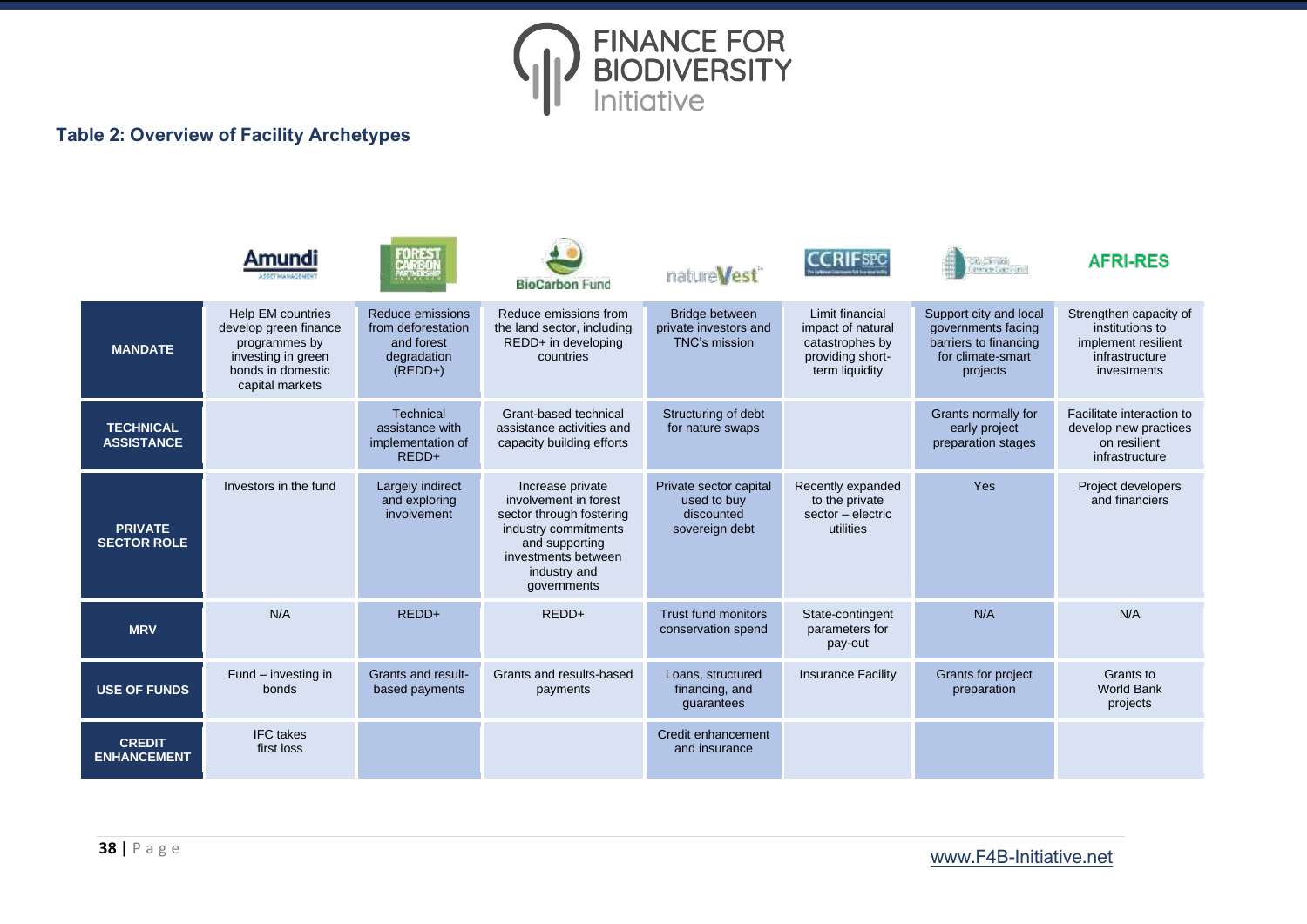

### <span id="page-38-0"></span>**ANNEX 2: Working Group on Debt and Nature**

- Ashley Gorst: Senior Economist, Finance for Biodiversity
- Avril Benchimol: Senior Financial Specialist, Blended Finance, GEF
- Beatriz Merino: Director, Development Finance Institutions, Europe, TNC
- Carlos Manuel Rodriguez: CEO, GEF
- Elizabeth Aceituno: Sustainable Finance Specialist, WWF
- Fiona Stewart: Lead Financial Sector Specialist, World Bank
- Gilles Kleitz: Director, Ecological Transitions and Natural Resources, AfD
- Greg Watson: Lead Specialist, IDB
- Jason Eis: Finance for Biodiversity
- Jeremy Eppel: Finance for Biodiversity
- Jochen Krimphoff: Deputy Direct, Sustainable Finance, WWF-France
- Karen Ellis: Director of Sustainable Economy, WWF-UK
- Kevin Bender: Director, Africa Debt Conversions, NatureVest, TNC
- Louis de Montpellier: Finance for Biodiversity
- Midori Paxton: Head of Ecosystems and Biodiversity, UNDP
- Mike Hugman: Director, Climate Finance, CIFF
- Nick Silver: Co-Founder, Climate Bonds Initiative
- Onno van de Heuvel: Global Manager, BIOFIN, UNDP
- Patricia Purcell: Private Sector Specialist, Nature, Climate and Energy, UNDP
- Paul Steele: Chief Economist, IIED
- Rupesh Madlani: Finance for Biodiversity
- Sean Kidney: CEO, Climate Bonds Initiative
- Shaun Mann: IFC
- Simon Zadek: Chair, Finance for Biodiversity
- Susanne Schmitt: Nature and Spatial Finance Lead, WWF-UK
- Uli Volz: Director, Centre for Sustainable Finance, SOAS University of London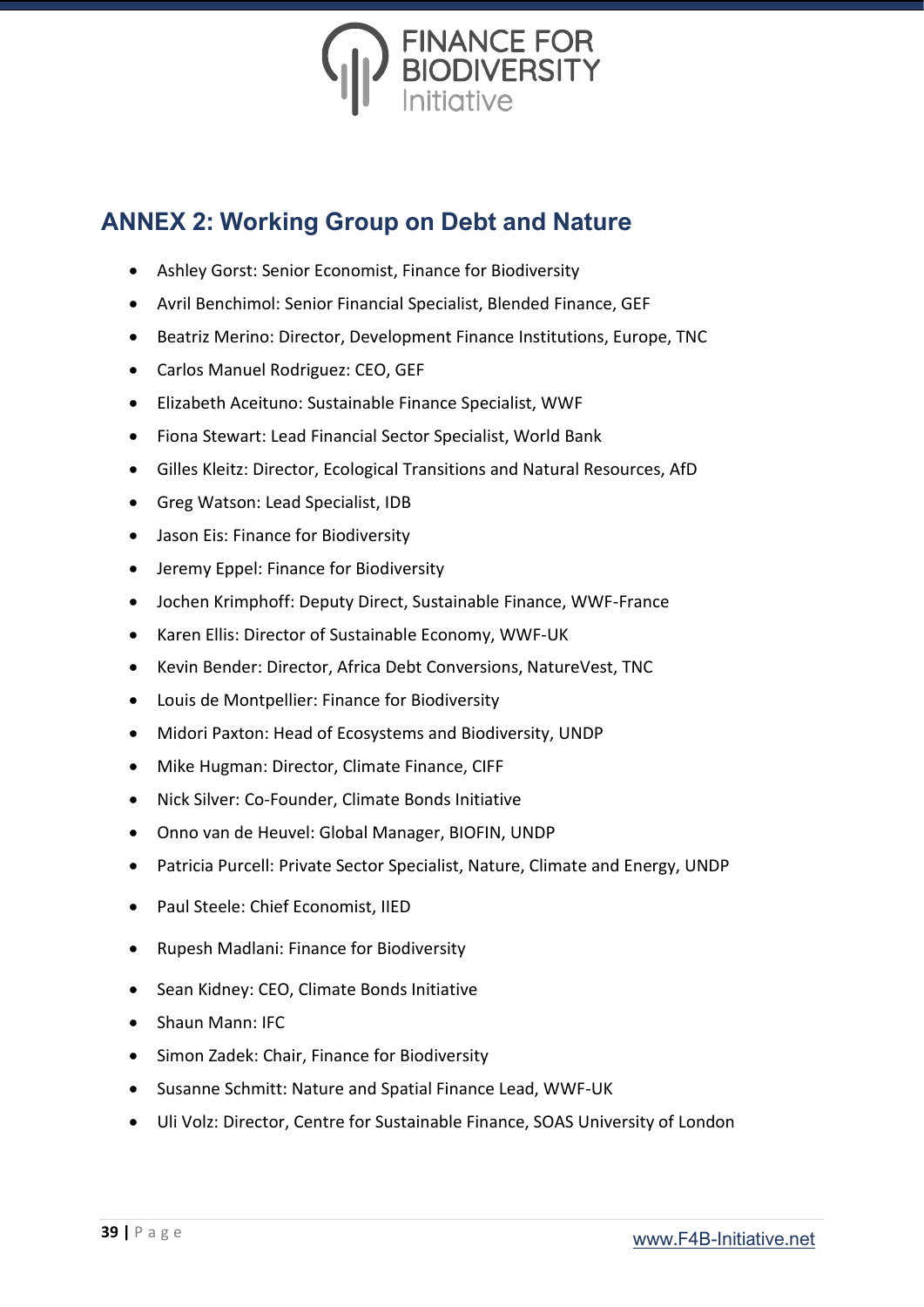

# <span id="page-39-0"></span>**Recent Publications Supported By F4B**



[Click to access](https://www.f4b-initiative.net/publications-1/aligning-global-finance-with-nature%E2%80%99s-needs%3A-a-framework-for-systemic-change-) publication >



#### **Aligning Development Finance with Nature's Needs**

[Click to access publication >](https://www.f4b-initiative.net/publications-1/aligning-development-finance-with-nature)

:vivideconomics

**OC** basic roots consulting **Billing** eventual



**Recapitalising Sovereign Debt: Policy Briefing** [Click to access publication](https://www.f4b-initiative.net/publications-1/-recapitalising-sovereign-debt%3A-policy-briefing) [>](https://www.f4b-initiative.net/publications-1/-recapitalising-sovereign-debt%3A-policy-briefing) :vivideconomics

**Aligning Global Finance With Nature's Needs**

BANKERS<br>WITHOUT BOUNDARIES



es Question

Index

#### **Greenness of Stimulus Index**

[Click to access publication](https://www.f4b-initiative.net/publications-1/third-edition--greenness-of-stimulus-index) [>](https://www.f4b-initiative.net/publications-1/third-edition--greenness-of-stimulus-index) :vivideconomics



**Fintech for Biodiversity: A Global Landscape** [Click to access publication](https://www.f4b-initiative.net/publications-1/fintech-for-biodiversity%3A-a-global-landscape-) [>](https://www.f4b-initiative.net/publications-1/fintech-for-biodiversity%3A-a-global-landscape-)





**The emergence of foreseeable biodiversity-related liability risks for financial institutions:**  [Click to access publication](https://www.f4b-initiative.net/publications-1/the-emergence-of-foreseeable-biodiversity-related-liability-risks-for-financial-institutions%3A-a-gathering-storm%3F) [>](https://www.f4b-initiative.net/publications-1/the-emergence-of-foreseeable-biodiversity-related-liability-risks-for-financial-institutions%3A-a-gathering-storm%3F)

COMMONWEALTH

#### **For a full list of F4B and F4B supported publications, visit [f4b-initiative.net](https://www.f4b-initiative.net/publications-1)**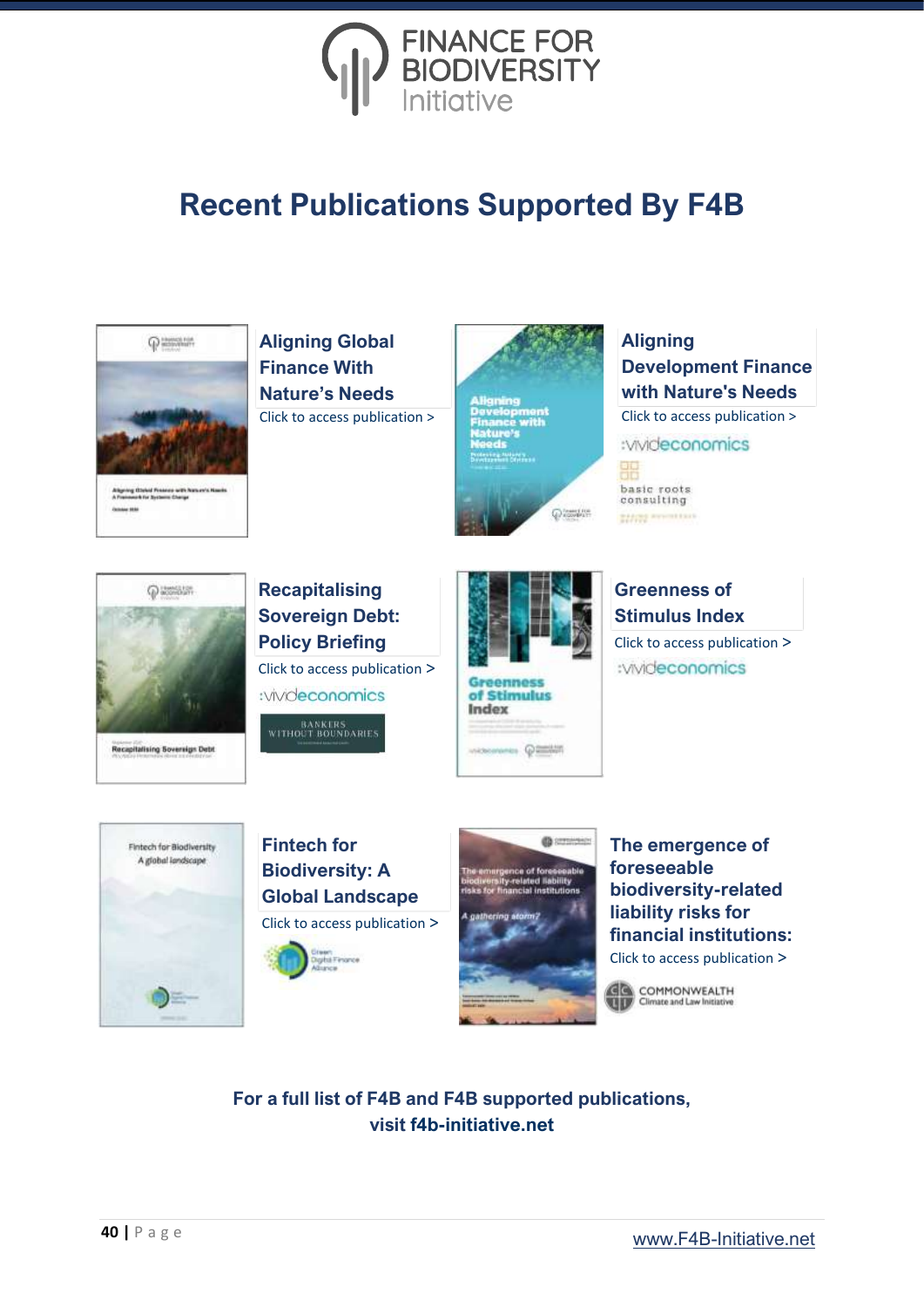

### <span id="page-40-0"></span>**References**

i World Economic Forum, 2020. *Nature Risk Rising: Why the Crisis Engulfing Nature Matters for Business and the Economy,* Switzerland.

ii [The Economics of Biodiversity: The Dasgupta Review](https://www.gov.uk/government/publications/final-report-the-economics-of-biodiversity-the-dasgupta-review) (2021)

iii Palma, S. et al. (2020) 'Global deforestation accelerates during pandemic', Financial Times, 9 August. Available at:<https://www.ft.com/content/b72e3969-522c-4e83-b431-c0b498754b2d>

iv [http://www.fao.org/state-of](http://www.fao.org/state-of-forests/en/#:~:text=Between%202015%20and%202020%2C%20the,80%20million%20hectares%20since%201990)[forests/en/#:~:text=Between%202015%20and%202020%2C%20the,80%20million%20hectares](http://www.fao.org/state-of-forests/en/#:~:text=Between%202015%20and%202020%2C%20the,80%20million%20hectares%20since%201990) [%20since%201990.](http://www.fao.org/state-of-forests/en/#:~:text=Between%202015%20and%202020%2C%20the,80%20million%20hectares%20since%201990)

<sup>v</sup> World Bank, 2018. The Changing Wealth of Nations 2018:Building a Sustainable Future

<https://openknowledge.worldbank.org/bitstream/handle/10986/29001/9781464810466.pdf>

vi World Bank, 2018. The Changing Wealth of Nations 2018:Building a Sustainable Future

<https://openknowledge.worldbank.org/bitstream/handle/10986/29001/9781464810466.pdf>

vii Johnson, J.A., Baldos, U., Hertel, T., Liu, J., Nootenboom, C., Polasky, S., and Roxburgh, T. 2020. Global Futures: modelling the global economic impacts of environmental change to support policy-making. Technical Report, January 2020.

<https://www.wwf.org.uk/globalfutures>

viii Global Canopy (2021): '[The Little Book of Investing in Nature](https://globalcanopy.org/wp-content/uploads/2021/01/LBIN_2020_EN.pdf)'

ix Cevik, S. and Jalles, J.T. *This Changes Everything: Climate Shocks and Sovereign Bonds*. 2020. IMF Working Paper. Washington D.C.

[https://www.imf.org/en/Publications/WP/Issues/2020/06/05/This-Changes-Everything-](https://www.imf.org/en/Publications/WP/Issues/2020/06/05/This-Changes-Everything-Climate-Shocks-and-Sovereign-Bonds-49476#:~:text=Summary%3A,risk%20to%20the%20global%20economy.&text=That%20is%2C%20countries%20that%20are,risks%20associated%20with%20climate%20change)[Climate-Shocks-and-Sovereign-Bonds-](https://www.imf.org/en/Publications/WP/Issues/2020/06/05/This-Changes-Everything-Climate-Shocks-and-Sovereign-Bonds-49476#:~:text=Summary%3A,risk%20to%20the%20global%20economy.&text=That%20is%2C%20countries%20that%20are,risks%20associated%20with%20climate%20change)[49476#:~:text=Summary%3A,risk%20to%20the%20global%20economy.&text=That%20is%2C%](https://www.imf.org/en/Publications/WP/Issues/2020/06/05/This-Changes-Everything-Climate-Shocks-and-Sovereign-Bonds-49476#:~:text=Summary%3A,risk%20to%20the%20global%20economy.&text=That%20is%2C%20countries%20that%20are,risks%20associated%20with%20climate%20change) [20countries%20that%20are,risks%20associated%20with%20climate%20change.](https://www.imf.org/en/Publications/WP/Issues/2020/06/05/This-Changes-Everything-Climate-Shocks-and-Sovereign-Bonds-49476#:~:text=Summary%3A,risk%20to%20the%20global%20economy.&text=That%20is%2C%20countries%20that%20are,risks%20associated%20with%20climate%20change)

Volz, U. and Beirne, J. and Ambrosio Preudhomme, N. and Fenton, A. and Mazzacurati, E. and Renzhi, N. and Stampe, J. 2020, Climate Change and Sovereign Risk. London, Tokyo, Singapore, Berkeley: SOAS University of London, Asian Development Bank Institute, World Wide Fund for Nature Singapore, Four Twenty Seven.

[https://eprints.soas.ac.uk/33524/1/Climate%20Change%20and%20Sovereign%20Risk\\_final.pdf](https://eprints.soas.ac.uk/33524/1/Climate%20Change%20and%20Sovereign%20Risk_final.pdf)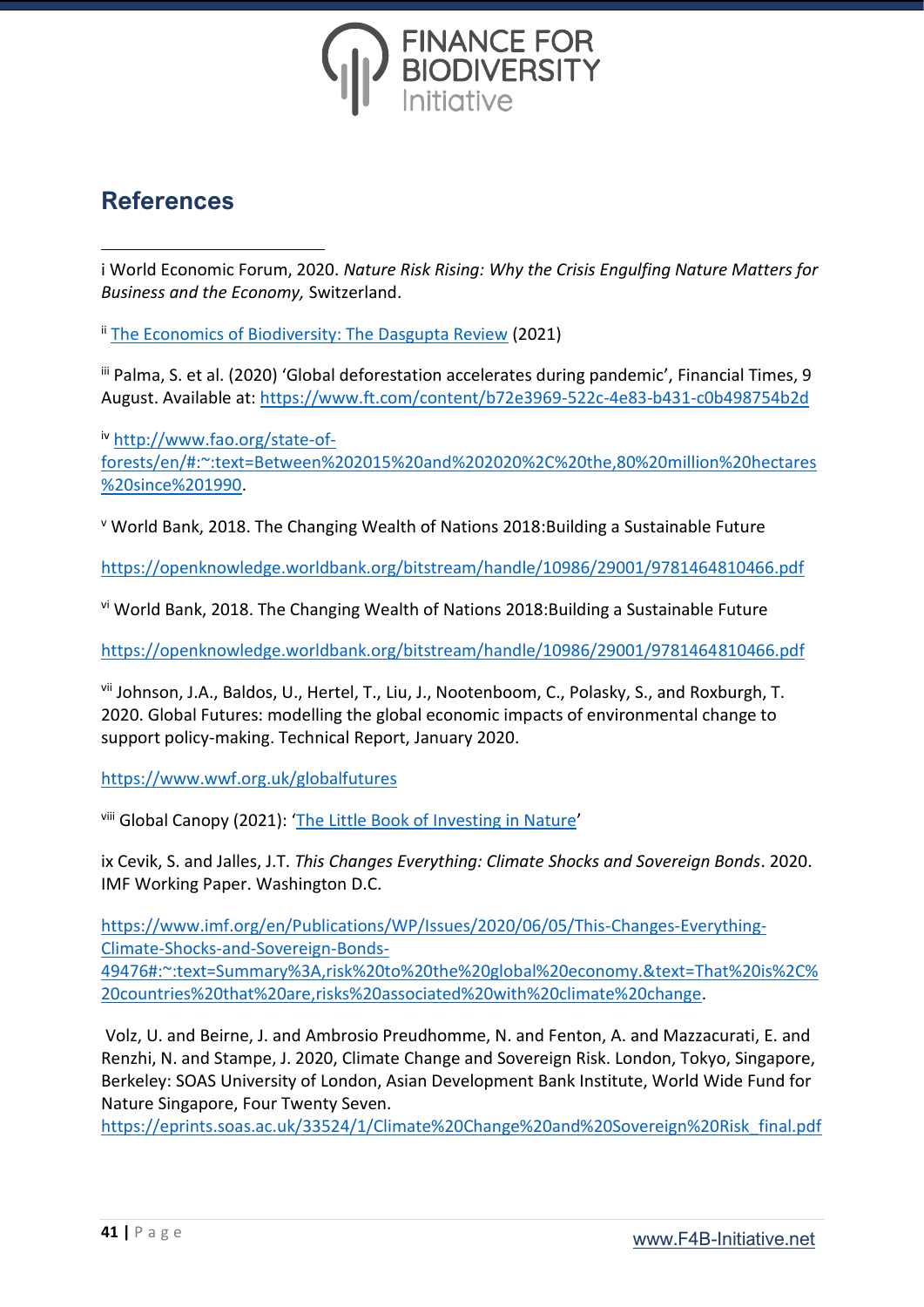

Buhr, B., U. Volz, C. Donovan, G. Kling, Y. Lo, V. Murinde, and N. Pullin. 2018. Climate Change and the Cost of Capital in Developing Countries. Geneva and London: UN Environment, Imperial College London and SOAS University of London.<https://eprints.soas.ac.uk/26038/>

Kling, G., Y. Lo, V. Murinde, and U. Volz. 2018. Climate Vulnerability and the Cost of Debt. Mimeo. London: SOAS University of London.

[https://eprints.soas.ac.uk/26045/1/Kling%20Climate%20Vulnerability%20and%20the%20cost](https://eprints.soas.ac.uk/26045/1/Kling%20Climate%20Vulnerability%20and%20the%20cost%20of%20debt.pdf) [%20of%20debt.pdf](https://eprints.soas.ac.uk/26045/1/Kling%20Climate%20Vulnerability%20and%20the%20cost%20of%20debt.pdf)

<sup>x</sup> Feeling the Heat: Climate Shocks and Credit Ratings. Serhan Cevik ; João Tovar Jalles. December 18 2020. IMF Working Paper.

[https://www.imf.org/en/Publications/WP/Issues/2020/12/18/Feeling-the-Heat-Climate-](https://www.imf.org/en/Publications/WP/Issues/2020/12/18/Feeling-the-Heat-Climate-Shocks-and-Credit-Ratings-49945?utm_medium=email&utm_source=govdelivery)[Shocks-and-Credit-Ratings-49945?utm\\_medium=email&utm\\_source=govdelivery](https://www.imf.org/en/Publications/WP/Issues/2020/12/18/Feeling-the-Heat-Climate-Shocks-and-Credit-Ratings-49945?utm_medium=email&utm_source=govdelivery)

xiThe sovereign transition to sustainability: Understanding the dependence of sovereign debt on nature. Pinzon, A., Robins, N., McLuckie, M. and Thoumi, G. 2020 [https://www.lse.ac.uk/granthaminstitute/publication/the-sovereign-transition-to](https://www.lse.ac.uk/granthaminstitute/publication/the-sovereign-transition-to-sustainability-understanding-the-dependence-of-sovereign-debt-on-nature/)[sustainability-understanding-the-dependence-of-sovereign-debt-on-nature/](https://www.lse.ac.uk/granthaminstitute/publication/the-sovereign-transition-to-sustainability-understanding-the-dependence-of-sovereign-debt-on-nature/)

xii [https://www.spglobal.com/ratings/en/research/articles/200722-environmental-social-and](https://www.spglobal.com/ratings/en/research/articles/200722-environmental-social-and-governance-the-esg-risk-atlas-sector-and-regional-rationales-and-scores-11582800)[governance-the-esg-risk-atlas-sector-and-regional-rationales-and-scores-11582800](https://www.spglobal.com/ratings/en/research/articles/200722-environmental-social-and-governance-the-esg-risk-atlas-sector-and-regional-rationales-and-scores-11582800)

xiii International Capital Markets Association. Bond Market Size. https://www.icmagroup.org/Regulatory-Policy-and-Market-Practice/Secondary-Markets/bondmarket-size/

xiv Inderst, G. and Stewart, F. Incorporating Environmental, Social and Governance (ESG) Factors into Fixed Income Investment. World Bank Group Publication, April 2018.

[https://papers.ssrn.com/sol3/papers.cfm?abstract\\_id=3175830](https://papers.ssrn.com/sol3/papers.cfm?abstract_id=3175830)

xv Global sustainable investment review 2018. Global Sustainable Investment Alliance. 2019

[http://www.gsi-alliance.org/wp-content/uploads/2019/06/GSIR\\_Review2018F.pdf](http://www.gsi-alliance.org/wp-content/uploads/2019/06/GSIR_Review2018F.pdf)

xvi IMF, 2020. World Economic Outlook.

[https://www.imf.org/en/Publications/WEO/Issues/2020/09/30/world-economic-outlook](https://www.imf.org/en/Publications/WEO/Issues/2020/09/30/world-economic-outlook-october-2020)[october-2020](https://www.imf.org/en/Publications/WEO/Issues/2020/09/30/world-economic-outlook-october-2020)

xvii United Nations Conference on Trade and Development. 2020. From the Great Lockdown to the Great Meltdown: Developing Country Debt in the Time of Covid-19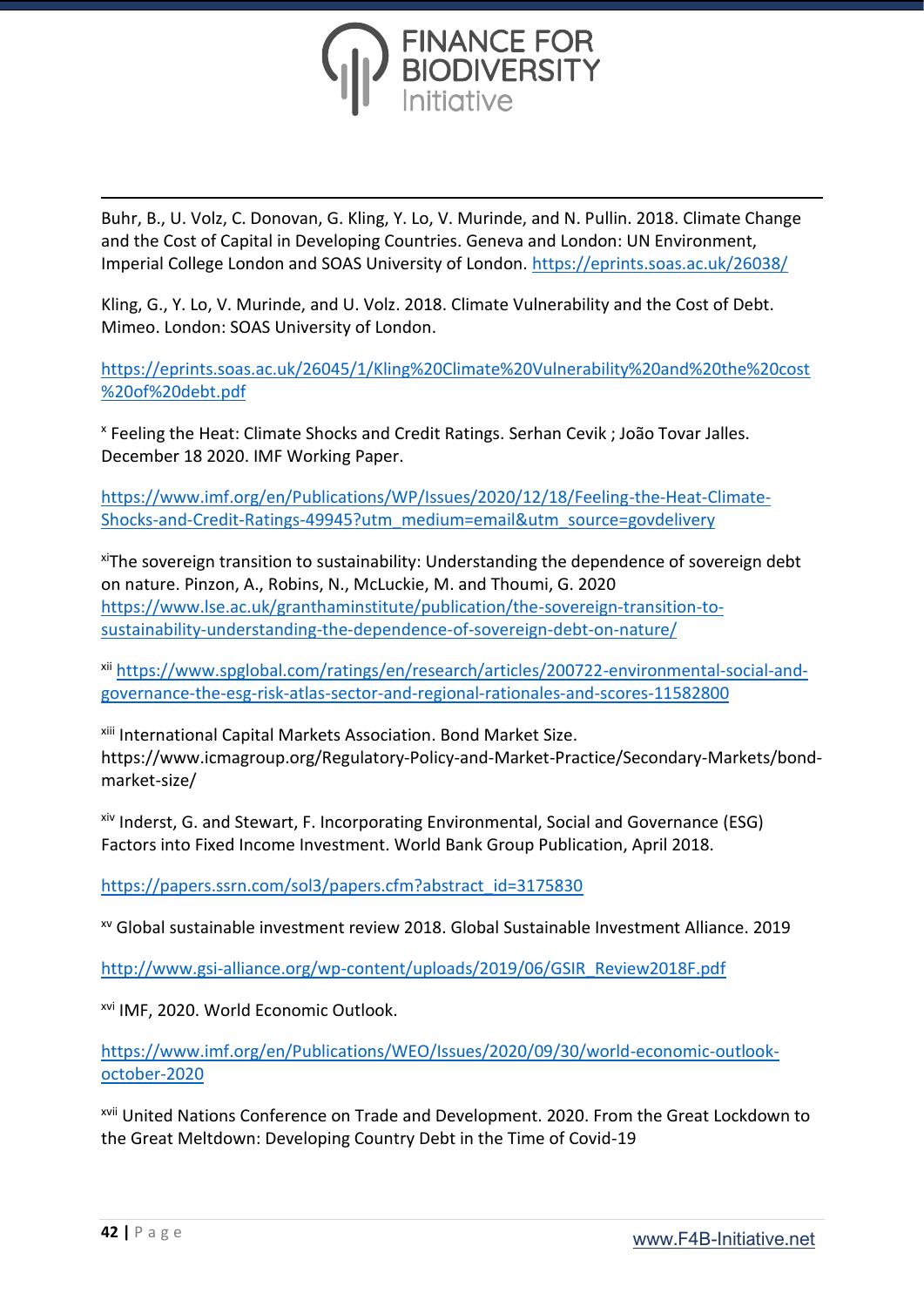

[https://unctad.org/system/files/official-document/gdsinf2020d3\\_en.pdf](https://unctad.org/system/files/official-document/gdsinf2020d3_en.pdf)

xviii Fitch Ratings, 2020. Sub-Saharan Africa Sovereigns See Record Downgrades in 2020, Pressures Remain

[https://www.fitchratings.com/research/sovereigns/sub-saharan-africa-sovereigns-see-record](https://www.fitchratings.com/research/sovereigns/sub-saharan-africa-sovereigns-see-record-downgrades-in-2020-pressures-remain-27-10-2020)[downgrades-in-2020-pressures-remain-27-10-2020](https://www.fitchratings.com/research/sovereigns/sub-saharan-africa-sovereigns-see-record-downgrades-in-2020-pressures-remain-27-10-2020)

xix IMF, 2020*. Joint World Bank-IMF Debt Sustainability Framework for Low-Income Countries*. IMF and World Bank, 2020

xx IMF, 2020. COVID-19 and Debt Crises in Developing Economies.

<sup>xxi</sup> IMF, 2020. Greening the Recovery. Special Series on Fiscal Policies to Respond to COVID-19.

<https://www.imf.org/en/Topics/climate-change/green-recovery>

<sup>xxii</sup> Finance for Biodiversity Initiative. 2021. Greenness of Stimulus Index.

[https://www.f4b-initiative.net/post/global-covid-19-stimulus-continues-to-damage](https://www.f4b-initiative.net/post/global-covid-19-stimulus-continues-to-damage-environment-but-us-could-catalyse-greener-recovery)[environment-but-us-could-catalyse-greener-recovery](https://www.f4b-initiative.net/post/global-covid-19-stimulus-continues-to-damage-environment-but-us-could-catalyse-greener-recovery)

xxiii The Economic and Financial Case for Investing in Nature. Finance for Biodiversity. Forthcoming

xxiv Tackling the triple crisis. Using debt swaps to address debt, climate and nature loss post-COVID-19. International Institute for Environment and Development Steele, P. and Patel, S.2020

<https://pubs.iied.org/16674iied>

xxv Building Forward Together FINANCING A SUSTAINABLE RECOVERY FOR THE FUTURE OF ALL. United Nations Economic Commission for Africa. 2020

<https://www.uneca.org/archive/publications/building-forward-together>

xxvi Debt Relief for a Green and Inclusive Recovery: A Proposal. Volz, U., Akhtar, S., Gallagher, K.P., Griffith-Jones, S., Haas, J., and Kraemer, M. (2020). Berlin, London, and Boston, MA: Heinrich-Böll-Stiftung; SOAS, University of London; and Boston University.

<https://www.bu.edu/gdp/2020/11/15/debt-relief-for-a-green-and-inclusive-recovery/>

xxvii Joint statement of G7 Leaders | 19 February 2021.

<https://www.g7uk.org/joint-statement-of-g7-leaders-19-february-2021/>